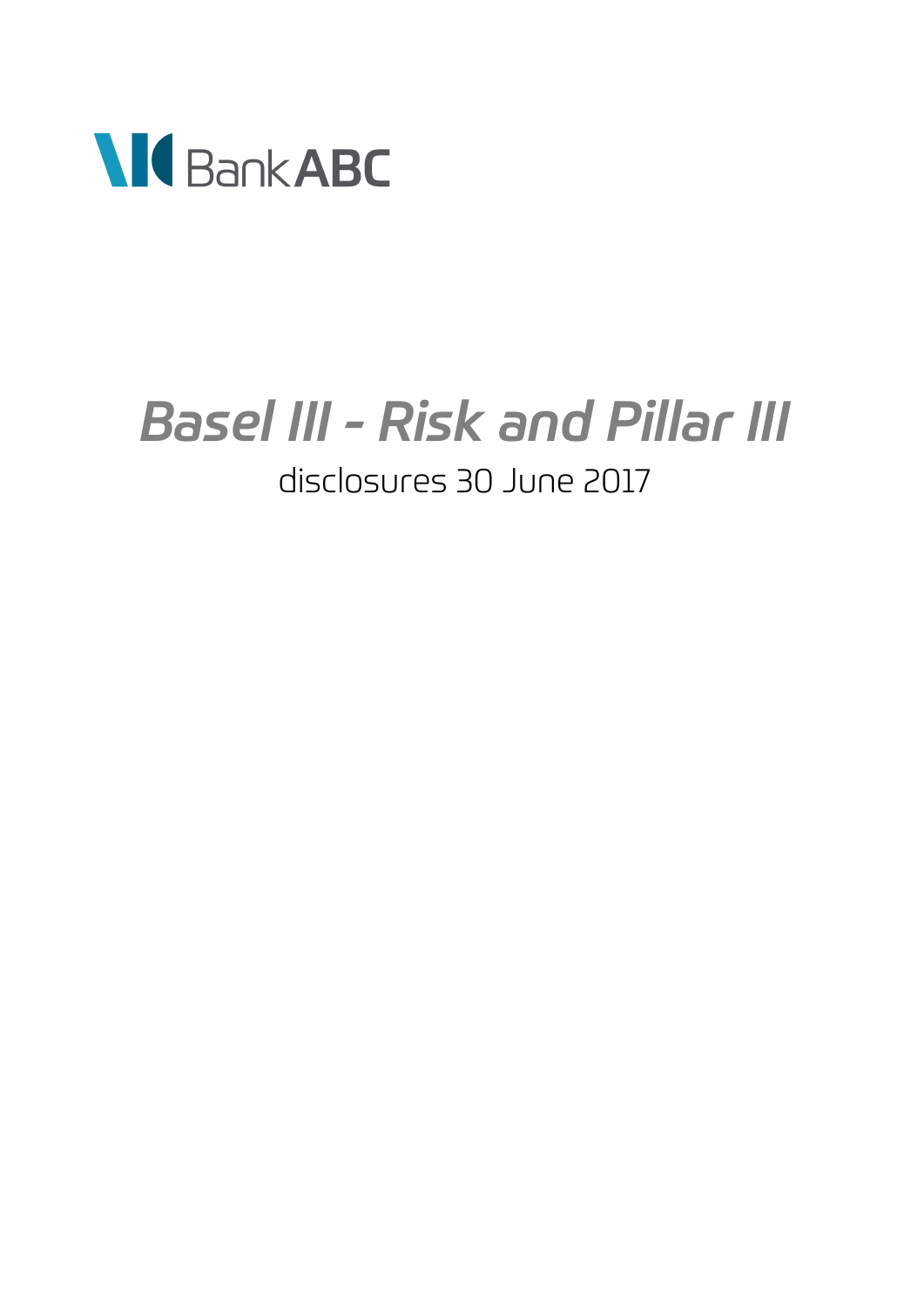Basel III – Risk & Pillar III disclosures 30 June 2017

# **Table of contents**

| <b>EXECUTIVE SUMMARY</b>                                                          | 3              |
|-----------------------------------------------------------------------------------|----------------|
| 1. The Basel III framework                                                        | $3 - 5$        |
| a. Pillar I                                                                       | 4              |
| b. Pillar II                                                                      | 4              |
| c. Pillar III                                                                     | 5              |
| 2. Group structure and overall risk and capital management                        | $5 - 15$       |
| a. Group structure                                                                | 5              |
| b. Risk and capital management                                                    | 6              |
| c. Risk types                                                                     | $\overline{7}$ |
| <b>RISK IN PILLAR I</b>                                                           |                |
| <b>CREDIT RISK</b>                                                                | 8              |
| <b>MARKET RISK</b>                                                                | 9              |
| <b>OPERATIONAL RISK</b>                                                           | 10             |
| <b>RISK IN PILLAR II</b>                                                          |                |
| <b>LIQUIDITY RISK</b><br><b>INTEREST RATE RISK IN BANKING BOOK</b>                | 12<br>12       |
| <b>CONCENTRATION RISK</b>                                                         | 14             |
| d. Monitoring and reporting                                                       | 15             |
| 3. Regulatory capital requirements and the capital base                           | $15 - 18$      |
|                                                                                   | 16             |
| a. Capital requirement for credit risk<br>b. Capital requirement for market risk  | 17             |
| c. Capital requirement for operational risk                                       | 17             |
| d. Capital base                                                                   | 18             |
| 4. Credit Risk - Pillar III disclosures                                           | $19 - 29$      |
|                                                                                   | 19             |
| a. Definition of exposure classes                                                 | 20             |
| b. External credit rating agencies<br>c. Credit risk presentation under Basel III | 21             |
| d. Credit exposures                                                               | 22             |
| e. Impaired assets and provisions for impairment                                  | 27             |
| 5. Off balance sheet exposure and securitisations                                 | $29 - 30$      |
| a. Credit related contingent items                                                | 29             |
| <b>b.</b> Derivatives                                                             | 29             |
| c. Counterparty credit risk                                                       | 30             |
| 6. Internal Capital Adequacy Assessment Process (ICAAP)                           | 31             |
|                                                                                   |                |
| 7. Related party transactions                                                     | 32             |
| a. Exposures to related parties                                                   | 32             |
| b. Liabilities to related parties                                                 | 32             |
| 8. Repurchase and resale agreements                                               | 32             |
| 9. Material transactions                                                          | 32             |
| <b>Appendix I - Regulatory capital disclosures</b>                                | $33 - 41$      |
| PD 2 : Reconciliation of regulatory capital                                       | 33             |
| PD 3 : Main features of regulatory capital instruments                            | 36             |
| PD 4 : Capital composition disclosure template                                    | 38             |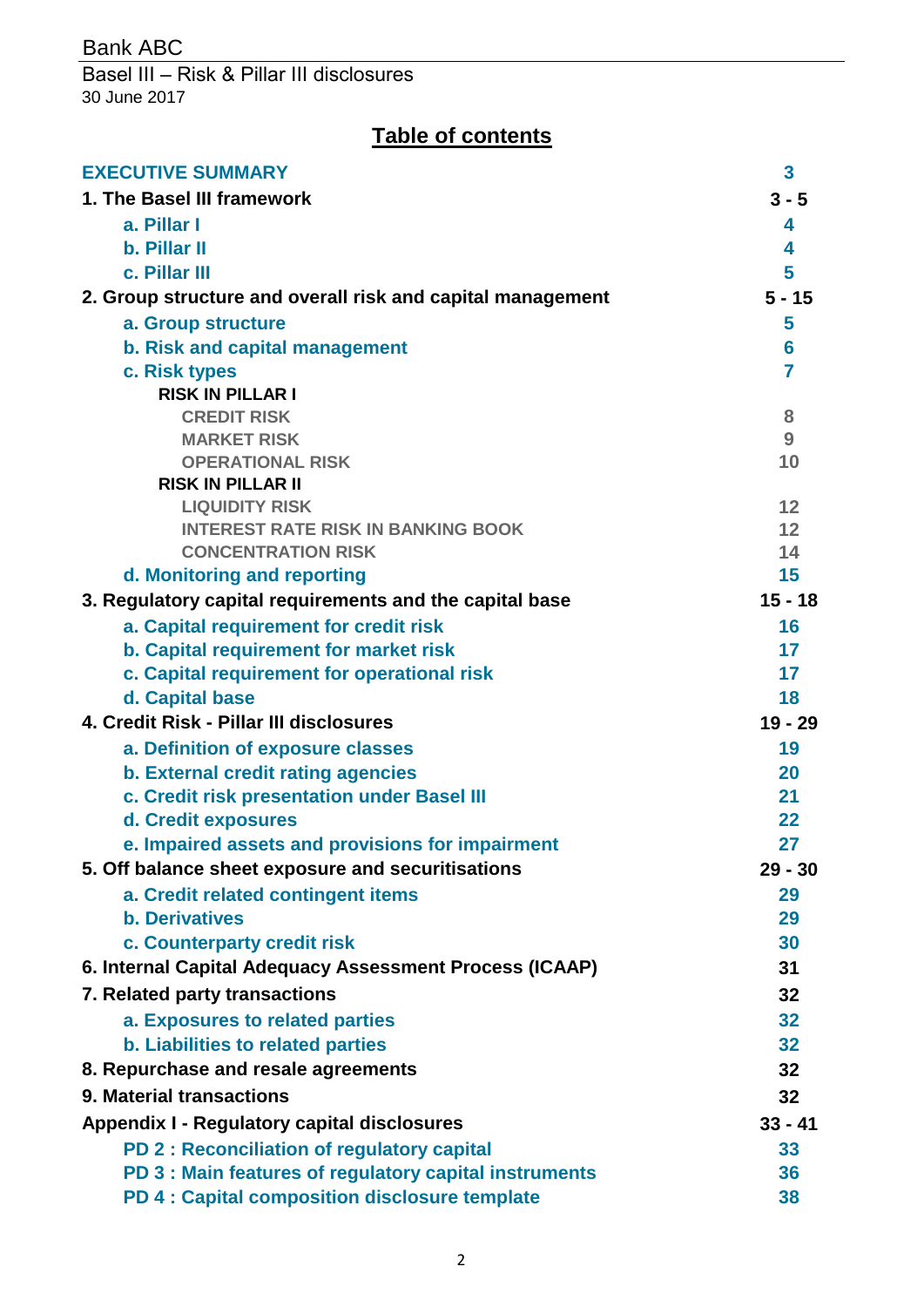### **EXECUTIVE SUMMARY**

This document comprises of the Group's capital and risk management disclosures for the period ended 30 June 2017. The disclosures in this document are in addition to the interim condensed consolidated financial statements (consolidated financial statements) for the period ended 30 June 2017 prepared in accordance with International Accounting Standard 34 'Interim Financial Reporting'.

Its principal purpose is to meet the disclosure requirements required by the Central Bank of Bahrain (CBB) directives on public disclosures under the Basel III framework. This document describes the Group's risk management and capital adequacy policies and practices – including detailed information on the capital adequacy process and incorporates all the elements of the disclosures required under Pillar III and is organised as follows:

- An overview of the approach taken by Bank ABC (Arab Banking Corporation (B.S.C.) ["the Bank"] and its subsidiaries [together "the Group"] to Pillar I, including the profile of the riskweighted assets (RWAs) according to the standard portfolio, as defined by the CBB.
- An overview of risk management practices and framework at the Bank with specific emphasis on credit, market and operational risks. Also covered are the related monitoring processes and credit mitigation initiatives.
- Other disclosures required under the Public Disclosure Module of the CBB.

The CBB supervises the Bank on a consolidated basis. Individual banking subsidiaries are supervised by the respective local regulator. The Group's capital has been prepared based on the Basel III framework.

For regulatory reporting purposes, the Group has adopted the standardised approach for credit risk, market risk and operational risk.

The Group's total risk-weighted assets as of 30 June 2017 amounted to US\$ 23,125 million (31 December 2016: US\$ 23,737 million), comprising 87% credit risk, 6% market risk and 7% operational risk. The total capital adequacy ratio was 19.2% (31 December 2016: 19.1%), compared to the minimum regulatory requirement of 12.5% (31 December 2016:12.5%).

### **1. The Basel III framework**

The CBB implemented the Basel III framework in the Kingdom of Bahrain, from 1 January 2015.

The Basel Accord is built on three pillars:

- **Pillar I** defines the regulatory minimum capital requirements by providing rules and regulations for measurement of credit risk, market risk and operational risk. The requirement of capital has to be covered by the bank's eligible capital funds.
- **Pillar II** addresses a bank's internal processes for assessing overall capital adequacy in relation to risks, namely the Internal Capital Adequacy Assessment (ICAAP). Pillar II also introduces the Supervisory Review and Evaluation Process (SREP), which assesses the internal capital adequacy.
- **Pillar III** complements Pillar I and Pillar II by focusing on enhanced transparency in information disclosure, covering risk and capital management, including capital adequacy.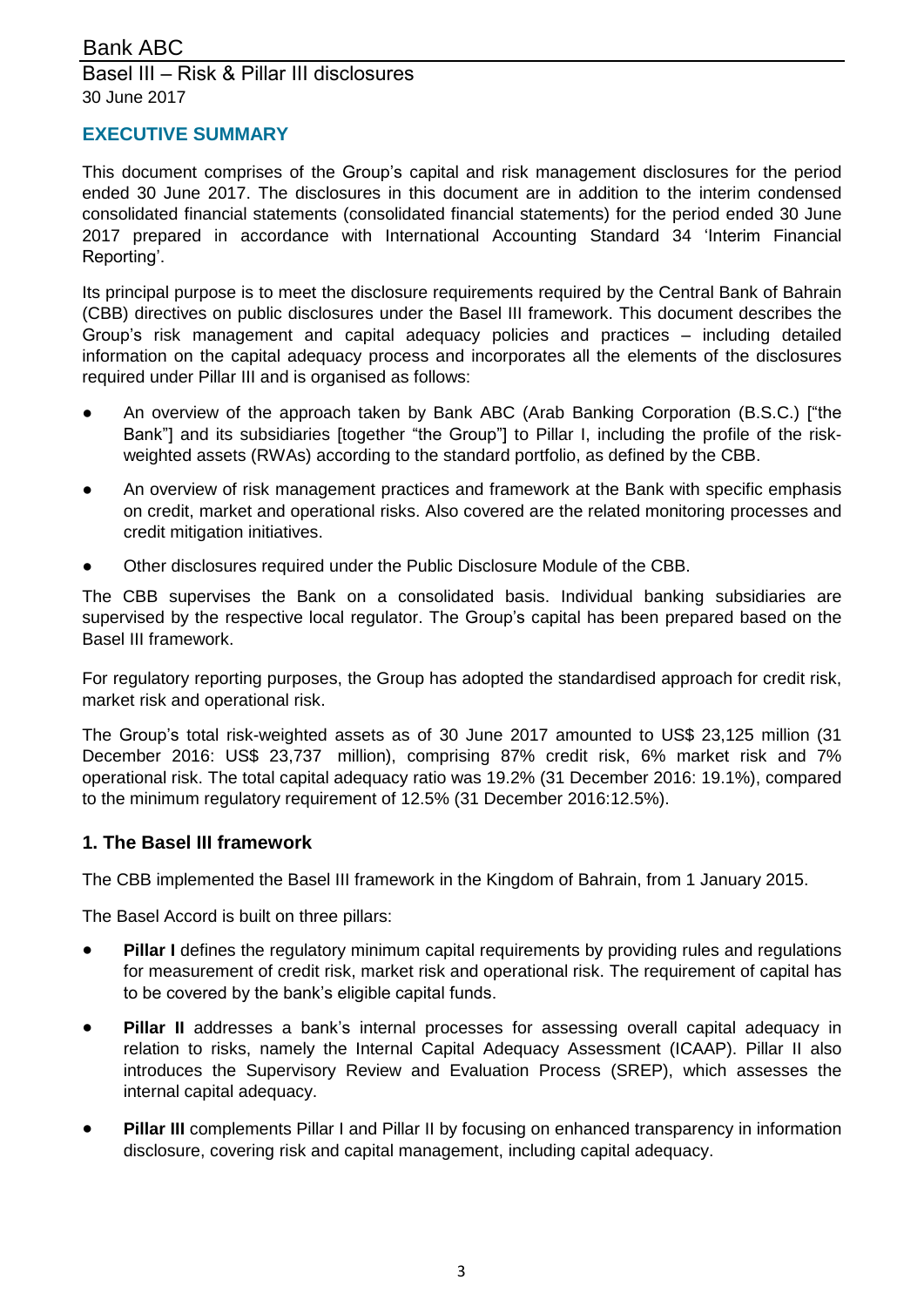### *1. The Basel III framework (continued)*

### **a. Pillar I**

Banks incorporated in the Kingdom of Bahrain are required to maintain a minimum capital adequacy ratio (CAR) of 12.5% and a Tier 1 ratio of 10.5%. Tier 1 capital comprises of share capital, reserves, retained earnings, non-controlling interests, profit for the period and cumulative changes in fair value.

In case the CAR of the Group falls below 12.5%, additional prudential reporting requirements apply and a formal action plan setting out the measures to be taken to restore the ratio above the target should be submitted to the CBB**.**

The CBB allows the following approaches to calculate the RWAs (and hence the CAR).

| <b>Credit risk</b>      | Standardised approach                  |
|-------------------------|----------------------------------------|
| <b>Market risk</b>      | Standardised, Internal models approach |
| <b>Operational risk</b> | Standardised, Basic indicator approach |

The Group applies the following approaches to calculate its RWAs:

- **Credit risk - Standardised approach:** The RWAs are determined by multiplying the credit exposure by a risk weight factor dependent on the type of counterparty and the counterparty's external rating, where available.
- **Market risk - Standardised approach.**
- **Operational risk - Standardised approach:** Regulatory capital is calculated by applying a range of beta coefficients from 12% - 18% on the average gross income for the preceding three years – applied on the relevant eight Basel defined business lines.

### **b. Pillar II**

Pillar II comprises of two processes, namely:

- an Internal Capital Adequacy Assessment Process (ICAAP); and
- a Supervisory Review and Evaluation Process (SREP).

The ICAAP incorporates a review and evaluation of risk management and capital relative to the risks to which the bank is exposed. The ICAAP allows the bank to assess the level of capital that adequately supports all relevant current and future risks in the business. The ICAAP and the internal processes that support it should be proportionate to the nature, scale and complexity of the activities of the bank.

The Group's ICAAP is designed to ensure that it has sufficient capital resources available to meet regulatory and internal capital requirements, even during periods of economic or financial stress. The ICAAP addresses all components of the Group's risk management, from the daily management of material risks to the strategic capital management of the Group.

The CBB's Pillar II guidelines require each bank to be individually assessed by the CBB in order to determine an individual minimum capital adequacy ratio. Pending finalisation of the assessment process, all banks incorporated in Kingdom of Bahrain are required to maintain a 12.5% minimum CAR and a Tier 1 ratio of 10.5%.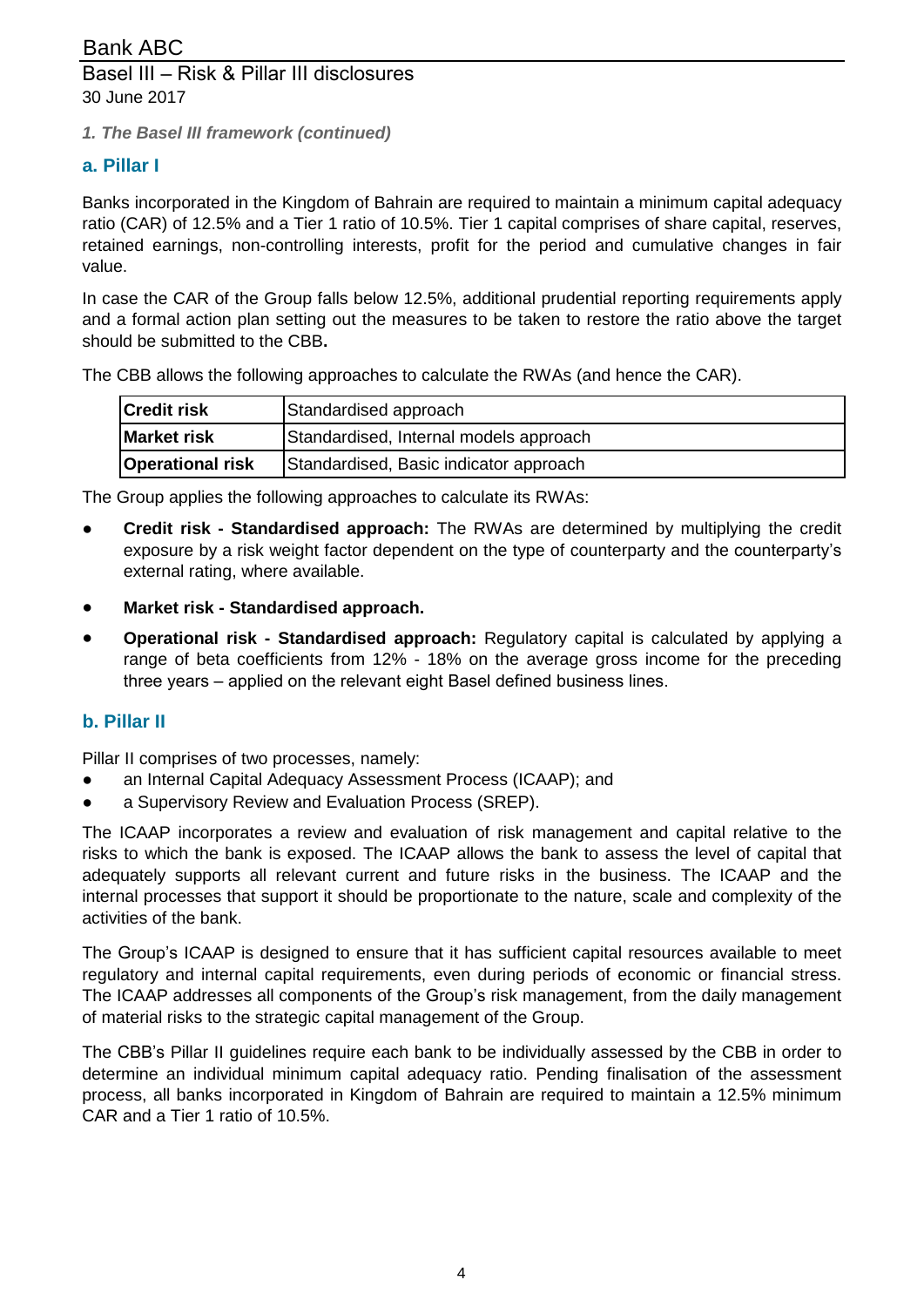*1. The Basel III framework (continued)*

### *b. Pillar II (continued)*

The SREP is designed to review the arrangements, strategies, processes and mechanisms implemented by a bank to comply with the requirements laid down by the CBB, and evaluates the risks to which the bank is / could be exposed. It also assesses risks that the bank poses to the financial system.

The SREP also encourages institutions to develop and apply enhanced risk management techniques for the measurement and monitoring of risks, in addition to the credit, market and operational risks addressed in the core Pillar I framework. Other risk types, which are not covered by the minimum capital requirements in Pillar I, include liquidity risk, interest rate risk in the banking book and concentration risk. These are covered either by capital, or risk management and mitigation processes under Pillar II.

### **c. Pillar III**

Prescribes how, when and at what level information should be disclosed about an institution's risk management and capital adequacy practices.

Pillar III complements the minimum risk based capital requirements and other quantitative requirements (Pillar I) and the supervisory review process (Pillar II), and aims to promote market discipline by providing meaningful regulatory information to investors and other interested parties on a consistent basis. The disclosures comprise detailed qualitative and quantitative information.

The disclosures are designed to enable stakeholders and market participants to assess an institution's risk appetite and risk exposures, and to encourage all banks, via market pressures, to move towards more advanced forms of risk management.

The Group's disclosures meet the minimum regulatory requirements and provide disclosure of the risks to which it is exposed, both on and off-balance sheet.

### **2. Group structure and overall risk and capital management**

### **a. Group structure**

The parent bank, Arab Banking Corporation (B.S.C.) (known as Bank ABC), was incorporated in 1980 in the Kingdom of Bahrain by an Amiri decree and operates under a conventional wholesale banking license issued by the CBB.

The consolidated financial statements and capital adequacy regulatory reports of the Bank and its subsidiaries have been prepared on a consistent basis.

The principal subsidiaries as at 30 June 2017, all of which have 31 December as their year-end, are as follows:

|                                            | <b>Country of incorporation</b> | Shareholding % of<br><b>Arab Banking</b><br><b>Corporation (B.S.C.)</b> |
|--------------------------------------------|---------------------------------|-------------------------------------------------------------------------|
| <b>ABC Algeria</b>                         | Algeria                         | 87.7                                                                    |
| ABC Islamic Bank (E.C.)                    | <b>Bahrain</b>                  | 100.0                                                                   |
| Arab Financial Services Company B.S.C. (c) | <b>Bahrain</b>                  | 54.7                                                                    |
| Banco ABC Brasil S.A.                      | Brazil                          | 60.8                                                                    |
| Arab Banking Corporation - Egypt [S.A.E.]  | Egypt                           | 99.8                                                                    |
| Arab Banking Corporation (ABC) — Jordan    | Jordan                          | 87.0                                                                    |
| <b>ABC Tunisie</b>                         | Tunisia                         | 100.0                                                                   |
| ABC International Bank plc                 | United Kingdom                  | 100.0                                                                   |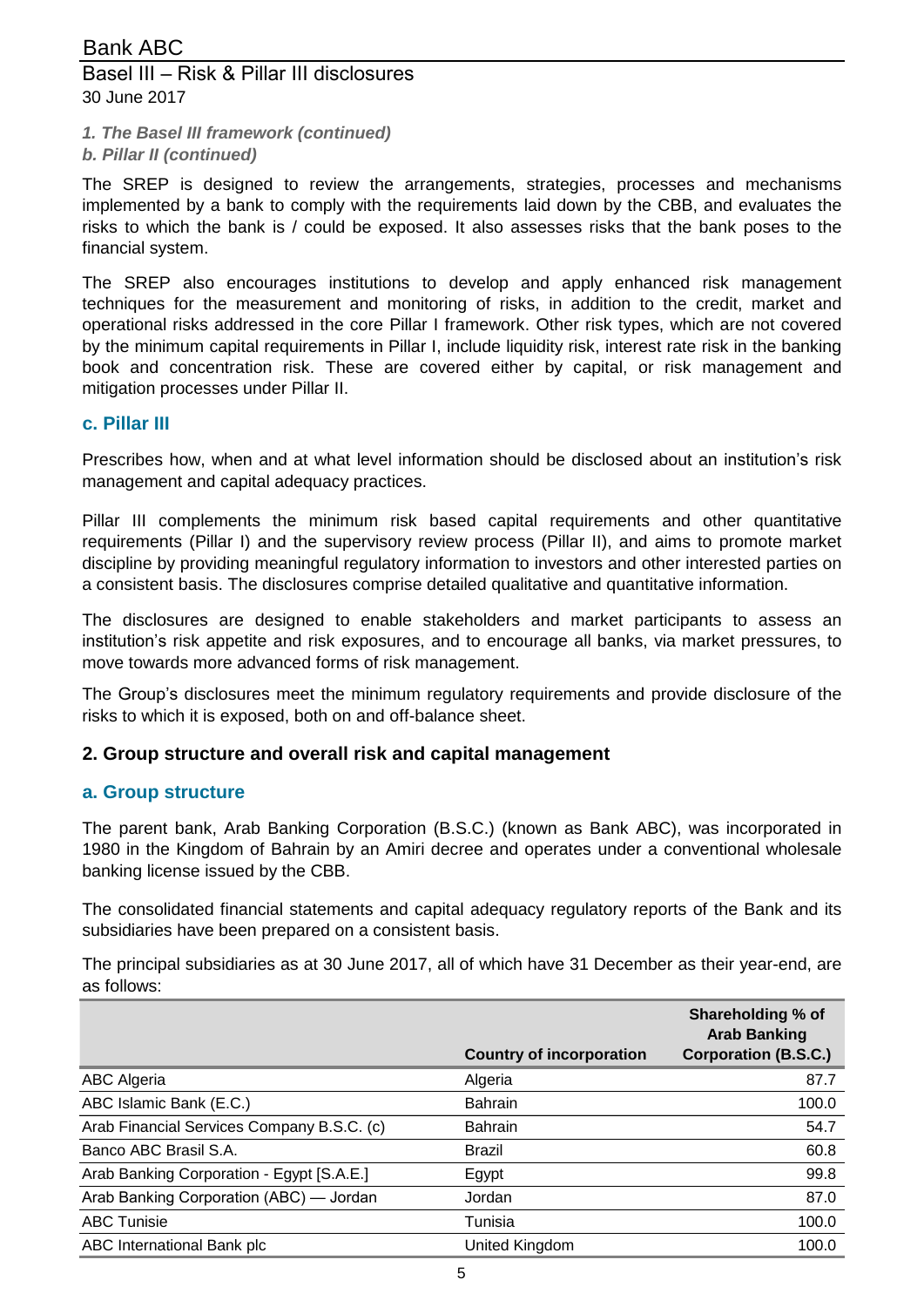*2. Group structure and overall risk and capital management (continued)*

### **b. Risk and capital management**

Risk is inherent in the Group's activities and is managed through a process of on-going identification, measurement and monitoring, subject to risk limits and other controls. The Group is exposed to credit, market, liquidity, interest rate, operational, legal and strategic risks, as well as other forms of risk inherent in its financial operations.

Over the last few years, the Group has invested heavily in developing a comprehensive and robust risk management infrastructure. This includes credit, market and operational risk identification processes; risk measurement models and rating systems; and a strong business process to monitor and control these risks. Figure 1 outlines the various congruous stages of the risk process.



The Board of Directors, under advice from the Board Risk Committee (BRC), sets the Group's Risk Strategy/Appetite and Policy Guidelines. Executive management is responsible for their implementation.



6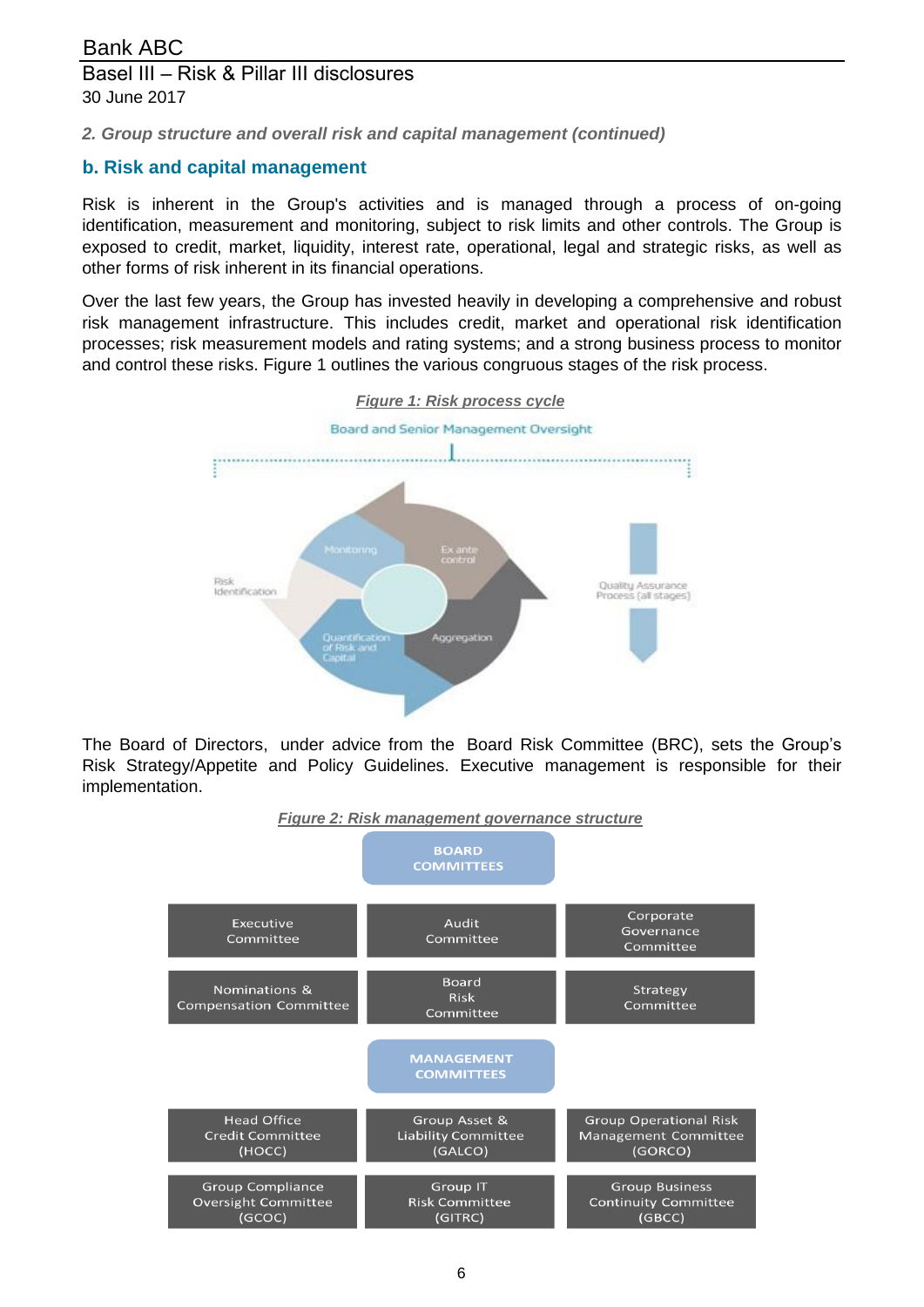### *2. Group structure and overall risk and capital management (continued)*

### *b. Risk and capital management (continued)*

Within the broader governance infrastructure, the Board Committees carry the main responsibility for best practice management and risk oversight. At this level, the BRC oversees the definition of risk/reward guidelines, risk appetite, risk tolerance standards, and risk policies and standards. The BRC is also responsible for coordinating with other Board Committees in monitoring compliance with the requirements of the regulatory authorities in the various countries in which the Group operates.

The **Head Office Credit Committee (HOCC)** is responsible for credit decisions at the higher levels of the Group's wholesale and retail lending portfolios, setting country and other high-level Group limits, dealing with impaired assets, provisioning and general credit policy matters.

The **Group Asset and Liability Committee (GALCO)** is responsible for defining long-term strategic plans and policy, as well as short-term tactical initiatives for prudently directing asset and liability allocation. GALCO monitors the Group's liquidity and market risks, and the Group's risk profile in the context of economic developments and market fluctuations. GALCO is assisted by tactical subcommittees for Capital & Liquidity Management, Investments and Structural Foreign Exchange.

The **Group Operational Risk Management Committee (GORCO)** is responsible for defining longterm strategic plans and short-term tactical initiatives for the timely identification, prudent management, control and measurement of the Group's exposure to actual and emerging operational and other non-financial risks. GORCO frames policy and oversees the operational risk function. Specialist risk committees, such as the Group Compliance Oversight Committee, the Group Business Continuity Committee and the Group IT Risk Committee are responsible for the proper management of certain categories of non-financial risk.

The **Group Compliance Oversight Committee (GCOC)** is responsible for strengthening the focus on compliance within the Group's risk management framework. GCOC is the senior oversight committee Group-wide for compliance risks and policies, and reports to the Group Audit Committee.

The **Group IT Risk Committee (GITRC) i**s responsible for the development, approval and periodic review of the frameworks for the management of IT risk and information security in the Group.

The **Group Business Continuity Committee (GBCC)** is responsible for proposing, approving and monitoring the implementation of Group-wide policies and procedures for disaster recovery and business continuity management.

The Group's subsidiaries are responsible for managing their own risks through local equivalents of the head office committees described above.

The **Credit & Risk Group (CRG)** is the second line function responsible for centralised credit policy and procedure formulation, country risk and counterparty analysis, approval/review and exposure reporting, control and risk-related regulatory compliance, remedial loans management and the provision of analytical resources to senior management. Additionally, it identifies market and operational risks arising from the Group's activities, and makes recommendations to the relevant central committees appropriate policies and procedures for managing exposure.

### **c. Risk types**

The major risks arising out of the Group's business activities are; credit risk, market risk, operational risk and liquidity risk. The following sections illustrate how these risks are managed and controlled.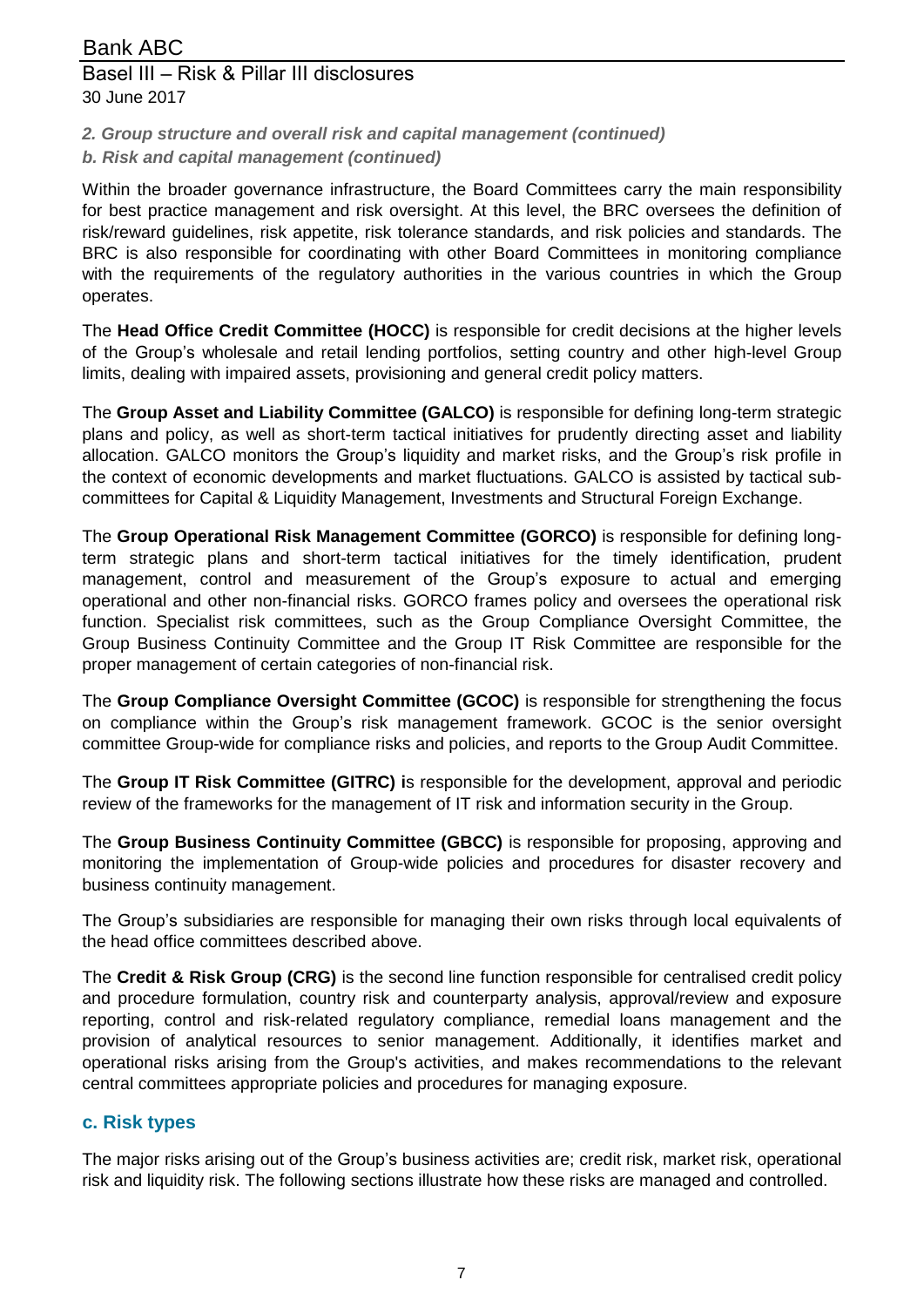- *2. Group structure and overall risk and capital management (continued)*
- *c. Risk types (continued)*

### **RISK IN PILLAR I**

Pillar I addresses three specific types of risks, namely credit, market and operational risk. Pillar I forms the basis for calculation of regulatory capital.

### **CREDIT RISK**

Credit risk is defined as the risk of default on a debt that may arise from a borrower or counterparty failing to fulfill payment obligations in accordance with agreed terms. The goal of credit risk management is to maximise a bank's risk-adjusted rate of return by maintaining credit risk exposure within acceptable parameters.

The Group's portfolio and credit exposures are managed in accordance with the Group Credit Policy, which applies group-wide qualitative and quantitative guidelines, with particular emphasis on avoiding undue concentrations or aggregations of risk. The Group's banking subsidiaries are governed by specific credit policies that are aligned with the Group Credit Policy, but may be adapted to suit local regulatory requirements as well as individual units' product and sectoral needs.

In addition to the customer and customer group credit limits, the first level of protection against undue credit risk is provided by the Group's portfolio risk appetite for counterparty, country and industry concentration. The BRC and the HOCC set these limits and allocate them between the Group and its banking subsidiaries. A tiered hierarchy of delegated approval authorities, based on the risk rating of the customer under the Group's internal credit rating system, controls credit exposure to individual customers or customer groups.

Credit limits are prudent, and the Group uses standard mitigation and credit control techniques.

The Group employs a Risk-Adjusted Return on Capital (RAROC) measure to evaluate risk/reward at the transaction approval stage. This is aggregated for each business segment and business unit, and for the Group as a whole. It is upgraded when appropriate.

Business unit account officers are responsible for day-to-day management of existing credit exposures, and for periodic review of the client and associated risks, within the framework developed and maintained by the CRG. Meanwhile, Group Audit carries out separate risk asset reviews of business units to provide an independent opinion on the quality of their credit exposures, and adherence to credit policies and procedures. These measures, collectively, constitute the three lines of defence against undue risk for the Group.

The Group's retail lending is managed under a framework that carefully considers the whole credit cycle and is offered under product programs, which are approved through a robust product approval process and governed by specific risk policies. The framework is in line with industry best practice and meets regulatory requirements. One of the framework's key objectives is to safeguard the overall integrity of the portfolios and to ensure that there is a balance between risk and reward, while facilitating high-quality business growth and encouraging innovation.

Obligor exposures that have significantly deteriorated in terms of credit quality are identified through the credit risk governance process and subjected to intensive management attention by the Bank's Remedial Loans Unit (RLU) and senior management.

Specific provisions are raised against facilities that are considered to be at risk of loss as a result of the obligor's inability to meet its contractual obligations. The amount of provision raised is subject to; regulatory requirements, the policies and control standards of the Bank and the judgment of the Bank's senior management. The adequacy of the provisions is challenged at a quarterly senior management committee. In addition to specific provisions the Bank maintains a collective impairment provision to cover as yet unidentified potential future losses.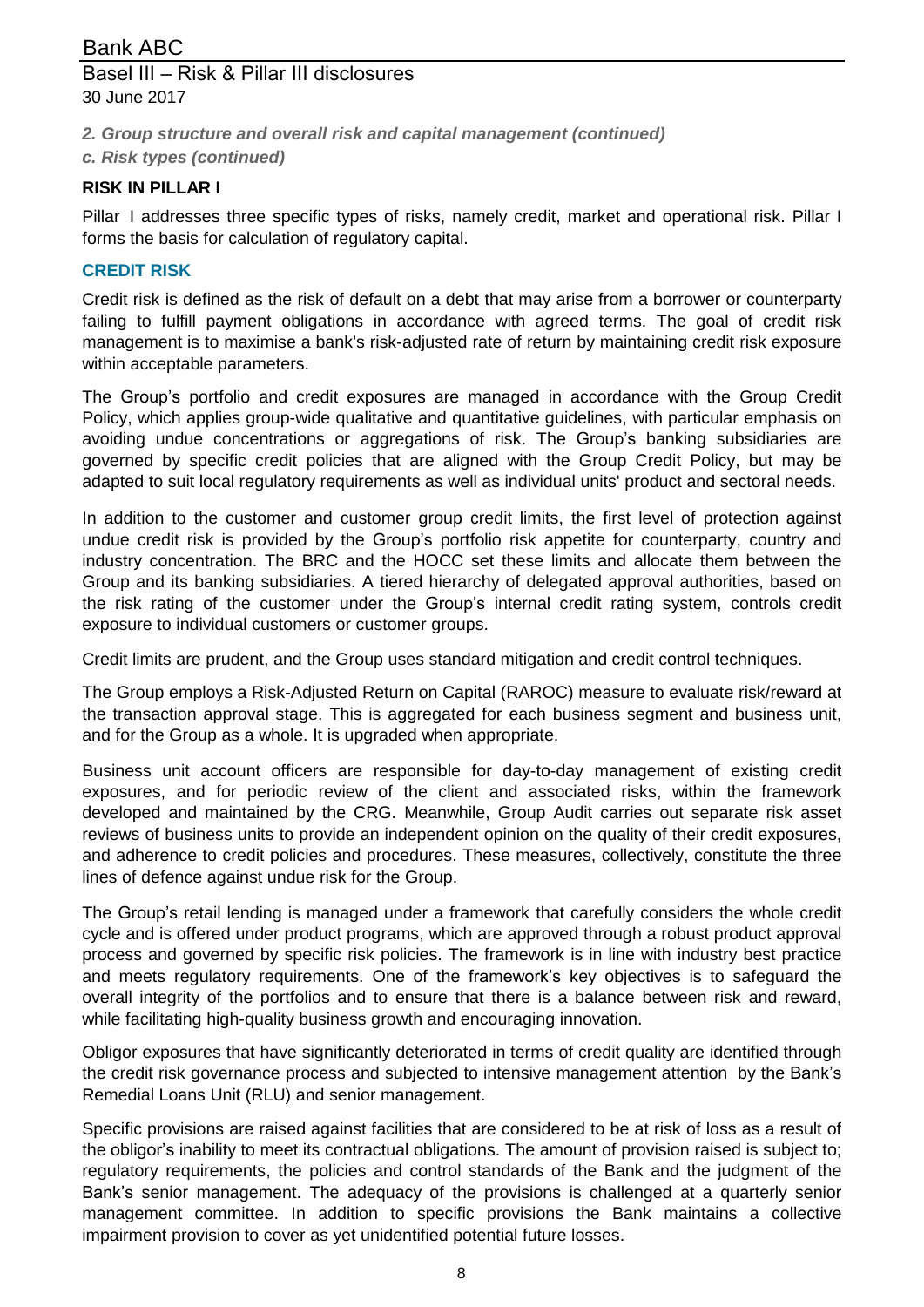# Basel III – Risk & Pillar III disclosures 30 June 2017

- *2. Group structure and overall risk and capital management (continued)*
- *c. Risk types (continued)*

### *RISK IN PILLAR I - CREDIT RISK (continued)*

Effective 1 January 2018, the provisioning methodology outlined by International Financial Reporting Standard 9 "Financial Instruments" (IFRS 9) shall apply. The Group has taken the appropriate preparatory steps to ensure full compliance by then.

Bank ABC is committed to developing the credit skills of all staff involved in the credit process. To this end, a training initiative entitled "Credit Culture Transformation" or "CCT@ABC", has been established supported by Moody's Analytics and other specialist vendors, to deliver a bespoke training program. The program delivers credit analysis tools covering both corporate and bank analysis techniques and facility structuring. The training program is subject to formal review to ensure it remains relevant and meets all current regulatory, policy and control standard requirements as set out by senior management.

### **MARKET RISK**

Market risk is the risk that the Group's earnings or capital, or its ability to support its business strategy, will be impacted by changes in interest rates, equity prices, credit spreads, foreign exchange rates and commodity prices.

The Group has established risk management policies and limits within which exposure to market risk is measured, monitored and controlled by the CRG, with strategic oversight exercised by GALCO. The CRG's Treasury and Financial Market Risk (T&FMR) unit is responsible for the development and implementation of market risk policy, the risk measurement and monitoring framework, and the review of all trading and investment products / limits before submission to GALCO. The T&FMR includes market risk, middle office, liquidity risk and product control. This function also has an additional reporting line to the Group CFO.

The Group classifies market risk as follows:

- **Trading market risk** arises from movements in market risk factors that affect short-term trading.
- **Non-trading market risk in securities** arises from market factors affecting securities held for long-term investment.
- **Non-trading asset and liability risk** exposures arise where the re-pricing characteristics of the Group's assets do not match those of its liabilities.

The Group adopts a number of methods to monitor and manage market risks across its trading and non-trading portfolios. These include:

- Value-at-Risk (VaR) (i.e. 1-day 99th percentile VaR using the "historical simulation" methodology).
- Sensitivity analysis( i.e. basis-point value (BPV) for interest rates and 'Greeks' for options).
- Stress testing / scenario analysis.
- Non-technical risk measures (e.g. nominal position values, stop loss vs. profit or loss, and concentration risk).
- Forward-looking analysis of distress using credit default swap prices, equity prices and implied volatilities.
- A price-discovery and liquidity assessment process to assess liquidity risk of the available-forsale portfolio.

As a reflection of the Group's risk appetite, limits are established against the aforementioned market risk measures. The BRC approves these limits annually and the T&FMR reports on them daily. The T&FMR reports risk positions against these limits, and any breaches, to the senior management and the GALCO.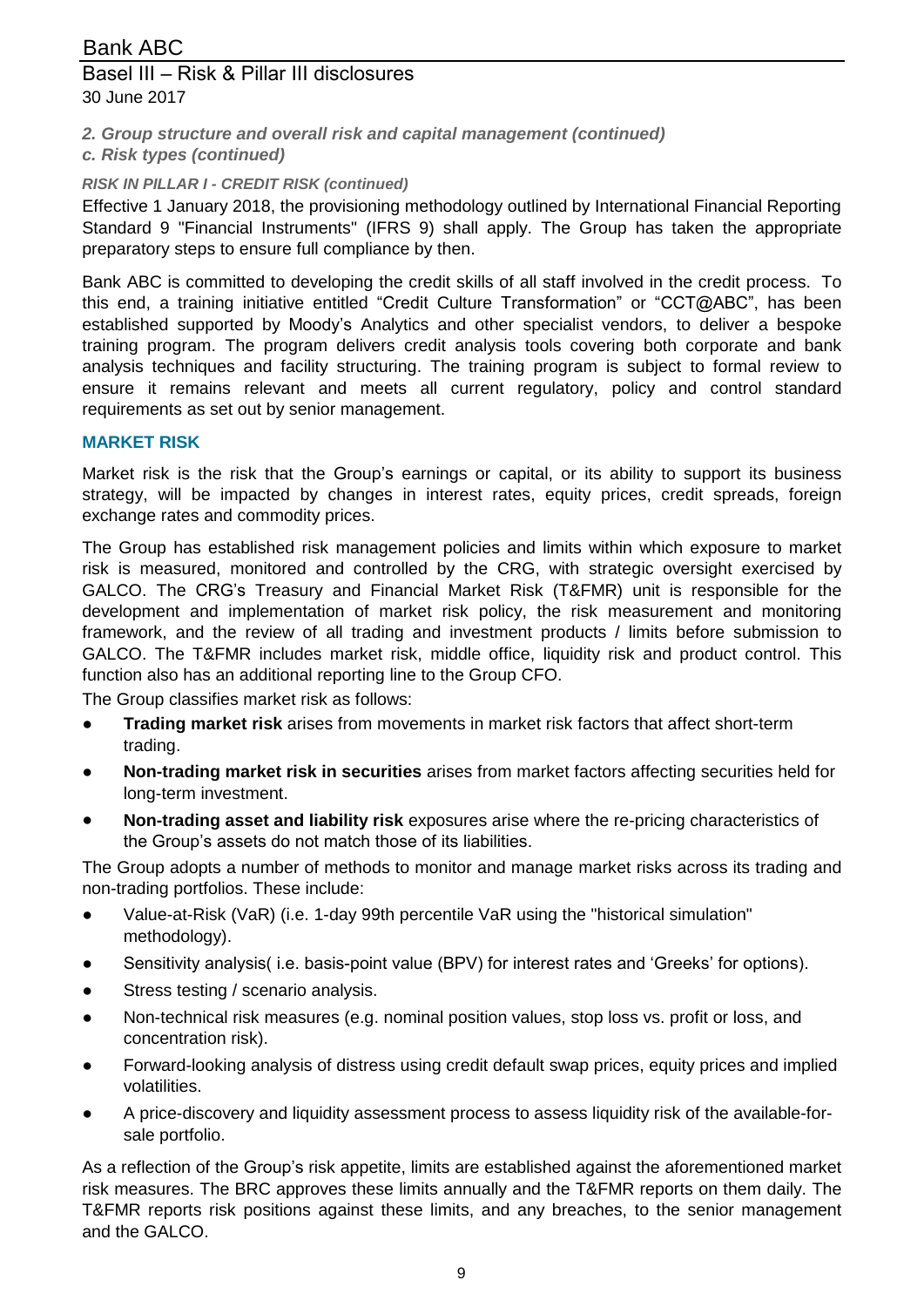# Basel III – Risk & Pillar III disclosures 30 June 2017

- *2. Group structure and overall risk and capital management (continued)*
- *c. Risk types (continued)*

# *RISK IN PILLAR I - MARKET RISK (continued)*

# **Currency rate risk**

The Group's trading book has exposures to foreign exchange risk arising from cash and derivatives trading. Additionally, structural balance sheet positions relating to net investment in foreign subsidiaries expose the Group to foreign exchange risk. These positions are reviewed regularly and an appropriate strategy for managing structural foreign exchange risk is established by the GALCO. Group Treasury is responsible for executing the agreed strategy.

### **Interest rate risk**

The Group trading, investment and banking activities expose it to interest rate risk. Interest rate risk is the risk that an investment's value will be affected by changes in the level, slope, and curvature of the yield curves, the volatilities of interest rates, and potential disruptions to interest rate equilibrium.

### **Equity price risk**

Equity position risk arises from the possibility that changes in the prices of equities, or equity indices, will affect the future profitability, or the fair values, of financial instruments. The Group is exposed to equity risk in its trading position and investment portfolio, primarily in its core international and GCC markets.

| Equity positions in the banking book |    |
|--------------------------------------|----|
| Quoted equities                      | 10 |
| Unquoted equities                    | 15 |
|                                      |    |
|                                      | 25 |
| Realised gain during the period      |    |

### **OPERATIONAL RISK**

Operational risk is the risk of loss resulting from inadequate or failed internal processes, people and systems — or from external events. Operational risk in Bank ABC includes legal risk and information technology (IT) risk. Reputational impact, regulatory impact and impact on clients and operations are taken into consideration when assessing the impact of actual and potential operational risk events.

The Group applies modern, proven methodologies for the qualitative management of its operational and other non-financial risks after adapting them to the Group's size, nature, complexity and risk profile. This framework is cascaded and implemented across all entities that Bank ABC controls directly or indirectly.

Implementation of the framework is governed by the Group Operational Risk Committee's 'master plan'. Local operational risk committees implement corresponding plans at the subsidiary levels.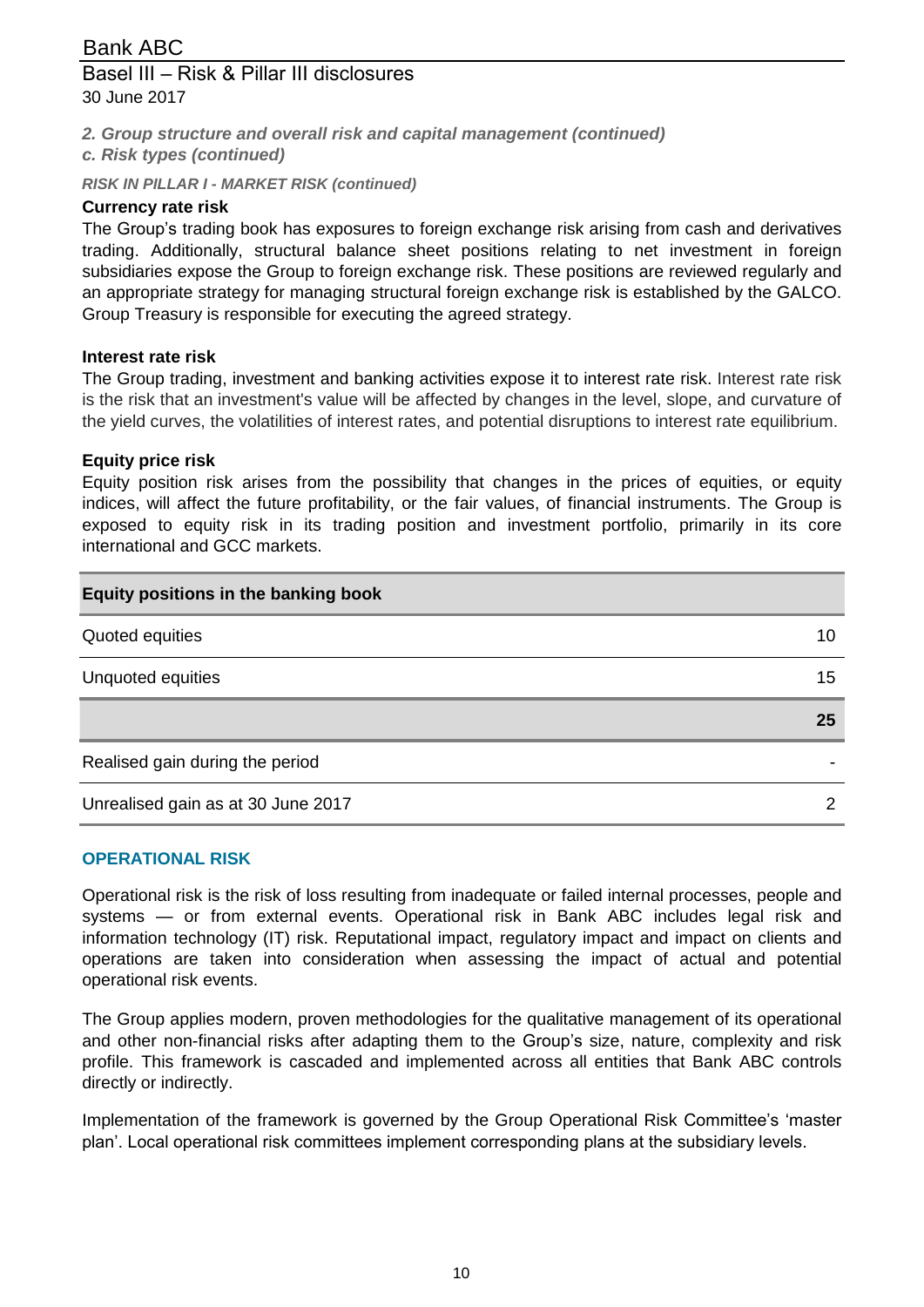# Basel III – Risk & Pillar III disclosures

- 30 June 2017
- *2. Group structure and overall risk and capital management (continued)*
- *c. Risk types (continued)*

# *RISK IN PILLAR I - OPERATIONAL RISK (continued)*

The Group currently employs the following tools for the management of operational risks:

- Internal loss data and incidents, near miss events.
- Risk and control self-assessments (bottom-up and top-down).
- Group-wide control standards.
- Risk scenarios.
- Key risk and performance indicators.
- New product approval process.

All loss events and relevant incidents are captured in a group-wide incident database. The threshold for reporting loss events is US\$ 50.

The Group has defined a number of group-wide key risk indicators covering all the key business and supporting processes. Incidents and performance vis- a- vis key risk indicators are reported to the Group and unit level Operational Risk Committees. Where appropriate, action plans are defined to prevent the re-occurrence of similar events or to prevent identified risks from materialising.

During 2017, the Group commenced a new group-wide Governance, Risk and Compliance tool. This global tool will facilitate a single view of all existing and emerging material risks by type, classification and likelihood of occurrence, and the status of action plans for the mitigation of these risks.

# **Operational risk tolerance**

The Group has expressed operational risk tolerance in the Board approved Group Risk Appetite Statement in terms of gross loss amounts caused by operational risk events. In addition, the Group uses quantitative and qualitative elements to classify actual and potential non-financial risks as 'very high', 'high', 'medium' and 'low', and prescribes maximum time periods within which risks must be either mitigated or accepted by the appropriate decision making authority.

A separate escalation procedure requires, amongst other things, that the senior management of the Group be immediately informed of all 'very high' or 'high' classified risk events that have taken place or are likely to occur. The authority for accepting 'very high' and 'high' risks lies solely at the Group level.

In line with the Board-led Group risk appetite statement, operational risk tolerance is set and monitored by the Board.

# **Information technology risk**

Given the importance of Information Technology (IT) within the Group and the increasing risk of cyber risk, an IT Risk Management function is in place under Operational Risk Management. The role of IT Risk Management is to identify risks within Information Technology and Information Security, and to ensure adequate controls are in place to mitigate these risks. The Group has adopted CoBIT 5 as a reference control framework for IT, and ISO 27k series, NIST and SanS for Information Security.

# **Business continuity management**

The Group has robust and regularly tested business continuity plans – both in order to meet local and international regulatory obligations, and in order to protect the Group's business functions, assets and employees. The business continuity plans cover various local and regional risk scenarios, including unavailability of key infrastructure and human resources. The business continuity plans are kept up to date in order to deal with changes in the internal and external environment at both the Group and unit level. Furthermore, all relevant stakeholders receive appropriate training to ensure that they understand their roles and responsibilities when business continuity plans are activated.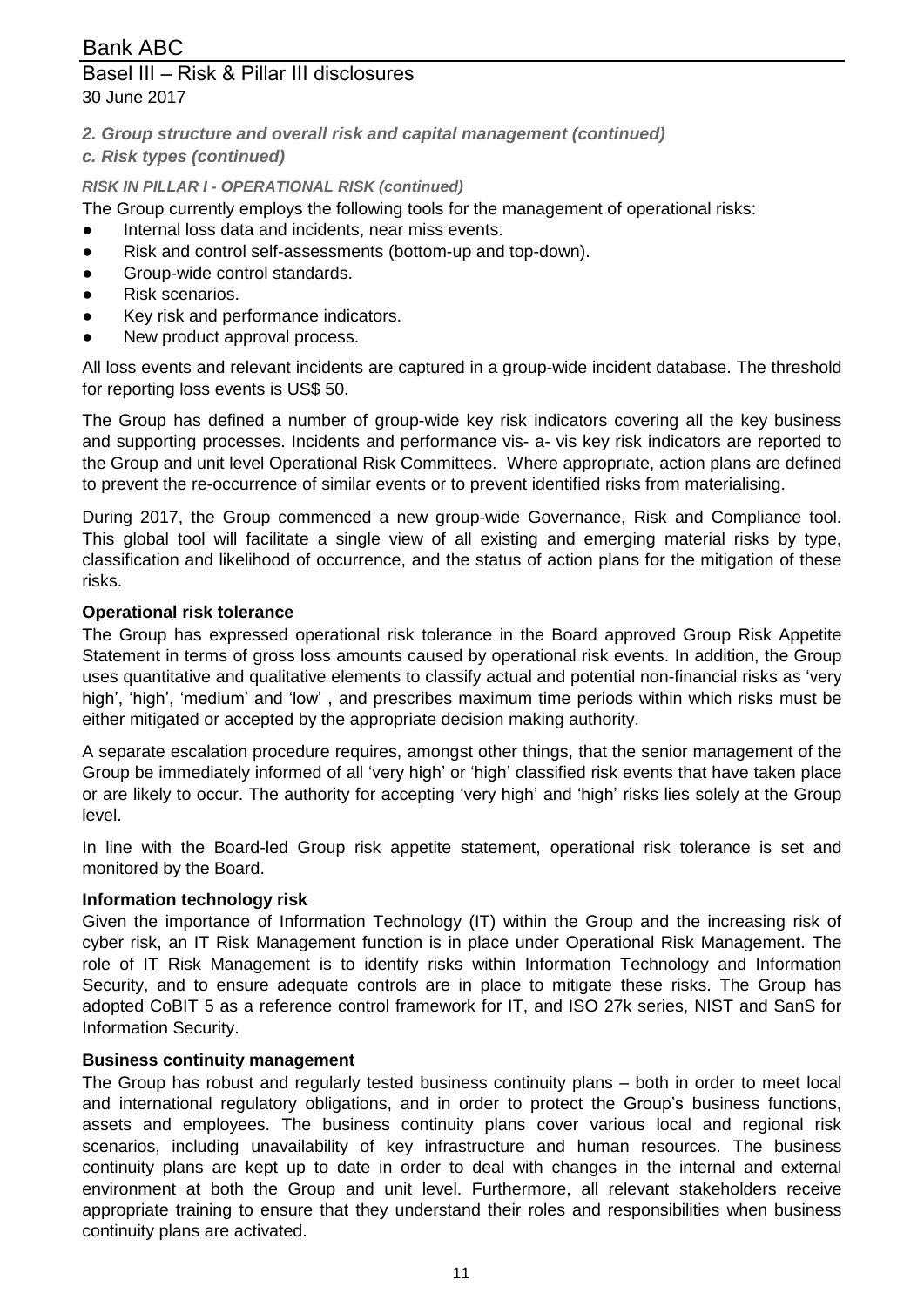# Basel III – Risk & Pillar III disclosures 30 June 2017

*2. Group structure and overall risk and capital management (continued)*

*c. Risk types (continued)*

# *RISK IN PILLAR I - OPERATIONAL RISK (continued)*

# **Business continuity management (continued)**

These plans provide each ABC subsidiary with the necessary guidelines and procedures in case of an emergency.

### **Legal risk**

Examples of legal risk include inadequate documentation, legal and regulatory incapacity, insufficient authority of a counterparty and contract invalidity/unenforceability. Group Legal Counsel bears responsibility for identification and management of this risk. They consult with internal and external legal counsels. All major Group subsidiaries have their own in-house legal departments, acting under the guidance of the Group Legal Counsel, which aims to facilitate the business of the Group, by providing proactive, business-oriented and creative advice.

The Group is currently engaged in various legal and/or regulatory matters which arise in the ordinary course of business. The outcome of legal and/or regulatory matters to which the Group is currently exposed, and others which may arise in the future, is difficult to predict and, consequently, there can be no assurance that the outcome of a particular matter or matters will not be material to the financial condition of the Group. Bank ABC does not currently expect to incur any liability with respect to any actual or pending legal and/or regulatory matter which would be material to the financial condition or operations of the Group.

### **RISK IN PILLAR II**

### **LIQUIDITY RISK**

Liquidity risk is the risk that maturing and encashable assets may not cover cash flow obligations (liabilities). The Group maintains liquid assets at prudent levels to ensure that cash can quickly be made available to honour all its obligations, even under adverse conditions. The Group is generally in a position of excess liquidity, its principal sources of liquidity being its deposit base and inter-bank borrowings.

The Minimum Liquidity Guideline (MLG) metric is used to manage and monitor liquidity on a daily basis. The MLG represents the minimum number of days the Group can survive the combined outflow of all deposits and contractual draw downs, under normal market conditions.

A maturity gap report, which reviews mismatches, is used to monitor medium and long term liquidity.

### **INTEREST RATE RISK IN BANKING BOOK**

The exposure to interest rate risk in the banking book (IRRBB) arises due to mismatches in the resetting of interest rates of assets and liabilities. The fact that the Group's rate-sensitive assets and liabilities are predominantly floating rate helps to mitigate this risk. In order to manage the overall interest rate risk, the Group generally uses matched currency funding and translates fixed-rate instruments to floating rate.

The Group measures and controls IRRBB using a number of qualitative and quantitative measures. Qualitative measures include a thorough assessment of the impact of changes in interest rates on the Bank's banking instruments during the annual budget and capital planning process. Current and expected future interest rates are integral components driving the annual capital planning process. In addition, the GALCO regularly reviews the current and expected future profitability of the Bank's traditional banking activities and has embarked on a number of initiatives to reduce sensitivity of the banking book to interest rate fluctuations.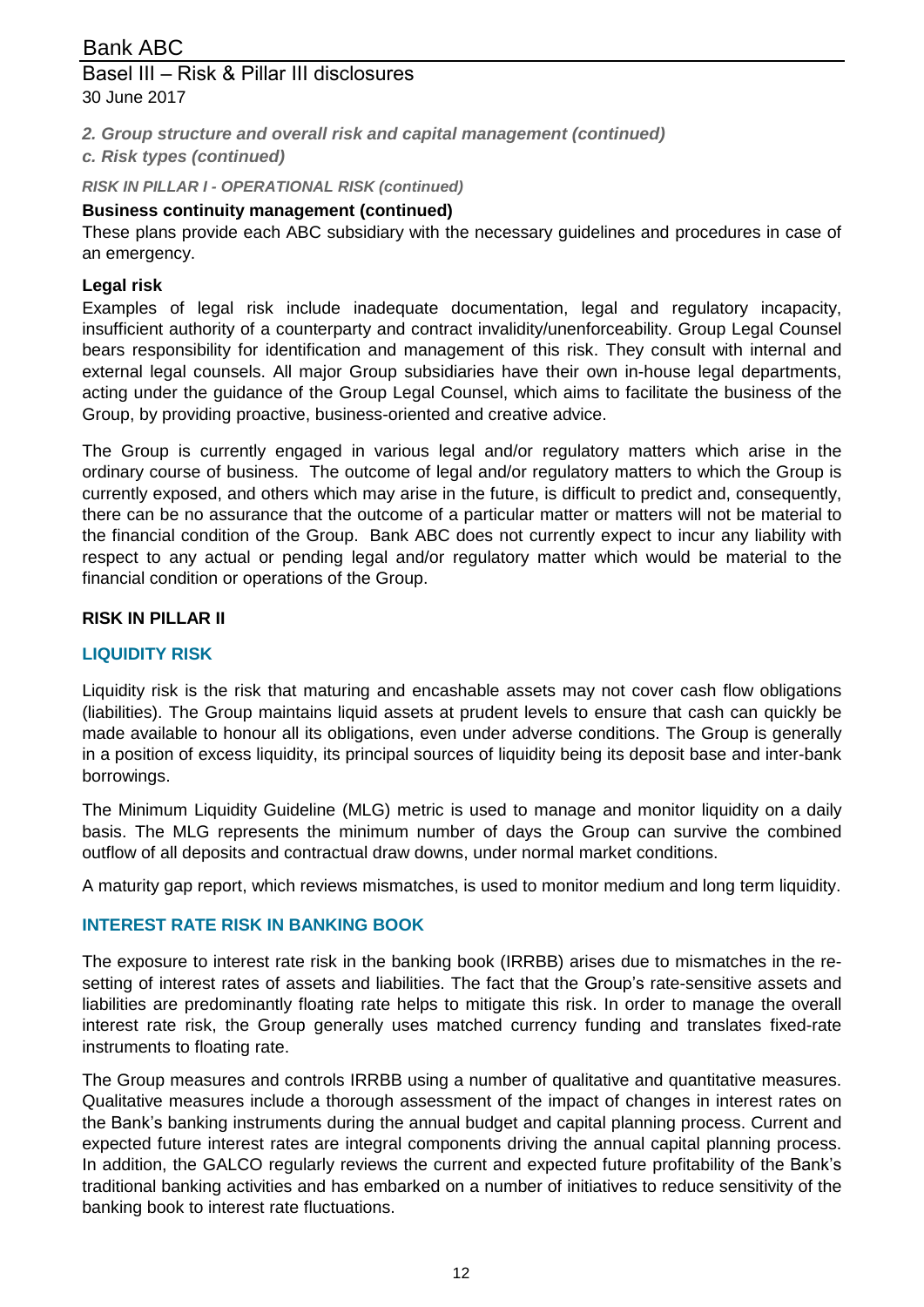# Basel III – Risk & Pillar III disclosures 30 June 2017

*2. Group structure and overall risk and capital management (continued)*

*c. Risk types (continued)*

# *RISK IN PILLAR II - INTEREST RATE RISK IN BANKING BOOK (continued)*

Quantitative measures employed include limits, interest rate sensitivity gap analysis, duration analysis, and stress testing to measure and control the impact of interest rate volatility on the Bank's earnings and economic value of equity. These measures are applied separately for each currency and consolidated at the Group's level. The gap analysis measures the interest rate exposure arising from differences in the timing and/or amounts of loans and deposits in pre-specified time bands. Duration analysis measures the sensitivity of the banking book to a 1 basis point change in interest rates. Stress tests include the impact of parallel and non-parallel shifts in interest rates on banking activities. All these measures are reported to the GALCO on a regular basis. As at 30 June 2017, a 200 basis points (2%) parallel shift in interest rates would potentially impact the Group's economic value by US\$ 44 million.

|                                                         | <b>Less</b>    |                |                          |                          |                   | <b>Non</b> |              |
|---------------------------------------------------------|----------------|----------------|--------------------------|--------------------------|-------------------|------------|--------------|
|                                                         | than 1         | $1 - 3$        | $3-6$                    | $6 - 12$                 | Over <sub>1</sub> | interest   |              |
| <b>US\$ million</b>                                     | month          | months         | months                   | months                   | year              | bearing    | <b>TOTAL</b> |
| <b>ASSETS</b>                                           |                |                |                          |                          |                   |            |              |
| Liquid funds                                            | 674            | 191            | $\blacksquare$           | $\overline{\phantom{a}}$ |                   | 350        | 1,215        |
| <b>Trading securities</b>                               | 347            | 26             | 6                        | $\blacksquare$           | 499               | ÷,         | 878          |
| Placements with banks & other<br>financial institutions | 3,421          | 347            | 75                       | 119                      |                   | 42         | 4,004        |
| Securities bought under<br>repurchase agreements        | 1,262          | 327            | 99                       | 36                       | 5                 |            | 1,729        |
| Non-trading securities                                  | 294            | 236            | 607                      | 408                      | 4,163             | 51         | 5,759        |
| Loans and advances                                      | 6,504          | 4,504          | 1,555                    | 595                      | 777               | 26         | 13,961       |
| Other assets                                            |                | 10             |                          |                          |                   | 1,667      | 1,677        |
| <b>TOTAL ASSETS</b>                                     | 12,502         | 5,641          | 2,342                    | 1,158                    | 5,444             | 2,136      | 29,223       |
| <b>LIABILITIES &amp; EQUITY</b>                         |                |                |                          |                          |                   |            |              |
| Deposits from customers                                 | 9,364          | 2,019          | 1,312                    | 1,876                    | 1,351             | 655        | 16,577       |
| Deposits from banks                                     | 2,542          | 1,282          | 260                      | 421                      | 136               | 7          | 4,648        |
| Certificates of deposit                                 |                |                |                          | 38                       |                   |            | 38           |
| Securities sold under                                   | 146            |                |                          | 1                        | $\overline{2}$    |            | 149          |
| repurchase agreements                                   |                |                |                          |                          |                   |            |              |
| Other liabilities                                       | $\blacksquare$ | $\blacksquare$ | $\overline{\phantom{a}}$ | $\overline{\phantom{a}}$ | $\blacksquare$    | 1,327      | 1,327        |
| Term notes, bonds & other term<br>financing             | 663            | 1,216          |                          |                          | 300               |            | 2,179        |
| Total equity                                            |                |                |                          |                          |                   | 4,305      | 4,305        |
| <b>TOTAL LIABILITIES &amp; EQUITY</b>                   | 12,715         | 4,517          | 1,572                    | 2,336                    | 1,789             | 6,294      | 29,223       |
| <b>OFF B/S ITEMS</b>                                    |                |                |                          |                          |                   |            |              |
| Foreign Exchange Contracts                              | (2)            | $\overline{2}$ |                          | $\overline{a}$           |                   |            |              |
| <b>Interest Rate Contracts</b>                          | 576            | 809            | (48)                     | (23)                     | (1, 314)          |            |              |
| <b>TOTAL OFF B/S ITEMS</b>                              | 574            | 811            | (48)                     | (23)                     | (1, 314)          |            |              |
| Interest rate sensitivity gap                           | 361            | 1,935          | 722                      | (1, 201)                 | 2,341             | (4, 158)   |              |
| Cumulative interest rate<br>sensitivity gap             | 361            | 2,296          | 3,018                    | 1,817                    | 4,158             |            |              |

The interest rate gap analysis set out in the table above assumes that all positions run to maturity, i.e., no assumptions on loan prepayments. Deposits without a fixed maturity have been considered in the 'less than one month' bucket.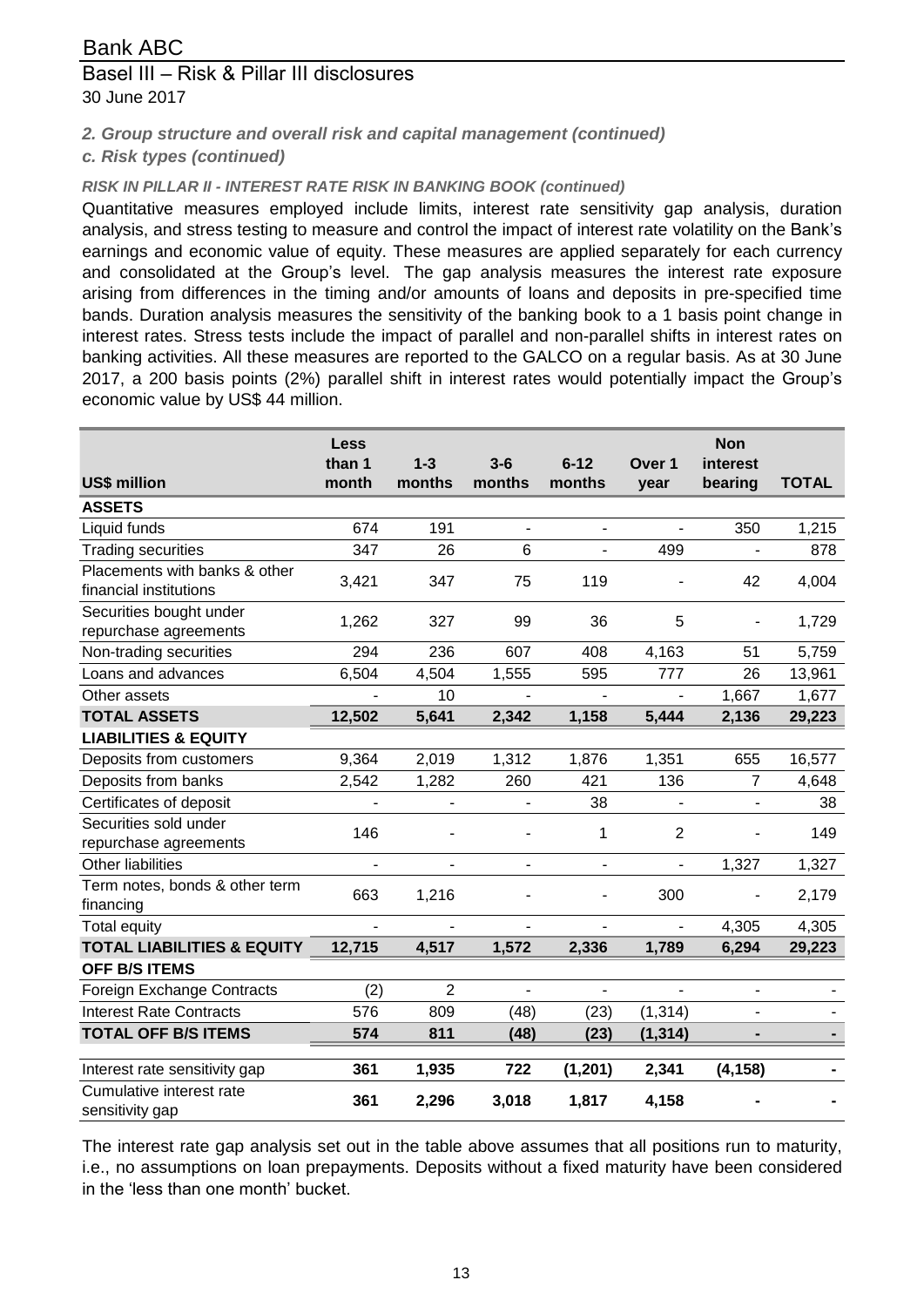*2. Group structure and overall risk and capital management (continued)*

*c. Risk types (continued)*

*RISK IN PILLAR II (continued)*

### **CONCENTRATION RISK**

Concentrations arise when a number of counterparties are engaged in similar business activities or activities in the same geographic region or have similar economic features that would cause their ability to meet contractual obligations to be similarly affected by changes in economic, political or other conditions. Concentrations indicate the relative sensitivity of the Group's performance to developments affecting a particular industry or geographical location. Concentrations could also arise as a result of large exposure to a single / group of related counterparties.

In order to avoid excessive concentrations of risk, Group risk appetite, policies and procedures include specific guidelines to focus on country, industry and counterparty limits, and the importance of maintaining a diversified portfolio. Identified concentrations of credit risks are controlled and managed accordingly.

Under the single obligor regulations of the CBB and other host regulators, the CRG and its local equivalents have to obtain approval for any planned exposures above specific thresholds to single counterparties, or groups of connected counterparties.

| <b>US\$ million</b> | On balance sheet<br>exposure | Off balance sheet<br>exposure | <b>Total exposure</b> |
|---------------------|------------------------------|-------------------------------|-----------------------|
| Counterparty A      | 1,174                        | ۰                             | 1,174                 |
| Counterparty B      | 965                          | ۰                             | 965                   |
| Counterparty C      | 932                          | $\,$                          | 932                   |

As at 30 June 2017, the Group's exposures in excess of the 15% obligor limit to individual counterparties were as shown below:

The exposures have the approval of the CBB or are exempt under the large exposure policy of the CBB.

### **Risk mitigation, collateral and other credit enhancements**

The amount and type of collateral depends on an assessment of the credit risk of the counterparty. The types of collateral mainly include cash and guarantees from banks.

Management monitors the market value of collateral, requests additional collateral in accordance with the underlying agreement, and monitors the market value of collateral obtained on an ongoing basis. The Group also makes use of master netting agreements with counterparties.

As part of its overall risk management, the Group also uses derivatives and other instruments to manage exposures resulting from changes in interest rates, foreign currencies, equity risks, credit risks, and exposures arising from forecast transactions.

The risk profile is assessed before entering into hedge transactions, which are authorised by the appropriate level of seniority within the Group. The effectiveness of hedges is monitored monthly by the Group. In situations of ineffectiveness, the Group will enter into a new hedge relationship to mitigate risk on a continuous basis.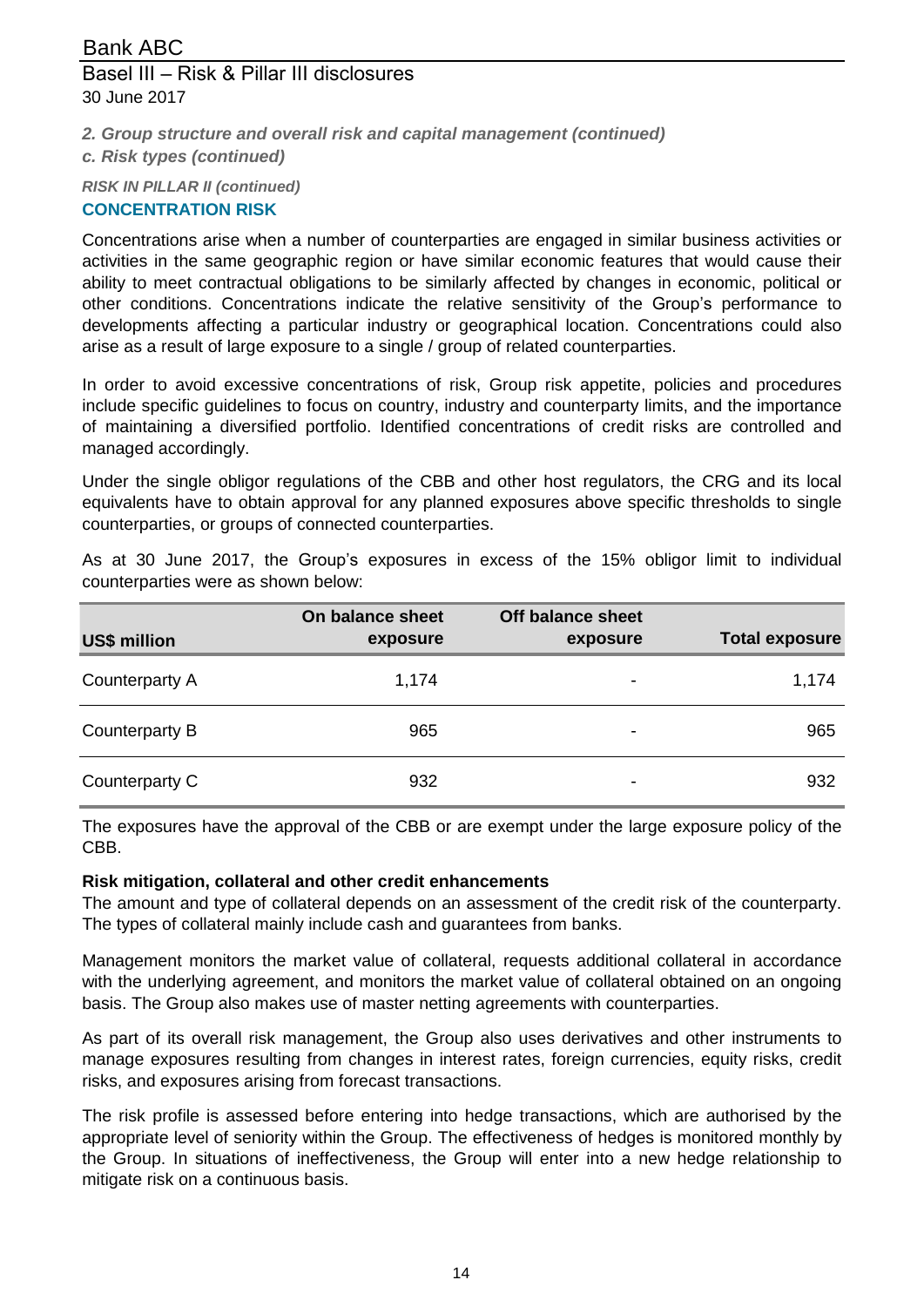*2. Group structure and overall risk and capital management (continued)*

### **d. Monitoring and reporting**

The monitoring and reporting of risk is conducted on a daily basis for market and liquidity risk, and on a monthly or quarterly basis for credit and operational risk. Risk reporting is regularly made to Senior Management, the Board and the BRC. The BRC receives internal risk reports covering market, credit, operational and liquidity risk.

. As part of the capital management framework, capital adequacy ratios for the Group and its subsidiaries are reported to GALCO, the Board and the BRC on a regular basis.

### **3. Regulatory capital requirements and the capital base**

The objective of capital management at the Group is to ensure the efficient use of capital in relation to business requirements and growth, risk profile, and shareholders' returns and expectations.

The Group manages its capital structure, and makes adjustments to it, in the light of changes in economic conditions and the risk characteristics of its activities. In order to maintain or adjust the capital structure, the Group may issue capital/Tier 2 securities or adjust the amount of dividend payments to shareholders. The determination to pay dividends on an on-going basis and the amount thereof will depend upon, amongst other things, the Group's earnings, its dividend policy, the requirement to set aside minimum statutory reserves, capital requirements to support the growth (organic and inorganic), regulatory capital requirements, approval from the CBB and applicable requirements under Bahrain Commercial Companies Law, as well as other factors that the Board of Directors and the shareholders may deem relevant.

No changes have been made in the objectives, policies and processes from the previous year.

The Group's total capital adequacy ratio as at 30 June 2017 was 19.2% compared with the minimum regulatory requirement of 12.5%. The Tier 1 ratio was 17.9% for the Group. The composition of the total regulatory capital requirement was as follows:

| <b>Risk-weighted assets (RWA)</b> |        |
|-----------------------------------|--------|
| Credit risk                       | 20,102 |
| Market risk                       | 1,451  |
| Operational risk                  | 1,572  |
| <b>Total</b>                      | 23,125 |
| Tier 1 ratio                      | 17.9%  |
| Capital adequacy ratio            | 19.2%  |

The Group ensures adherence to the CBB's requirements by monitoring its capital adequacy against higher internal limits detailed in the Bank's Board-approved risk appetite statement under the strategic risk objective "Solvency".

Each banking subsidiary in the Group is directly regulated by its local banking supervisor, which sets and monitors local capital adequacy requirements. The Group ensures that each subsidiary maintains sufficient capital.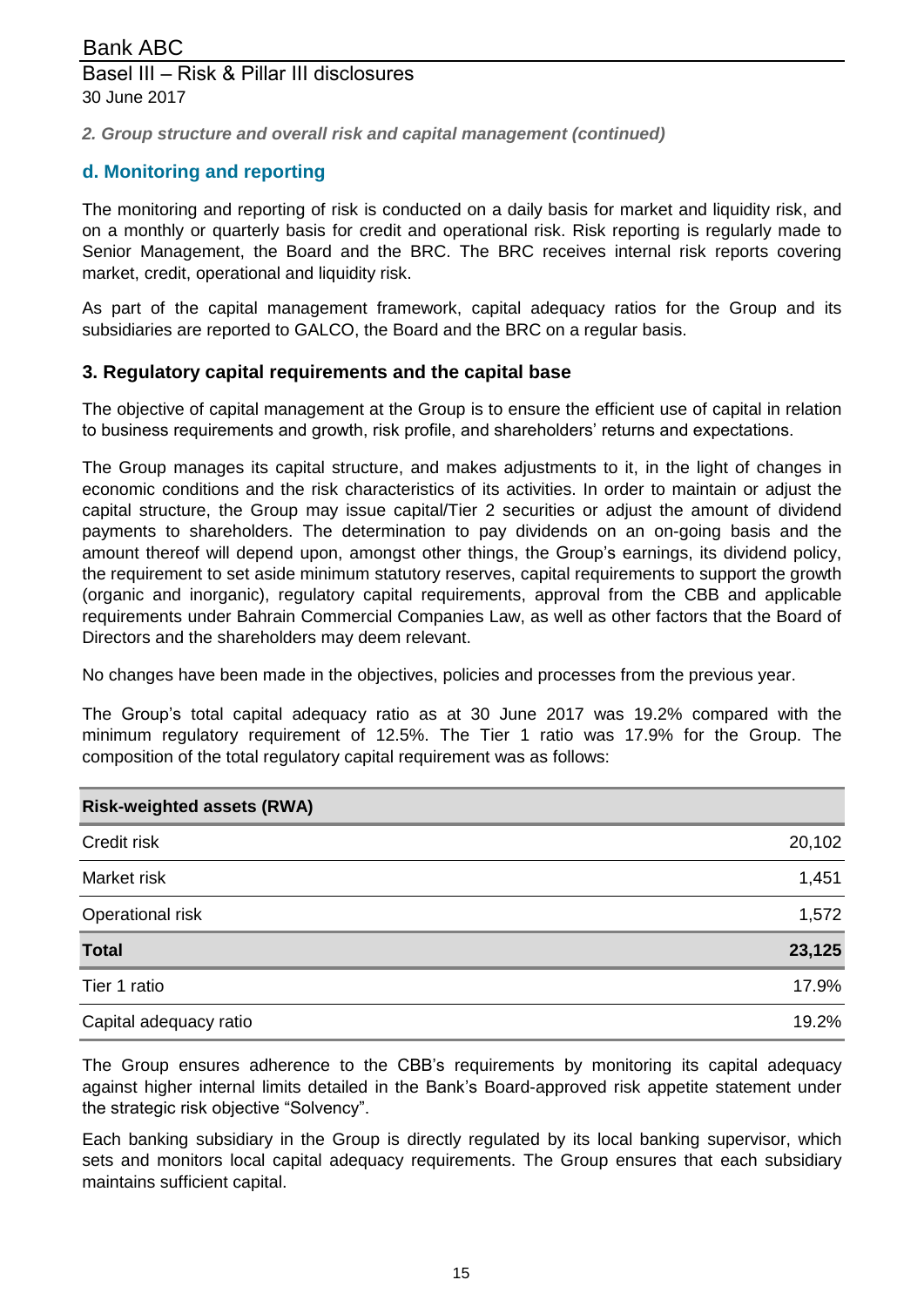### *3. Regulatory capital requirements and the capital base (continued)*

The Tier 1 and total capital adequacy ratio of the significant banking subsidiaries (those whose regulatory capital amounts to over 5% of the Group's consolidated regulatory capital) under the local regulations were as follows:

| Subsidiaries (over 5% of the Group's regulatory capital) | Tier 1 ratio | CAR (total) |
|----------------------------------------------------------|--------------|-------------|
| ABC Islamic Bank (E.C.)                                  | 32.7%        | 32.7%       |
| ABC International Bank plc*                              | 18.8%        | 21.1%       |
| Banco ABC Brasil S.A.*                                   | $14.4\%$     | 16.1%       |

*\* CAR has been computed after mandatory deductions from the total of Tier 1 and Tier 2 capital*

The management believes that there are no impediments on the transfer of funds or reallocation of regulatory capital within the Group, subject to restrictions to ensure minimum regulatory capital requirements at the local level.

### **a. Capital requirement for credit risk**

For regulatory reporting purposes, the Group calculates the capital requirements for credit risk based on the standardised approach. Under the standardised approach, on- and off-balance sheet credit exposures are assigned to exposure categories based on the type of counterparty or underlying exposure. The exposure categories are referred to in the CBB's Basel III capital adequacy framework as standard portfolios. The primary standard portfolios are claims on sovereigns, claims on banks and claims on corporates. Following the assignment of exposures to the relevant standard portfolios, the RWAs are derived based on prescribed risk weightings. Under the standardised approach, the risk weightings are provided by the CBB and are determined based on the counterparty's external credit rating. The external credit ratings are derived from eligible external credit rating agencies approved by the CBB. The Group uses ratings assigned by Standard & Poor's, Moody's, Fitch Ratings and Capital Intelligence.

Provided below is a counterparty asset class-wise breakdown of the Credit RWA and associated capital charge. The definition of these asset classes (as per the standard portfolio approach under the CBB's Basel III Capital Adequacy Framework) is set out in section 4 of this document.

|                                  | <b>Gross</b> |               |                 |            |                 | Risk-    |         |
|----------------------------------|--------------|---------------|-----------------|------------|-----------------|----------|---------|
|                                  | credit       | <b>Funded</b> | <b>Unfunded</b> | Cash       | <b>Eligible</b> | weighted | Capital |
| US\$ million                     | exposure     | exposure      | exposure        | collateral | guarantees      | assets   | charge  |
| Cash                             | 36           | 36            |                 |            |                 | 2        |         |
| Claims on sovereigns             | 5,835        | 5,592         | 243             | 94         | 231             | 513      | 64      |
| Claims on public sector entities | 2,315        | 2,081         | 234             | 45         | 50              | 1,512    | 189     |
| Claims on multilateral           | 474          | 474           |                 |            |                 |          |         |
| development banks                |              |               |                 |            |                 |          |         |
| Claims on banks                  | 9,464        | 7,952         | 1,512           | 1,429      | 469             | 4,339    | 542     |
| Claims on corporate portfolio    | 12,770       | 10,354        | 2,416           | 196        | 209             | 12,063   | 1,508   |
| Regulatory retail exposures      | 886          | 793           | 93              |            | ۰               | 664      | 83      |
| Past due loans                   | 203          | 203           | -               |            | ٠               | 224      | 28      |
| Residential retail portfolio     | 3            | 3             |                 | 3          | ۰               | 1        |         |
| Commercial mortgage              | 21           | 21            |                 |            | ۰               | 21       | 3       |
| Equity portfolios                | 44           | 44            |                 |            | -               | 82       | 10      |
| Other exposures                  | 514          | 480           | 34              |            | ۰               | 681      | 85      |
|                                  | 32,565       | 28,033        | 4,532           | 1,768      | 959             | 20,102   | 2,512   |

### **Credit exposure and risk weighted assets**

Monthly average gross credit exposures and the risk-weighted assets for six-month ended 30 June 2017 were US\$ 33,343 million and US\$ 19,922 million respectively.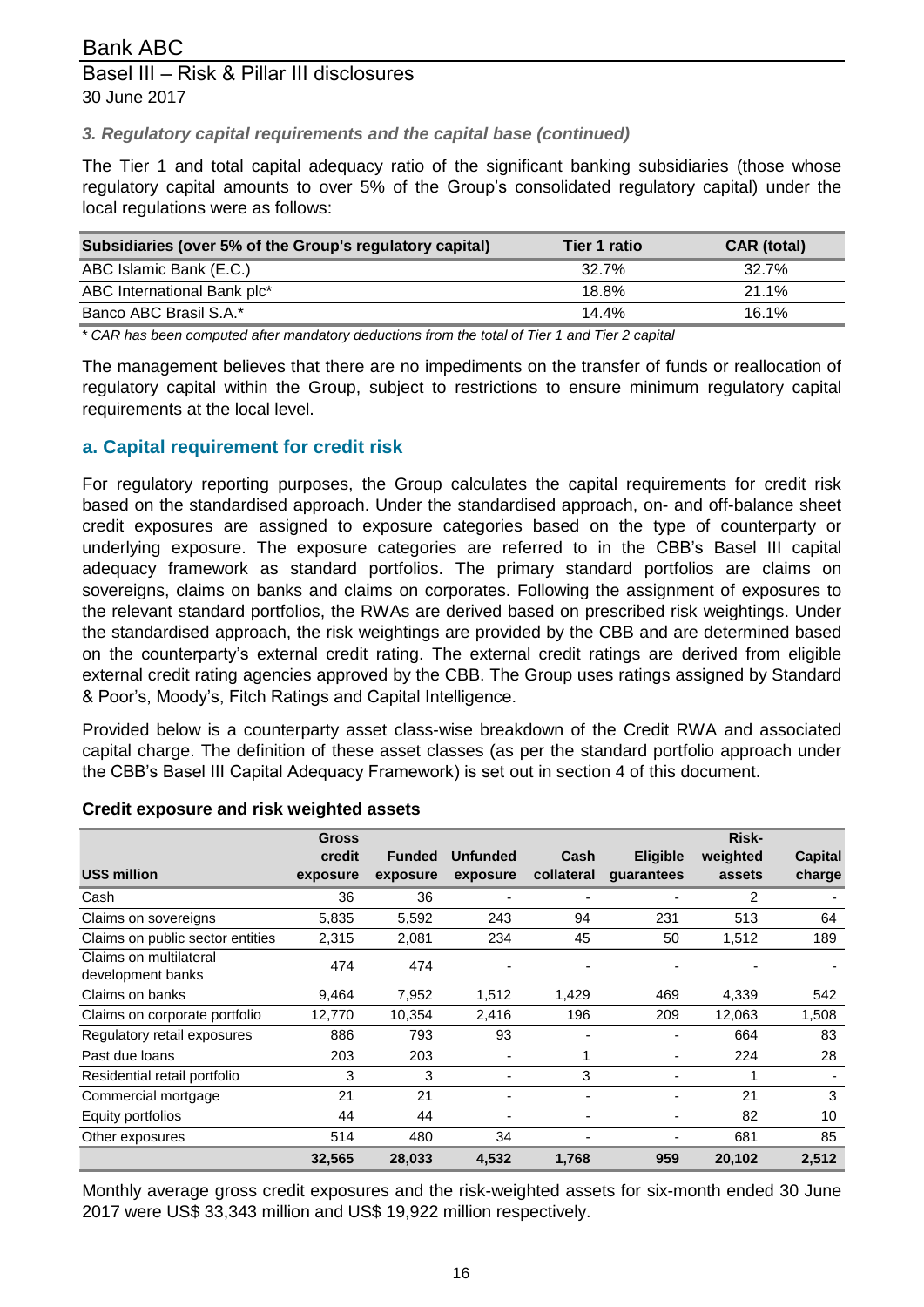*3. Regulatory capital requirements and the capital base (continued)*

# **b. Capital requirement for market risk**

In line with the 'standardised approach' to calculating market risk, the capital charge for market risk is as follows:

| <b>US\$ million</b>         | <b>RWA</b> | <b>Period end</b><br><b>Capital Charge</b> | Capital charge -<br>Minimum* | Capital charge -<br>Maximum* |
|-----------------------------|------------|--------------------------------------------|------------------------------|------------------------------|
| Interest rate risk          | 396        | 50                                         | 38                           | 67                           |
| Specific interest rate risk | 87         | 11                                         | 9                            | 27                           |
| General interest rate risk  | 309        | 39                                         | 29                           | 40                           |
| Equity position risk        |            | -                                          | -                            |                              |
| Foreign exchange risk       | 1,054      | 132                                        | 129                          | 136                          |
| Options risk                |            |                                            |                              |                              |
| <b>Total</b>                | 1,451      | 182                                        | 167                          | 203                          |

\* The information in these columns shows the minimum and maximum capital charge for each of the market risk categories during the period ended 30 June 2017.

### **c. Capital requirement for operational risk**

The Group applies the "Standardised Approach" for calculating its Pillar I operational risk capital. As at 30 June 2017, the total capital charge in respect of operational risk was US\$ 197 million. A breakdown of the operational risk capital charge is provided below:

| <b>US\$ million</b>        |                                 |                     |                       |                |
|----------------------------|---------------------------------|---------------------|-----------------------|----------------|
| <b>Basel Business Line</b> | Average 3 years<br>gross income | <b>Beta factors</b> | <b>Capital charge</b> | <b>RWA</b>     |
| Corporate finance          | 8                               | 18%                 | $\overline{2}$        | 17             |
| Trading and sales          | 201                             | 18%                 | 57                    | 452            |
| Payment and settlement     | 29                              | 18%                 | 8                     | 66             |
| Commercial banking         | 499                             | 15%                 | 117                   | 935            |
| Agency services            |                                 | 15%                 |                       |                |
| Retail banking             | 51                              | 12%                 | 10                    | 77             |
| Asset management           | 12                              | 12%                 | $\overline{2}$        | 18             |
| Retail brokerage           | 5                               | 12%                 | 1                     | $\overline{7}$ |
| <b>Total</b>               | 805                             |                     | 197                   | 1,572          |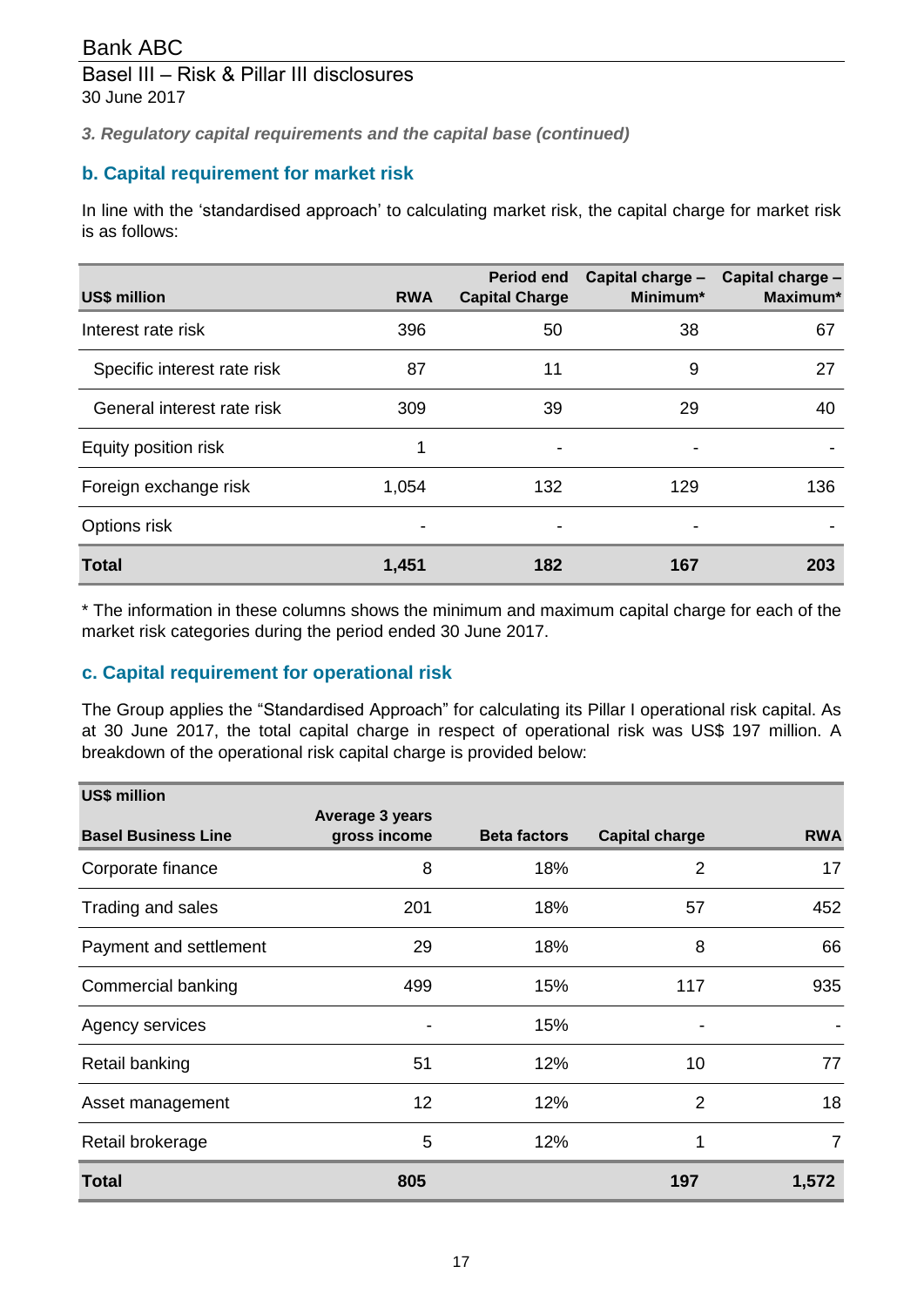# Basel III – Risk & Pillar III disclosures 30 June 2017

*3. Regulatory capital requirements and the capital base (continued)*

# **d. Capital base**

The Group's capital base primarily comprises:

- (i) **Tier 1 capital:** share capital, reserves, retained earnings, non-controlling interests, profit for the period and cumulative changes in fair value; and
- (ii) **Tier 2 capital:** eligible subordinated term debt and collective impairment provisions.

The portion of Tier 1 and Tier 2 instruments attributable to non-controlling interests are added to the respective capital tiers in accordance with the regulatory definitions.

The issued and paid-up share capital of the Bank is US\$ 3,110 million at 30 June 2017, comprising 3,110 million shares of US\$ 1 each.

The Tier 2 capital includes subordinated term debt of US\$ 89 million (eligible portion) at 30 June 2017. This has been raised at a subsidiary of the bank. The details of these issues are described in appendix PD 3 of this document.

The Group's capital base and risk weighted assets is summarised below:

| Capital base and Risk weighted assets (RWA) | US\$ million |
|---------------------------------------------|--------------|
|---------------------------------------------|--------------|

### **Capital base**

| <b>Total capital base</b> | 4,439 |
|---------------------------|-------|
| Tier <sub>2</sub>         | 290   |
| Total Tier 1 capital      | 4,149 |
| AT <sub>1</sub>           | 51    |
| CET <sub>1</sub>          | 4,098 |
|                           |       |

### **Risk weighted assets**

| Credit risk                       | 20,102 |
|-----------------------------------|--------|
| Market risk                       | 1,451  |
| Operational risk                  | 1,572  |
| <b>Total Risk weighted assets</b> | 23,125 |
| CET 1 ratio                       | 17.7%  |
| Tier 1 ratio                      | 17.9%  |
| Capital adequacy ratio            | 19.2%  |

The details about the composition of capital are provided in appendices PD 2 and PD 4.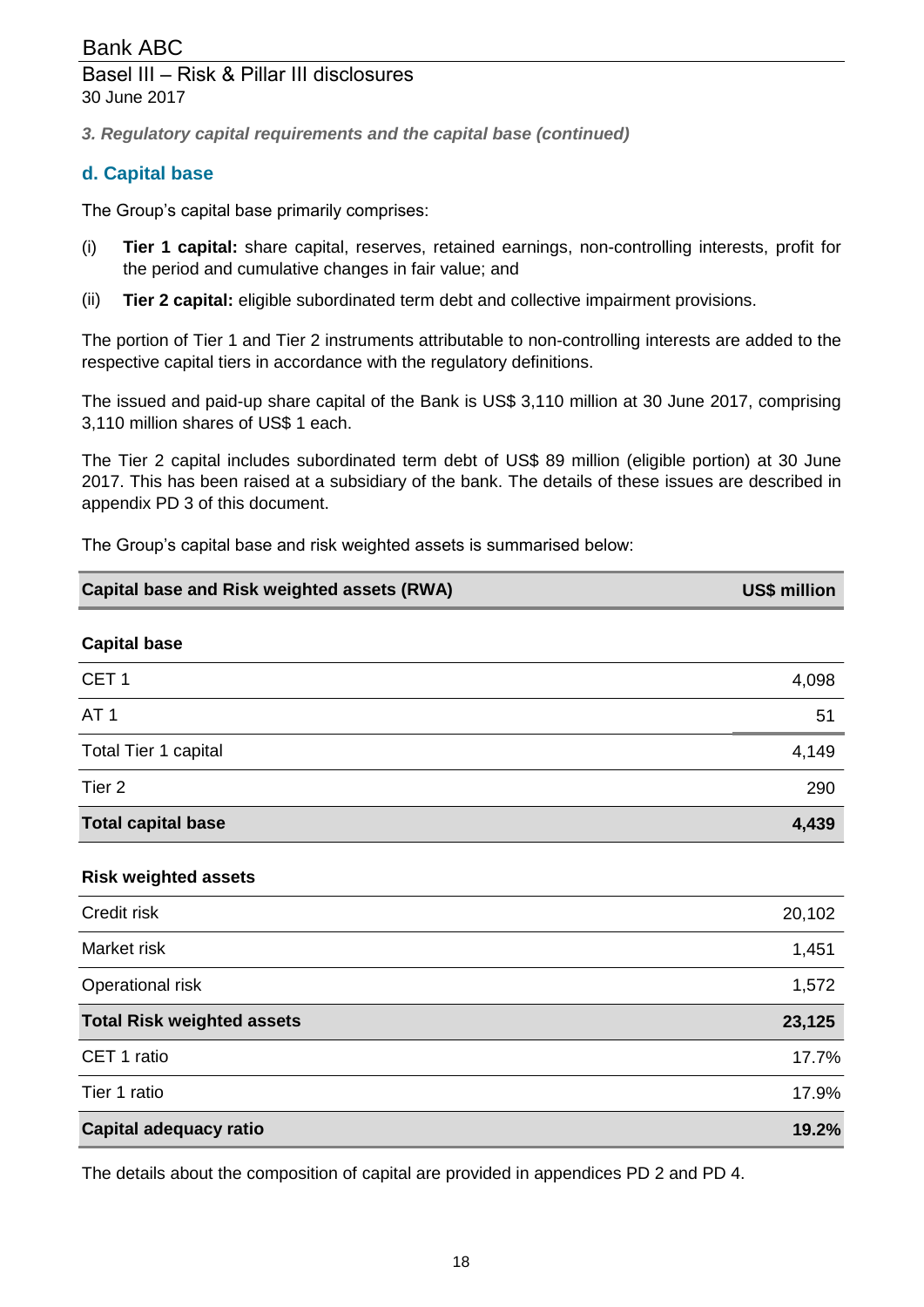## **4. Credit Risk - Pillar III disclosures**

## **a. Definition of exposure classes**

The Group has a diversified funded and unfunded credit portfolio. The exposures are classified as per the standard portfolio approach under the CBB's Basel III Capital Adequacy Framework, covering the standardised approach for credit risk.

The principal descriptions of the counterparty classes, along with the risk weights to be used to derive the risk-weighted assets, are as follows:

### **i. Claims on sovereigns**

These pertain to exposures to governments and their central banks. Claims on Bahrain and other GCC sovereigns are risk-weighted at 0%. Claims on all other sovereigns are given a risk weighting of 0% where such claims are denominated and funded in the relevant domestic currency of that sovereign. Claims on sovereigns, other than those mentioned above, are riskweighted based on their credit ratings.

### **ii. Claims on public sector entities (PSEs)**

Bahrain PSEs, as defined by the CBB Rulebook, are assigned a 0% risk weighting. Other sovereign PSEs, where claims are denominated in the relevant domestic currency and for which the local regulator has assigned a risk weighting of 0%, are assigned a 0% risk weighting by the CBB. PSEs other than those mentioned above are risk-weighted based on their external credit ratings.

### **iii. Claims on multilateral development banks (MDBs)**

All MDBs are risk-weighted in accordance with the banks' external credit ratings, except for those members listed in the World Bank Group, which are risk-weighted at 0%.

### **iv. Claims on banks**

Claims on banks are risk-weighted based on the external credit ratings assigned to them by external rating agencies. However, short-term claims on locally-incorporated banks are assigned a risk weighting of 20% where such claims on the banks are of original maturities of three months or less, and are denominated and funded in either Bahraini Dinars or US Dollars.

Preferential risk weights that are one category more favorable than the standard risk weighting are assigned to claims on foreign banks licensed in the Kingdom of Bahrain, with original maturities of three months or less and denominated and funded in the relevant domestic currency. Such preferential risk weights for short-term claims on banks licensed in other jurisdictions are allowed only if the relevant supervisor also allows such preferential risk weighting to short-term claims on its banks.

No claim on an unrated bank would receive a risk weight lower than that applied to claims on its sovereign of incorporation.

### **v. Claims on the corporate portfolio**

Claims on the corporate portfolio are risk-weighted based on external credit ratings. Risk weightings for unrated corporate claims are assigned at 100%.

### **vi. Claims on regulatory retail exposures**

Retail claims that are included in the regulatory retail portfolio are assigned risk weights of 75% (except for past due loans), provided they meet the criteria stipulated in the CBB's Rulebook.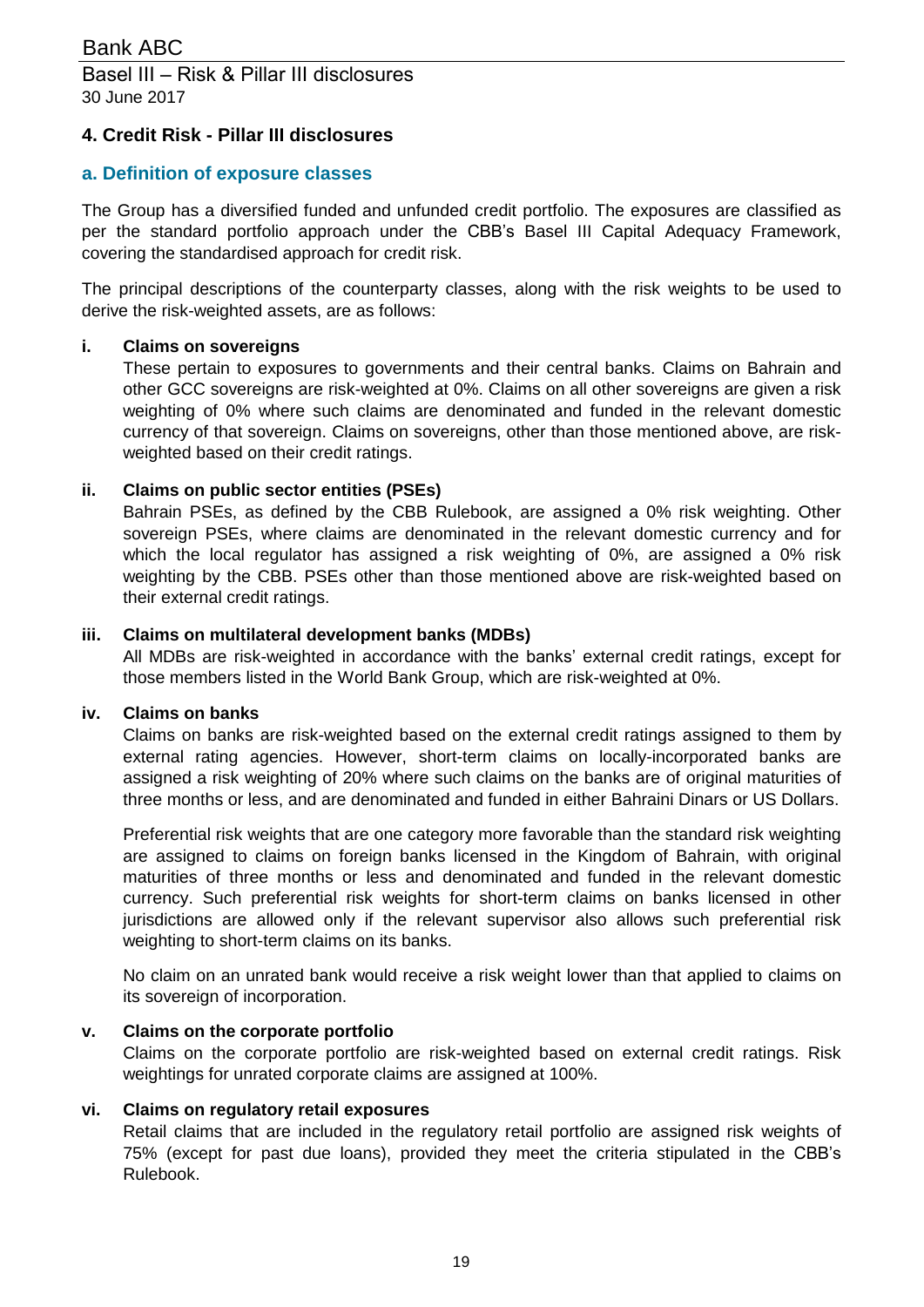# Basel III – Risk & Pillar III disclosures 30 June 2017

*4. Credit Risk - Pillar III disclosures (continued)*

*a. Definition of exposure classes (continued)*

# **vii. Past due loans**

The unsecured portion of any loan (other than a qualifying residential mortgage loan) that is past due for more than 90 days, net of specific provisions (including partial write-offs), is riskweighted as follows:

- 150% risk weighting when specific provisions are less than 20% of the outstanding amount of the loan; and
- 100% risk weighting when specific provisions are greater than 20% of the outstanding amount of the loan.

### **viii. Residential retail portfolio**

Lending fully secured by first mortgages on residential property that is or will be occupied by the borrower, or that is leased, is risk-weighted at 75%. However, where foreclosure or repossession with respect of a claim can be justified, the risk weighting is 35%.

#### **ix. Commercial mortgage**

Claims secured by mortgage on commercial real estate are subject to a minimum of 100% risk weight. If the borrower is rated below BB-, the risk-weight corresponding to the rating of the borrower must be applied.

#### **x. Equity portfolios**

Investments in listed equities are risk weighted at 100% while those in unlisted equities are risk weighted at 150%. Significant investment in the common shares of unconsolidated financial institutions are risk weighted at 250% if lesser than the threshold as required by the CBB's Basel III Capital Adequacy Framework.

#### **xi. Other exposures**

These are risk weighted at 100%. Deferred tax assets arising from temporary differences are risk weighted at 250%.

### **b. External credit rating agencies**

The Group uses external credit ratings from Standard & Poor's, Moody's, Fitch Ratings and Capital Intelligence (accredited external credit assessment institutions). The breakdown of the Group's exposure into rated and unrated categories is as follows:

|                                          | <b>Net credit</b><br>exposure (after |          |                |
|------------------------------------------|--------------------------------------|----------|----------------|
|                                          | credit risk                          | Rated    | <b>Unrated</b> |
| <b>US\$ million</b>                      | mitigation)                          | exposure | exposure       |
| Cash                                     | 36                                   |          | 36             |
| Claims on sovereigns                     | 5,741                                | 5,338    | 403            |
| Claims on public sector entities         | 2,270                                | 861      | 1,409          |
| Claims on multilateral development banks | 474                                  | 474      |                |
| Claims on banks                          | 8,035                                | 6,887    | 1,148          |
| Claims on corporate portfolio            | 12,574                               | 1,470    | 11,104         |
| Regulatory retail exposure               | 886                                  |          | 886            |
| Past due loans                           | 202                                  |          | 202            |
| Residential retail portfolio             |                                      |          |                |
| Commercial mortgage                      | 21                                   |          | 21             |
| Equity portfolios                        | 44                                   | ۰        | 44             |
| Other exposures                          | 514                                  |          | 514            |
|                                          | 30,797                               | 15,030   | 15,767         |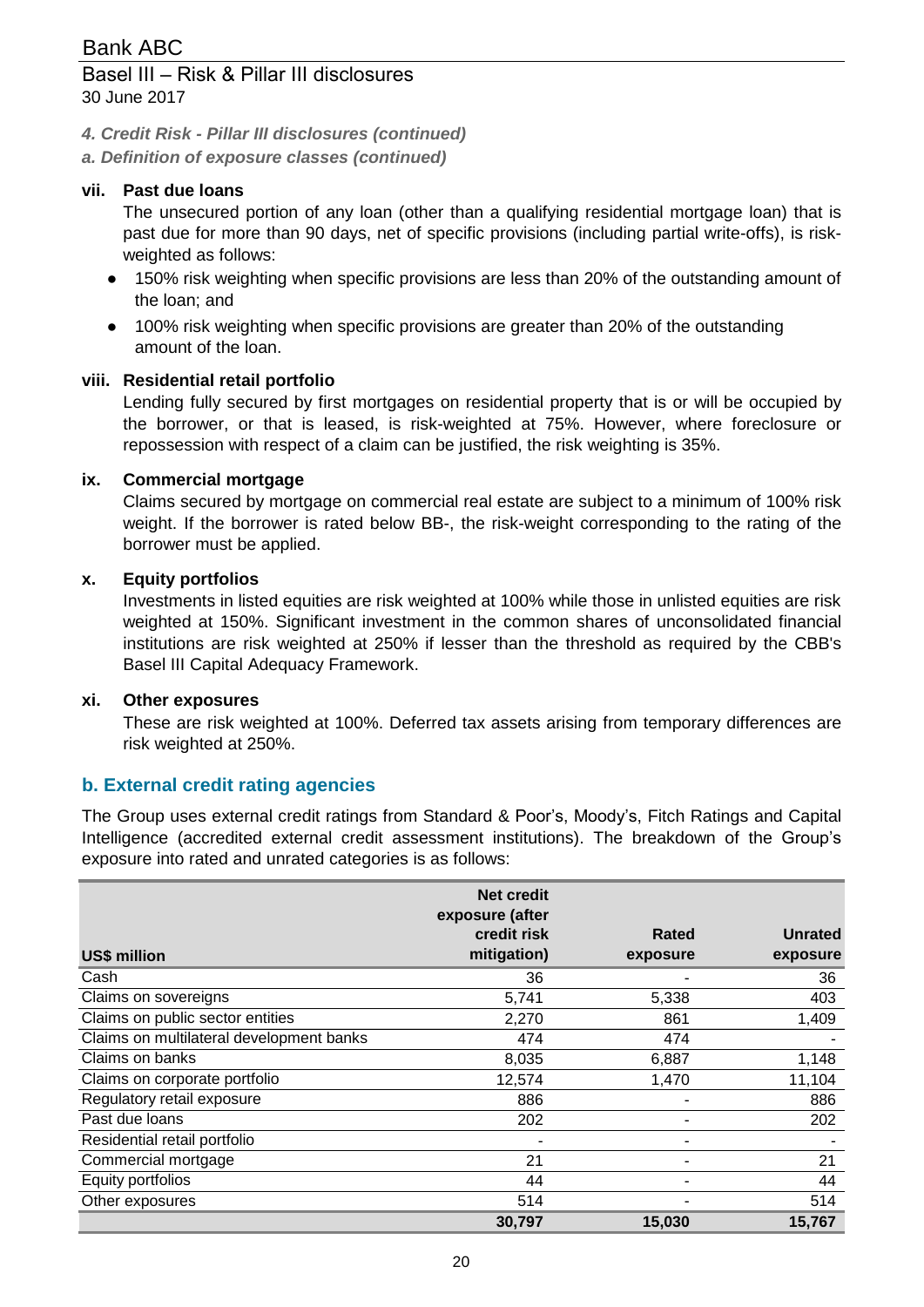30 June 2017

### *4. Credit Risk - Pillar III disclosures (continued)*

*b. External credit rating agencies (continued)*

The Group has a policy of maintaining accurate and consistent risk methodologies. It uses a variety of financial analytics, combined with market information, to support risk ratings that form the main inputs for the measurement of counterparty credit risk. All internal ratings are tailored to the various categories, and are derived in accordance with the Group's credit policy. They are assessed and updated regularly. Each risk rating class is mapped to grades equivalent to Standard & Poor's, Moody's and Fitch rating agencies.

The Group's credit risk distribution (based on internal risk ratings) at 30 June 2017 is shown below.



*Other grades (Doubtful and Loss) are insignificant.*

# **c. Credit risk presentation under Basel III**

The credit risk exposures detailed here differ from the credit risk exposures reported in the consolidated financial statements, due to different methodologies applied respectively under Basel III and International Financial Reporting Standards. These differences are as follows:

- As per the CBB Basel III framework, off balance sheet exposures are converted into on balance sheet equivalents by applying a credit conversion factor (CCF). The CCF varies between 20%, 50% or 100% depending on the type of contingent item.
- The consolidated financial statements categorise financial assets based on asset class (i.e. securities, loans and advances, etc.). This document categorises financial assets into credit exposures as per the "Standard Portfolio" approach set out in the CBB's Basel III Capital Adequacy Framework. In the case of exposures with eligible guarantees, it is reported based on the category of guarantor.
- Eligible collateral is taken into consideration in arriving at the net exposure under the Basel III framework, whereas collateral is not netted in the consolidated financial statements.
- Under the Basel III framework, certain items are considered as a part of the regulatory capital base, whereas these items are netted off against assets in the consolidated financial statements.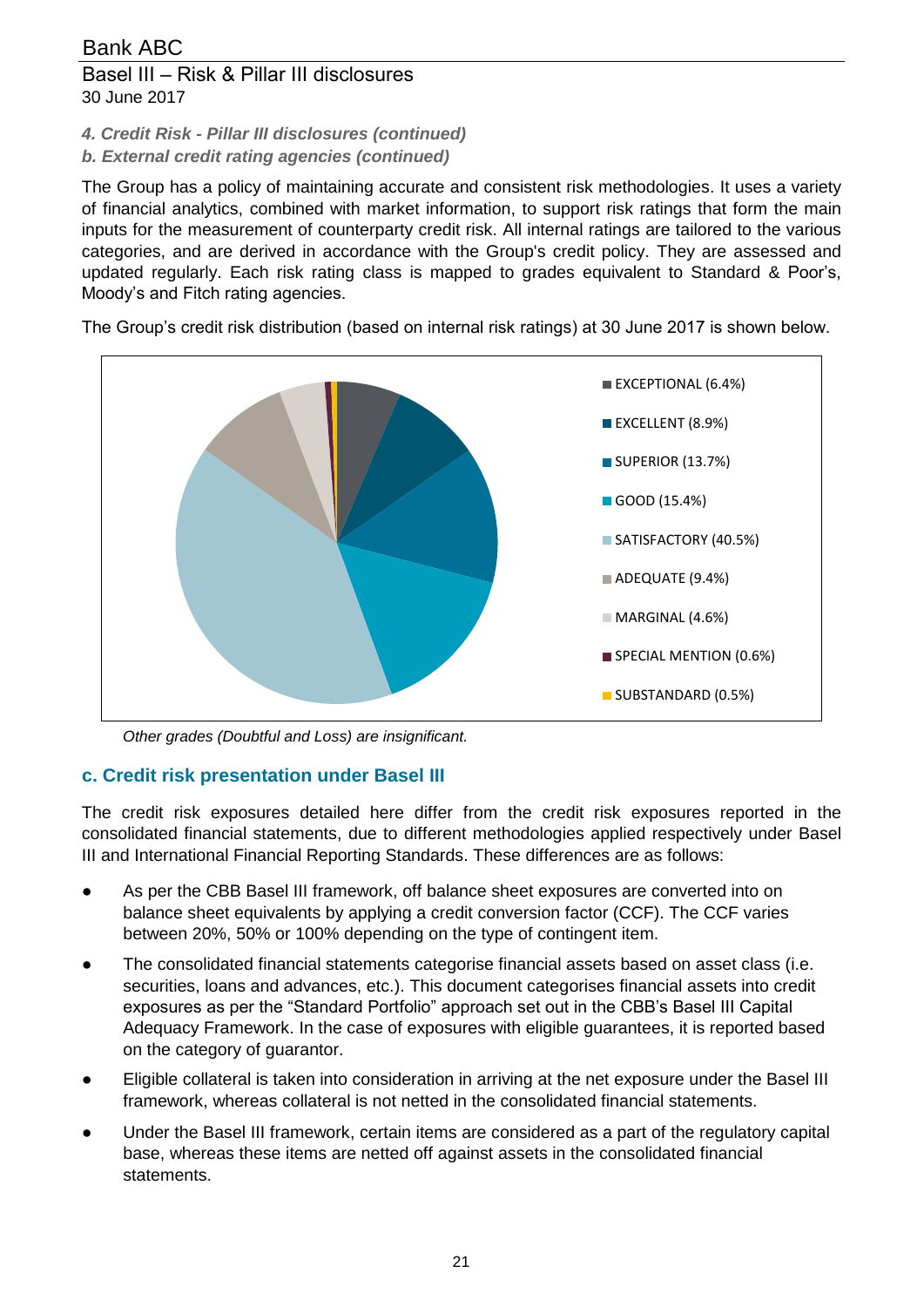Basel III – Risk & Pillar III disclosures 30 June 2017

*4. Credit Risk - Pillar III disclosures (continued)*

# **d. Credit exposures**

### **Geographical distribution of exposures**

The geographical distribution of exposures, impaired assets and the related impairment provisions can be analysed as follows:

|                       | <b>Gross credit</b> | Impaired                 | <b>Specific provision</b> | Impaired   | <b>Specific provision</b> |
|-----------------------|---------------------|--------------------------|---------------------------|------------|---------------------------|
| US\$ million          | exposure            | <b>loans</b>             | impaired loans            | securities | impaired securities       |
| North America         | 3,076               | 25                       | 8                         | 103        | 103                       |
| Western Europe        | 4,544               | 73                       | 35                        |            |                           |
| Other Europe          | 1,303               | 26                       | 8                         |            |                           |
| Arab World            | 13,049              | 271                      | 227                       | 16         | 14                        |
| Other Africa          | 56                  | $\overline{\phantom{0}}$ |                           |            |                           |
| Asia                  | 1,856               | $\overline{\phantom{0}}$ | $\overline{\phantom{0}}$  | -          |                           |
| Australia/New Zealand | 31                  | -                        | $\overline{\phantom{0}}$  |            |                           |
| Latin America         | 8,650               | 203                      | 117                       |            |                           |
|                       | 32,565              | 598                      | 395                       | 119        | 117                       |

*In addition to the above specific provisions the Group has collective impairment provisions amounting to US\$ 201 million.*

### The geographical distribution of gross credit exposures, by major type of credit exposure, can be analysed as follows:

|                                          |                          |                          |                          |                          |                          |                | Australia/               |                          |              |
|------------------------------------------|--------------------------|--------------------------|--------------------------|--------------------------|--------------------------|----------------|--------------------------|--------------------------|--------------|
|                                          | <b>North</b>             | Western                  | <b>Other</b>             | Arab                     | <b>Other</b>             |                | <b>New</b>               | Latin                    |              |
| US\$ million                             | <b>America</b>           | <b>Europe</b>            | <b>Europe</b>            | World                    | <b>Africa</b>            | Asia           | <b>Zealand</b>           | <b>America</b>           | <b>Total</b> |
| Cash                                     | $\blacksquare$           | $\overline{\phantom{0}}$ | ٠                        | 36                       | $\overline{\phantom{a}}$ |                | $\overline{\phantom{0}}$ | $\overline{\phantom{a}}$ | 36           |
| Claims on sovereigns                     | 1,411                    | 1,218                    | 87                       | 2,203                    | $\overline{\phantom{a}}$ | 279            | $\overline{\phantom{a}}$ | 637                      | 5,835        |
| Claims on public sector entities         | 47                       | 367                      | $\overline{\phantom{a}}$ | 1,675                    | ۰                        | 19             | $\blacksquare$           | 207                      | 2,315        |
| Claims on multilateral development banks | 280                      | 104                      | $\overline{\phantom{a}}$ | $\overline{\phantom{a}}$ | ۰                        | 90             | $\overline{\phantom{a}}$ | $\overline{\phantom{a}}$ | 474          |
| Claims on banks                          | 298                      | 1,158                    | 881                      | 3,924                    | 43                       | 1,197          |                          | 1,962                    | 9,464        |
| Claims on corporate portfolio            | 975                      | 1,572                    | 317                      | 4,065                    | 13                       | 269            | 30                       | 5,529                    | 12,770       |
| Regulatory retail exposures              | $\overline{\phantom{a}}$ |                          | $\overline{\phantom{a}}$ | 675                      | $\overline{\phantom{a}}$ |                | $\overline{\phantom{a}}$ | 210                      | 886          |
| Past due loans                           | 17                       | 38                       | 18                       | 44                       | $\overline{\phantom{a}}$ |                | $\overline{\phantom{0}}$ | 86                       | 203          |
| Residential retail portfolio             | $\overline{\phantom{a}}$ | $\overline{2}$           | $\overline{\phantom{a}}$ |                          | $\overline{\phantom{a}}$ |                | $\overline{\phantom{a}}$ | $\overline{\phantom{a}}$ | 3            |
| Commercial mortgage                      | $\overline{\phantom{a}}$ | 21                       | $\overline{\phantom{a}}$ | $\overline{\phantom{0}}$ | $\overline{\phantom{a}}$ |                | $\overline{\phantom{0}}$ | $\sim$                   | 21           |
| Equity portfolios                        |                          | $\overline{2}$           | $\overline{\phantom{a}}$ | 39                       | $\overline{\phantom{a}}$ | $\overline{2}$ | ٠                        | $\overline{\phantom{a}}$ | 44           |
| Other exposures                          | 47                       | 61                       | $\blacksquare$           | 387                      |                          |                | $\overline{\phantom{0}}$ | 19                       | 514          |
|                                          | 3,076                    | 4,544                    | 1,303                    | 13,049                   | 56                       | 1,856          | 31                       | 8,650                    | 32,565       |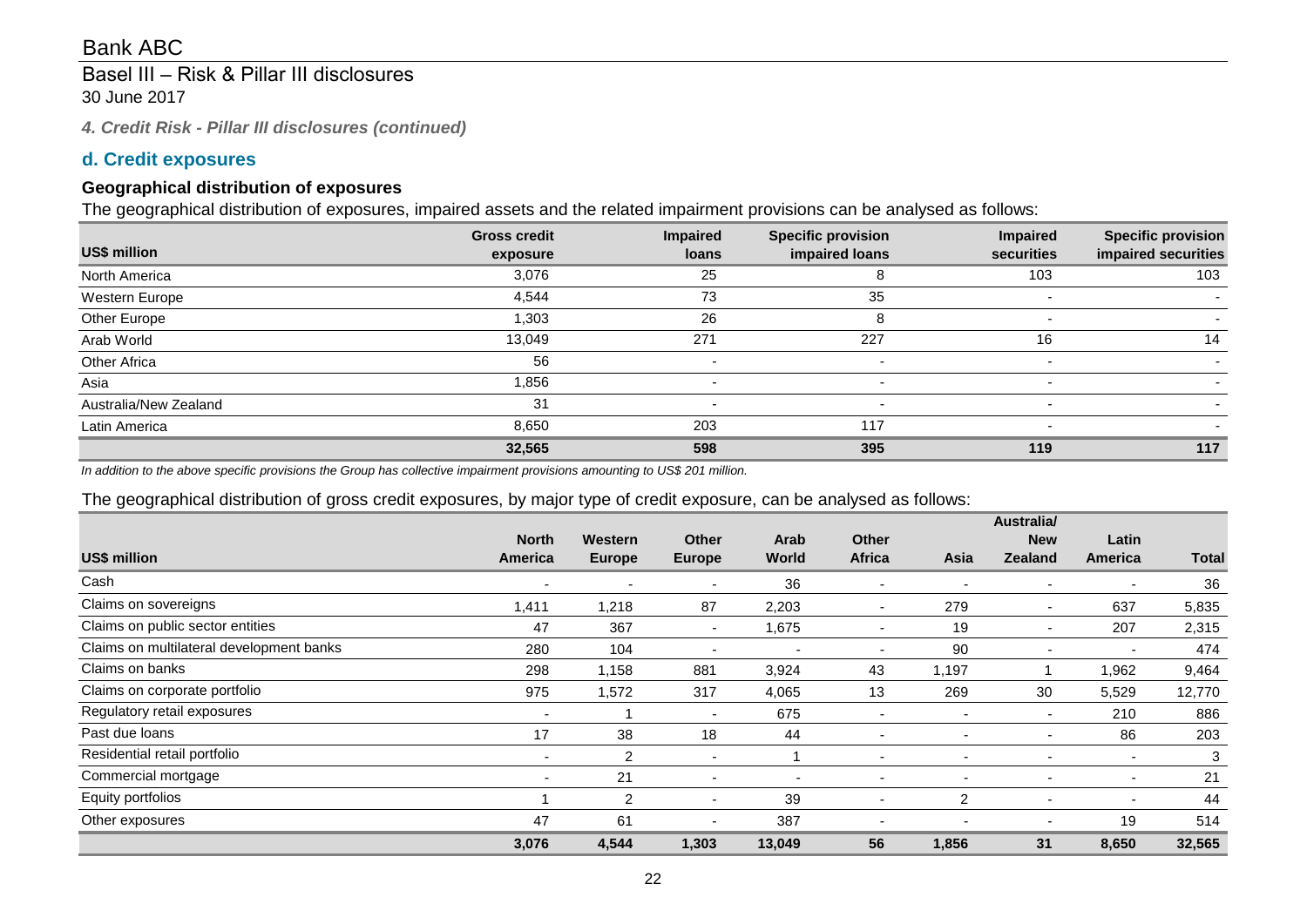# Basel III – Risk & Pillar III disclosures 30 June 2017

*4. Credit Risk - Pillar III disclosures (continued)*

*d. Credit exposures (continued)*

### The ageing analysis of past due loans by geographical distribution can be analysed as follows:

|                     | Less than 3              | 3 months to 1 | 1 to $3$                 | Over 3                   |              |
|---------------------|--------------------------|---------------|--------------------------|--------------------------|--------------|
| <b>US\$ million</b> | months                   | year          | years                    | years                    | <b>Total</b> |
| Western Europe      | $\overline{\phantom{a}}$ |               | 38                       | $\overline{\phantom{a}}$ | 38           |
| Arab World          |                          | 19            | 18                       | 3                        | 44           |
| Other Europe        |                          | 17            | $\tilde{\phantom{a}}$    |                          | 18           |
| North America       |                          |               | 14                       |                          | 17           |
| Latin America       | 74                       | 12            | $\overline{\phantom{a}}$ | ۰                        | 86           |
|                     | 78                       | 51            | 70                       |                          | 203          |

# **Industrial sector analysis of exposures**

The industrial sector analysis of exposures, impaired assets and the related impairment provisions can be analysed as follows:

|                                        |                                 |                           |                             |                          | <b>Specific</b><br>provision |                               | <b>Specific</b><br>provision |
|----------------------------------------|---------------------------------|---------------------------|-----------------------------|--------------------------|------------------------------|-------------------------------|------------------------------|
| <b>US\$ million</b>                    | <b>Gross credit</b><br>exposure | <b>Funded</b><br>exposure | <b>Unfunded</b><br>exposure | <b>Impaired</b><br>loans | impaired<br>loans            | <b>Impaired</b><br>securities | impaired<br>securities       |
| Manufacturing                          | 3,048                           | 2,468                     | 580                         | 103                      | 50                           | $\blacksquare$                |                              |
| Mining and quarrying                   | 166                             | 107                       | 59                          | 33                       | 22                           | ۰                             |                              |
| Agriculture, fishing and forestry      | 466                             | 382                       | 84                          | 11                       | 5                            | $\overline{\phantom{0}}$      |                              |
| Construction                           | 1,326                           | 1,138                     | 188                         | 99                       | 57                           | $\blacksquare$                |                              |
| Financial                              | 14,129                          | 11,984                    | 2,145                       | 15                       | 10                           | 119                           | 117                          |
| Trade                                  | 801                             | 769                       | 32                          | 205                      | 162                          | $\blacksquare$                |                              |
| Personal / Consumer finance            | 995                             | 886                       | 109                         | 26                       | 22                           | -                             |                              |
| Commercial real estate financing       | 271                             | 206                       | 65                          |                          | $\overline{\phantom{a}}$     | $\blacksquare$                |                              |
| Government                             | 4,101                           | 4,004                     | 97                          | $\overline{2}$           | $\overline{2}$               | ۰                             |                              |
| Technology, media & telecommunications | 471                             | 360                       | 111                         | 43                       | 25                           | $\blacksquare$                |                              |
| Transport                              | 1,029                           | 965                       | 64                          |                          | $\blacksquare$               | $\blacksquare$                |                              |
| Other sectors                          | 5,762                           | 4,764                     | 998                         | 61                       | 40                           | $\blacksquare$                |                              |
|                                        | 32,565                          | 28,033                    | 4,532                       | 598                      | 395                          | 119                           | 117                          |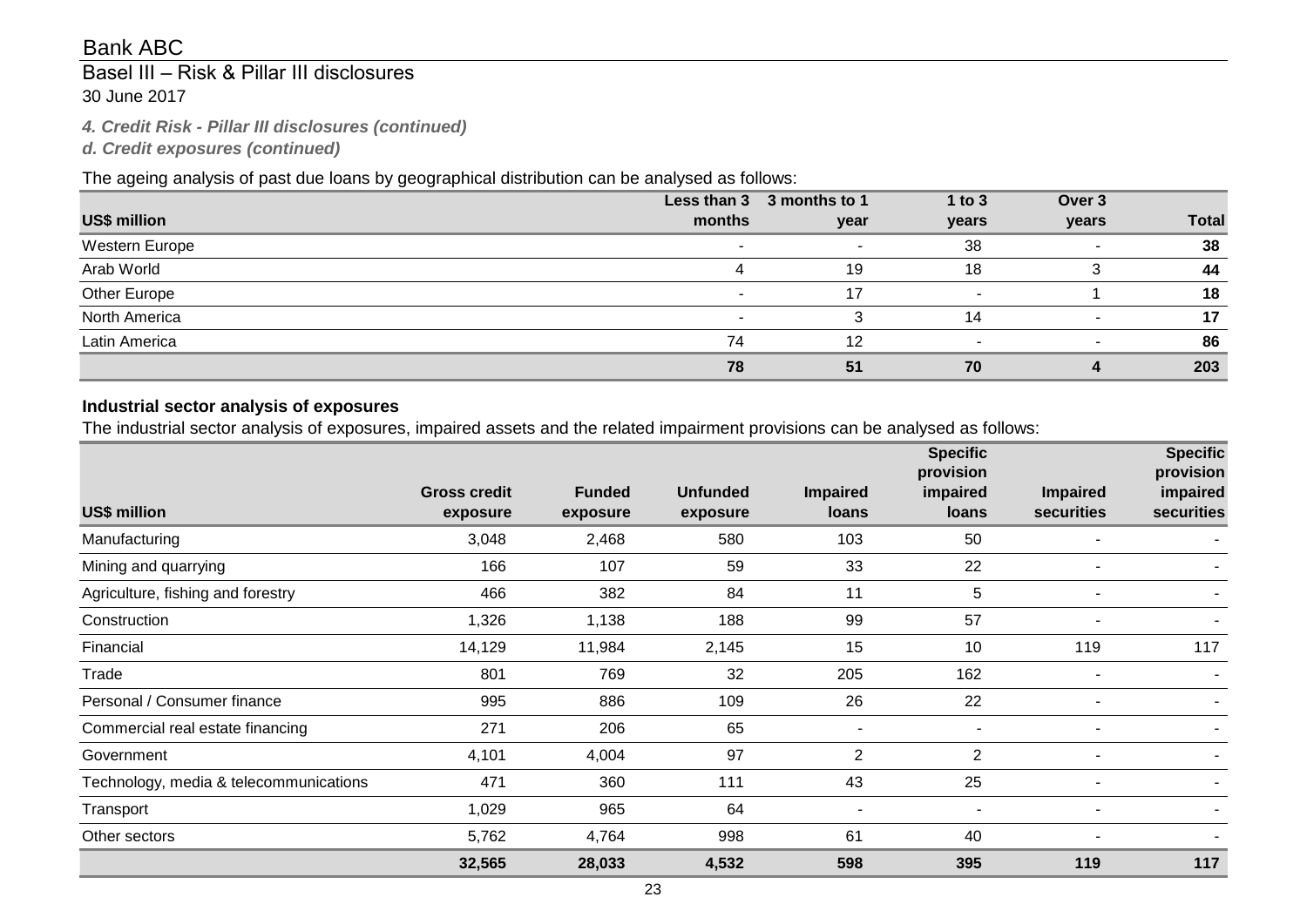# Basel III – Risk & Pillar III disclosures 30 June 2017

### *4. Credit Risk - Pillar III disclosures (continued)*

*d. Credit exposures (continued)*

### The industrial sector analysis of gross credit exposures, by major types of credit exposure, can be analysed as follows:

| US\$ million                             | Manufacturing            | Mining and quarrying     | fishing<br>and forestry<br>ure<br>Agricult | Construction             | Financial | Trade                    | Consumer<br>finance<br>$\overline{\phantom{0}}$<br>irsonal<br>$\boldsymbol{\omega}$<br>$\Omega$ | Commercial real<br>financing<br>estate | Government               | ∞<br>ations<br>media<br>telecommunic-<br>Technology, | Transport                | sectors<br>Other | Total  |
|------------------------------------------|--------------------------|--------------------------|--------------------------------------------|--------------------------|-----------|--------------------------|-------------------------------------------------------------------------------------------------|----------------------------------------|--------------------------|------------------------------------------------------|--------------------------|------------------|--------|
| Cash                                     | $\blacksquare$           | $\blacksquare$           |                                            |                          |           |                          |                                                                                                 |                                        | ۰                        |                                                      |                          | 36               | 36     |
| Claims on sovereigns                     |                          | $\overline{\phantom{a}}$ |                                            | $\overline{\phantom{a}}$ | 956,      |                          |                                                                                                 | $\blacksquare$                         | 3,879                    | $\overline{\phantom{a}}$                             |                          |                  | 5,835  |
| Claims on public sector entities         | 238                      | 9                        | $\overline{\phantom{a}}$                   | -1                       | 788       | $\overline{\phantom{a}}$ | $\overline{\phantom{0}}$                                                                        | $\overline{\phantom{0}}$               | 222                      | 73                                                   | 82                       | 902              | 2,315  |
| Claims on multilateral development banks | $\overline{\phantom{a}}$ | $\blacksquare$           | $\overline{\phantom{a}}$                   | $\overline{\phantom{a}}$ | 474       | $\overline{\phantom{0}}$ | $\overline{\phantom{0}}$                                                                        |                                        | $\blacksquare$           | $\overline{\phantom{a}}$                             | $\overline{\phantom{0}}$ | ٠                | 474    |
| Claims on banks                          |                          |                          |                                            |                          | 9,464     |                          |                                                                                                 |                                        |                          |                                                      |                          |                  | 9,464  |
| Claims on corporate portfolio            | 2,756                    | 146                      | 460                                        | 1,283                    | 1,421     | 758                      | 86                                                                                              | 250                                    | $\blacksquare$           | 380                                                  | 947                      | 4,283            | 12,770 |
| Regulatory retail exposures              | $\overline{\phantom{a}}$ | $\blacksquare$           |                                            |                          |           | $\blacksquare$           | 884                                                                                             | $\overline{\phantom{a}}$               | $\blacksquare$           |                                                      |                          | 2                | 886    |
| Past due loans                           | 53                       | 11                       | 6                                          | 42                       | 5         | 43                       | 4                                                                                               |                                        | -                        | 18                                                   | $\overline{\phantom{a}}$ | 21               | 203    |
| Residential retail portfolio             | $\overline{\phantom{0}}$ | $\blacksquare$           | $\overline{\phantom{0}}$                   |                          |           |                          | $\overline{\phantom{0}}$                                                                        |                                        | ۰                        |                                                      | ٠                        | 3                | 3      |
| Commercial mortgage                      | $\overline{\phantom{0}}$ | $\overline{\phantom{a}}$ |                                            |                          |           |                          |                                                                                                 | 21                                     | $\overline{\phantom{a}}$ |                                                      |                          |                  | 21     |
| Equity portfolios                        |                          | ۰                        |                                            |                          | 21        |                          | 21                                                                                              |                                        |                          |                                                      |                          |                  | 44     |
| Other exposures                          |                          |                          |                                            |                          |           |                          |                                                                                                 |                                        |                          |                                                      |                          | 514              | 514    |
|                                          | 3,048                    | 166                      | 466                                        | 1,326                    | 14,129    | 801                      | 995                                                                                             | 271                                    | 4,101                    | 471                                                  | 1,029                    | 5,762            | 32,565 |

The ageing analysis of past due loans, by industrial sector can be analysed as follows:

|                                        | Less than 3 | 3 months to 1 | 1 to $3$                 | Over 3 |              |
|----------------------------------------|-------------|---------------|--------------------------|--------|--------------|
| US\$ million                           | months      | year          | years                    | years  | <b>Total</b> |
| Manufacturing                          | 31          | 20            |                          |        | 53           |
| Mining and quarrying                   | 10          |               |                          |        | 11           |
| Agriculture, fishing and forestry      |             |               | $\overline{a}$           |        |              |
| Construction                           | 22          |               | 13                       |        | 42           |
| Financial                              |             |               | $\overline{\phantom{a}}$ |        |              |
| Trade                                  |             |               | 41                       |        | 43           |
| Personal / Consumer finance            |             |               |                          |        |              |
| Technology, media & telecommunications |             | 18            |                          |        | 18           |
| Other sectors                          |             |               | 14                       |        | 21           |
|                                        | 78          | 51            | 70                       |        | 203          |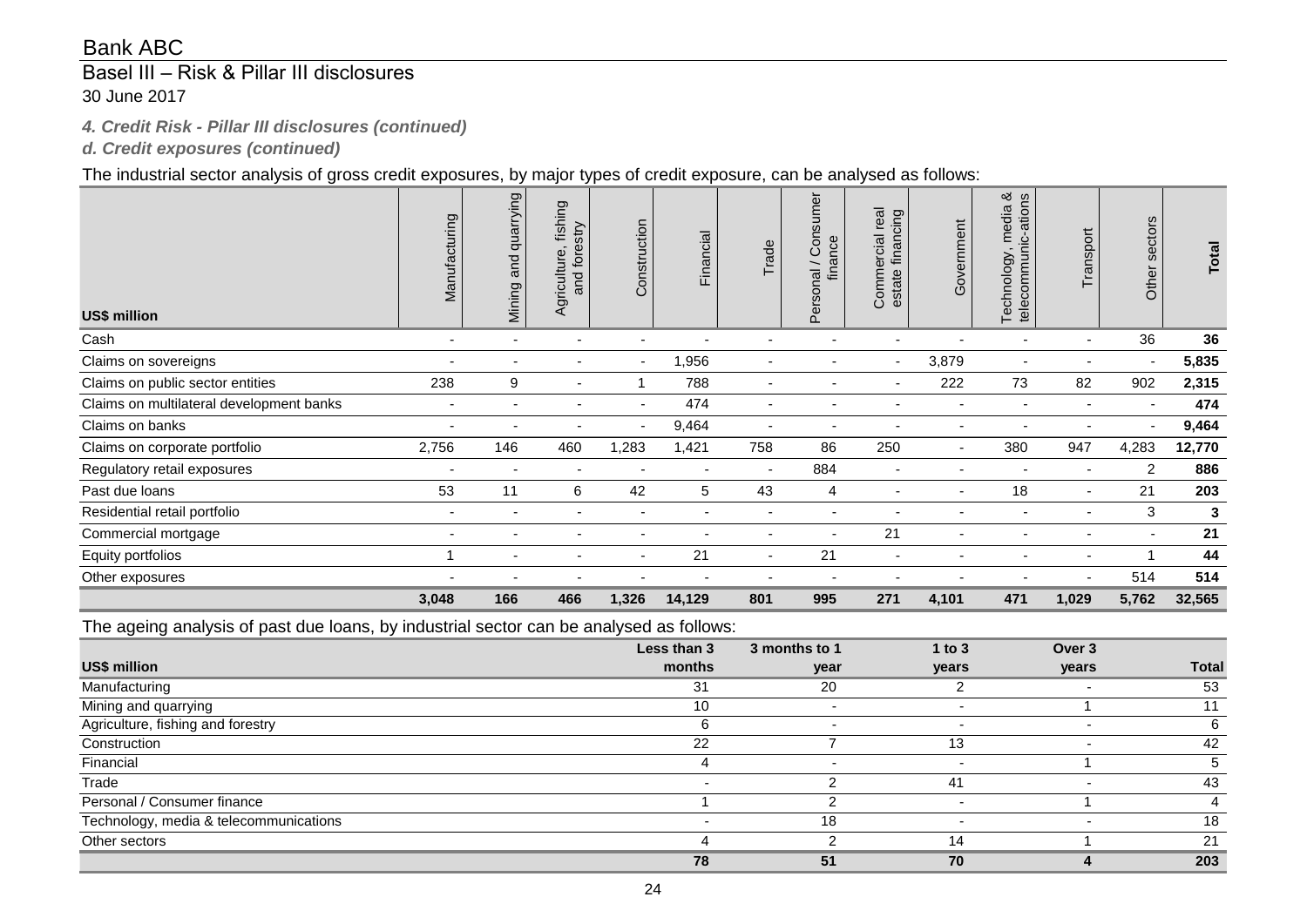# Basel III – Risk & Pillar III disclosures 30 June 2017

*4. Credit Risk - Pillar III disclosures (continued) d. Credit exposures (continued)*

### **Maturity analysis of funded exposures**

Residual contractual maturity of the Group's major types of funded credit exposures, except for CMOs, Small Business Administration pools amounting to US\$ 256 million which are based on expected realisation or settlement, is as follows:

| <b>US\$ million</b>                         | Within 1<br>month | $1 - 3$<br>months | $3 - 6$<br>months | $6 - 12$<br>months | <b>Total</b><br>within 12<br>months | $1 - 5$<br>years | $5 - 10$<br>years | $10 - 20$<br>years       | Over <sub>20</sub><br>years | <b>Undated</b> | <b>Total</b><br>over 12<br>months | <b>Total</b> |
|---------------------------------------------|-------------------|-------------------|-------------------|--------------------|-------------------------------------|------------------|-------------------|--------------------------|-----------------------------|----------------|-----------------------------------|--------------|
| Cash                                        | 36                |                   |                   | ٠                  | 36                                  | ٠                |                   |                          |                             |                |                                   | 36           |
| Claims on sovereigns*                       | 2,154             | 191               | 294               | 257                | 2,896                               | 1,671            | 949               | 68                       |                             | 8              | 2,696                             | 5,592        |
| Claims on public sector entities**          | 154               | 420               | 295               | 64                 | 933                                 | 739              | 408               |                          |                             | 1              | 1,148                             | 2,081        |
| Claims on multilateral<br>development banks |                   | $\blacksquare$    | 153               | 84                 | 237                                 | 237              |                   |                          |                             | ٠              | 237                               | 474          |
| Claims on banks                             | 3,518             | 1,233             | 664               | 1,209              | 6,624                               | 1,320            | 6                 |                          |                             | $\overline{c}$ | 1,328                             | 7,952        |
| Claims on corporate portfolio               | 1,467             | 1,801             | 1,055             | 1,024              | 5,347                               | 3,733            | 1,036             | 233                      |                             | 5              | 5,007                             | 10,354       |
| Regulatory retail exposures                 | $\overline{7}$    | 216               | 34                | 27                 | 284                                 | 179              | 256               | 54                       | 18                          | $\overline{2}$ | 509                               | 793          |
| Past due loans                              | 46                | 33                | $\overline{7}$    | 43                 | 129                                 | 70               |                   | $\overline{\phantom{a}}$ | 3                           |                | 74                                | 203          |
| Residential retail portfolio                |                   |                   |                   |                    |                                     |                  | 1                 | $\mathbf{2}$             |                             |                | 3                                 | 3            |
| Commercial mortgage                         |                   |                   |                   | 13                 | 13                                  | 8                |                   |                          |                             |                | 8                                 | 21           |
| Equity portfolios                           |                   |                   |                   |                    |                                     |                  |                   |                          |                             | 44             | 44                                | 44           |
| Other exposures                             | 3                 | $\blacksquare$    |                   |                    | 3                                   |                  |                   |                          |                             | 477            | 477                               | 480          |
|                                             | 7,385             | 3,894             | 2,502             | 2,721              | 16,502                              | 7,957            | 2,656             | 358                      | 21                          | 539            | 11,531                            | 28,033       |

*\* Includes exposures to Ginnie Mae and Small Business Administration pools.*

*\*\* Includes exposures to CMOs of Freddie Mac and Fannie Mae, both of which are deemed to be GSE's.*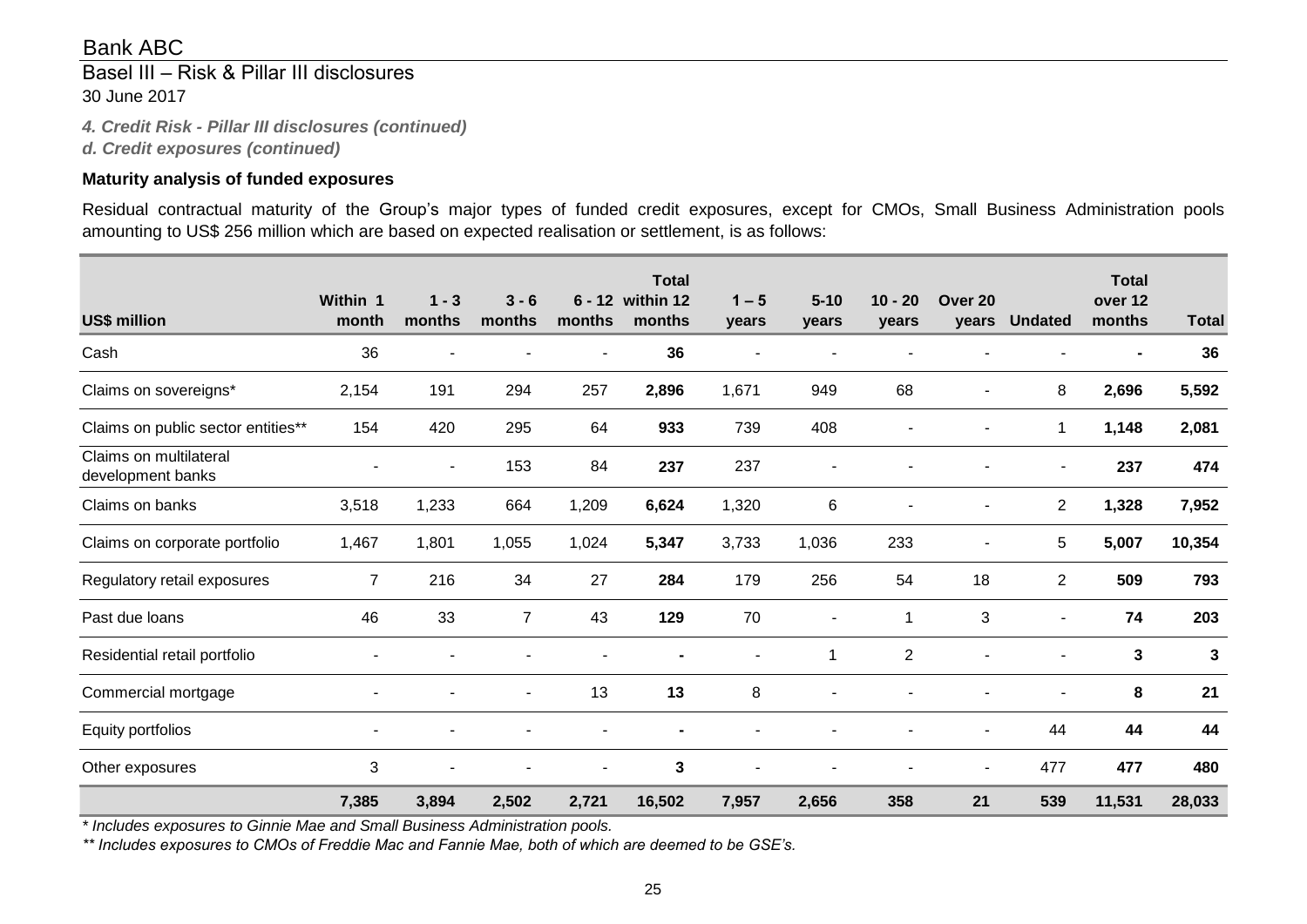Basel III – Risk & Pillar III disclosures 30 June 2017

*4. Credit Risk - Pillar III disclosures (continued) d. Credit exposures (continued)*

### **Maturity analysis of unfunded exposures**

In accordance with the calculation of credit risk-weighted assets in the CBB's Basel III Capital Adequacy Framework, unfunded exposures are divided into the following exposure types:

(i) **Credit-related contingent items** comprising letters of credit, acceptances, guarantees and commitments.

(ii) **Derivatives** including futures, forwards, swaps and options in the interest rate, foreign exchange, equity and credit markets.

In addition to counterparty credit risk, derivatives are also exposed to market risk, which requires a seaparate capital charge, as prescribed under the Basel III guidelines.

The residual contractual maturity analysis of unfunded exposures is as follows:

|                                  |                   |                   |                   |                    | <b>Total</b><br>within |                  |                          |                          |                          |                          | <b>Total</b><br>over |              |
|----------------------------------|-------------------|-------------------|-------------------|--------------------|------------------------|------------------|--------------------------|--------------------------|--------------------------|--------------------------|----------------------|--------------|
| <b>US\$ million</b>              | within<br>1 month | $1 - 3$<br>months | $3 - 6$<br>months | $6 - 12$<br>months | 12<br>months           | $1 - 5$<br>years | $5 - 10$<br>years        | $10 - 20$<br>years       | Over 20                  | years Undated            | 12<br>months         | <b>Total</b> |
| Claims on sovereigns             | 52                | 74                | 15                | 45                 | 186                    | 57               | $\overline{\phantom{a}}$ |                          |                          |                          | 57                   | 243          |
| Claims on public sector entities | 32                | 9                 | 43                | 35                 | 119                    | 97               | 18                       | $\blacksquare$           |                          | $\overline{\phantom{a}}$ | 115                  | 234          |
| Claims on banks                  | 201               | 341               | 218               | 461                | 1,221                  | 265              | 19                       | $\overline{\phantom{a}}$ | $\overline{7}$           | $\overline{\phantom{a}}$ | 291                  | 1,512        |
| Claims on corporate portfolio    | 421               | 396               | 360               | 490                | 1,667                  | 699              | 22                       | 23                       | 5                        | $\overline{\phantom{a}}$ | 749                  | 2,416        |
| Regulatory retail exposures      | $\overline{2}$    | 19                | $\overline{2}$    | 3                  | 26                     | 61               | 6                        | $\overline{\phantom{0}}$ |                          | $\blacksquare$           | 67                   | 93           |
| Other exposures                  | $\blacksquare$    |                   |                   |                    |                        | $\blacksquare$   | $\overline{\phantom{a}}$ | $\blacksquare$           | $\overline{\phantom{a}}$ | 34                       | 34                   | 34           |
|                                  | 708               | 839               | 638               | 1,034              | 3,219                  | 1,179            | 65                       | 23                       | 12                       | 34                       | 1,313                | 4,532        |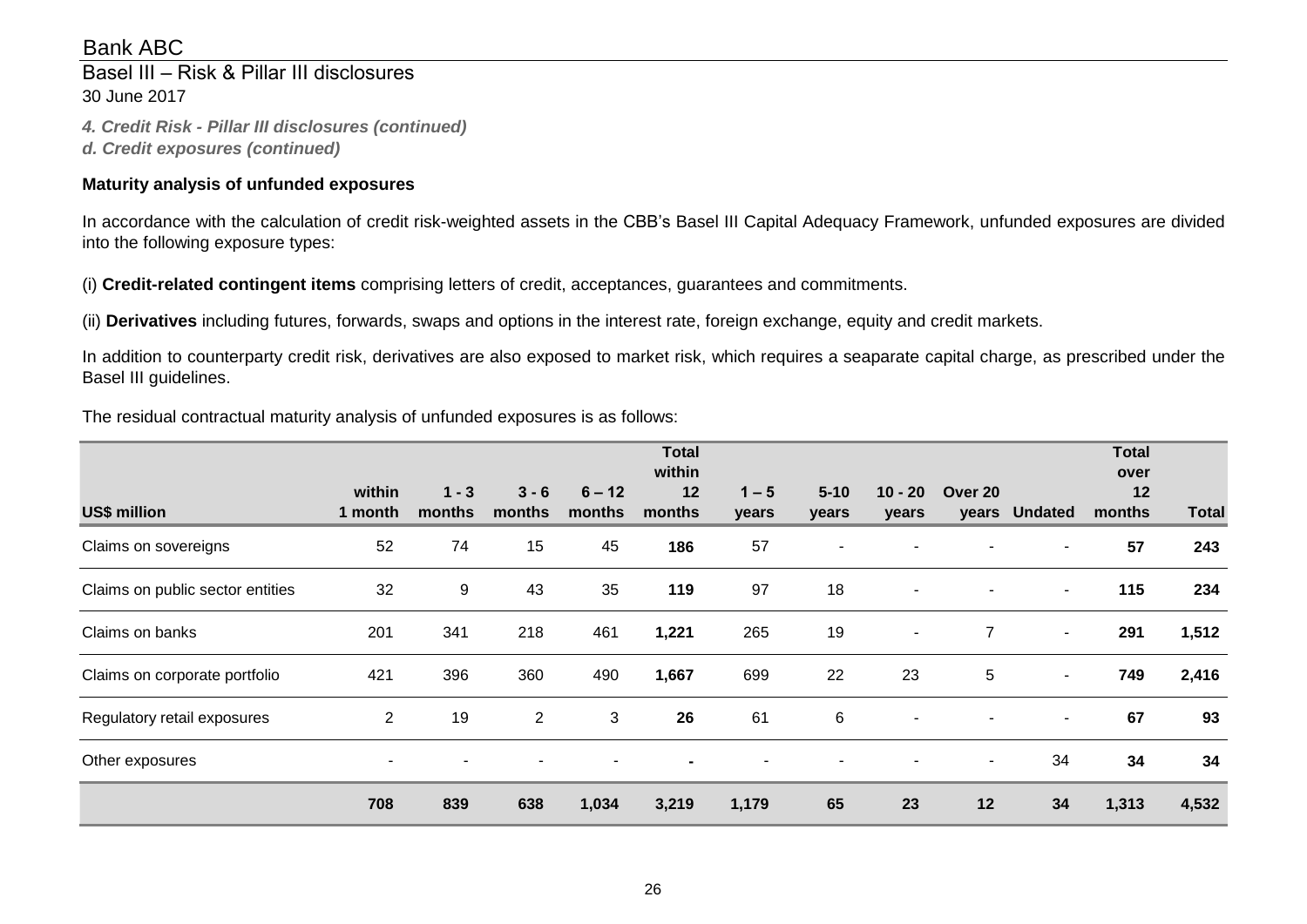30 June 2017

*4. Credit Risk - Pillar III disclosures (continued)*

# **e. Impaired assets and provisions for impairment**

Each quarter, an assessment is made to determine whether a specific financial asset, or group of financial assets, may be impaired. If such evidence exists, an impairment loss is recognised in the consolidated statement of profit or loss.

### **Evidence of impairment may include:**

- Significant financial difficulty, default or delinquency in interest or principal payments.
- The probability that it will enter bankruptcy or other financial reorganisation.
- A measurable decrease in estimated future cash flows, such as changes in arrears or economic conditions, which correlate with defaults.

### **Impairment is determined as follows:**

- For assets carried at amortised cost, impairment is based on the present value of estimated future cash flows, discounted at the original effective interest rate.
- For assets carried at fair value, impairment is the difference between cost and fair value.
- For assets carried at cost, impairment is based on the present value of estimated future cash flows, discounted at the current market rate of return for a similar financial asset.

### **Impairment losses on financial assets**

On a quarterly basis, the Group assesses whether any provision for impairment should be recorded in the consolidated statement of profit or loss. In particular, management exercises considerable judgment when estimating the amount and timing of future cash flows in order to determine the level of provision required. Such estimates are necessarily based on assumptions about several factors, involving varying degrees of judgment and uncertainty. Actual results may differ, resulting in future changes in such provisions.

### **Impairment against specific groups of financial assets**

In addition to specific provisions against individually significant loans and advances and securities, the Group makes collective provisions to cover impairment against specific groups of financial assets, based on the expected loss (EL) methodology also taking into account the credit grading and the related historic loss pattern within each grading, adjusted to reflect current economic environment.

### **Industry sector analysis of the specific and collective impairment provisions charges and write-offs**

| US\$ million                      | <b>Provision</b><br>(recovery) | <b>Write-offs</b> |
|-----------------------------------|--------------------------------|-------------------|
| Manufacturing                     | 6                              |                   |
| Transport                         | 3                              |                   |
| Personal / Consumer finance       |                                |                   |
| Construction                      | 22                             |                   |
| Mining and quarrying              | 7                              | 8                 |
| Agriculture, fishing and forestry |                                |                   |
| Financial                         | 2                              |                   |
| <b>Other Sectors</b>              | 8                              |                   |
|                                   | 50                             | 23                |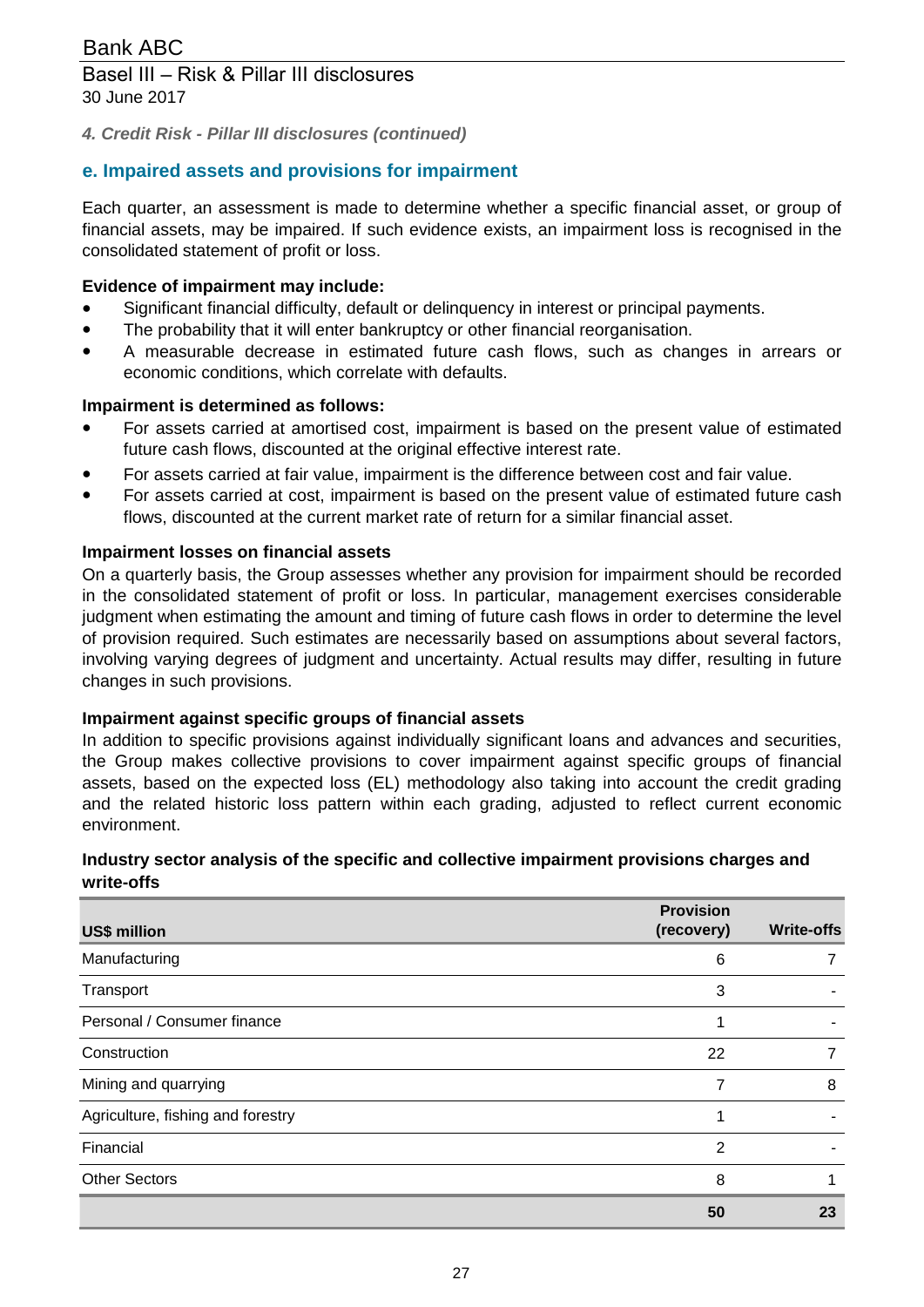# Basel III – Risk & Pillar III disclosures 30 June 2017

*4. Credit Risk - Pillar III disclosures (continued)*

*e. Impaired assets and provisions for impairment (continued)*

# **Restructured facilities**

Facilities restructured during the period ended 30 June 2017 amounted to US\$ 44 million. The carrying amount of restructured facilities amounted to US\$ 319 million as at 30 June 2017. The impact of restructured credit facilities on provisions and present and future earnings is insignificant.

### **Ageing analysis of impaired loans and securities**

In accordance with the guidelines issued by the CBB, credit facilities are placed on non-accrual status and interest suspended when either principal or interest is overdue by 90 days, whereupon interest credited to income is reversed. Following an assessment of impairment, specific provision is established if there is objective evidence that a credit facility is impaired, as mentioned above.

An ageing analysis of all impaired loans and securities on non-accrual basis, together with their related provisions is as follows:

### **Loans**

|                     |                  |                   | <b>Net book</b> |
|---------------------|------------------|-------------------|-----------------|
| <b>US\$ million</b> | <b>Principal</b> | <b>Provisions</b> | value           |
| Less than 3 months  | 173              | 95                | 78              |
| 3 months to 1 year  | 92               | -41               | 51              |
| 1 to 3 years        | 103              | 33                | 70              |
| Over 3 years        | 230              | 226               | 4               |
|                     | 598              | 395               | 203             |

### **Securities**

|                     |                  |                   | <b>Net book</b> |
|---------------------|------------------|-------------------|-----------------|
| <b>US\$ million</b> | <b>Principal</b> | <b>Provisions</b> | value           |
| Less than 3 months  | ٠                | ٠                 | ۰               |
| 3 months to 1 year  | -                | -                 | -               |
| 1 to 3 years        | 6                | 6                 | ۰               |
| Over 3 years        | 113              | 111               | ົ               |
|                     | 119              | 117               |                 |

### **Movement in specific and collective impairment provisions**

|                                               |       | <b>Specific provisions</b> |                                                   |                                              |
|-----------------------------------------------|-------|----------------------------|---------------------------------------------------|----------------------------------------------|
| <b>US\$ million</b>                           | Loans | <b>Securities</b>          | Other assets<br>and off<br>balance<br>sheet items | <b>Collective</b><br>impairment<br>provision |
| At beginning of the period                    | 380   | 116                        | 6                                                 | 191                                          |
| Amounts written off                           | (23)  |                            |                                                   |                                              |
| Write backs / cancellation due to improvement | (24)  |                            | (2)                                               |                                              |
| Additional provisions made                    | 63    |                            |                                                   | 10                                           |
| Exchange adjustment and other movements       | (1)   |                            | 4                                                 |                                              |
| <b>Balance at reporting date</b>              | 395   | 117                        | 9                                                 | 201                                          |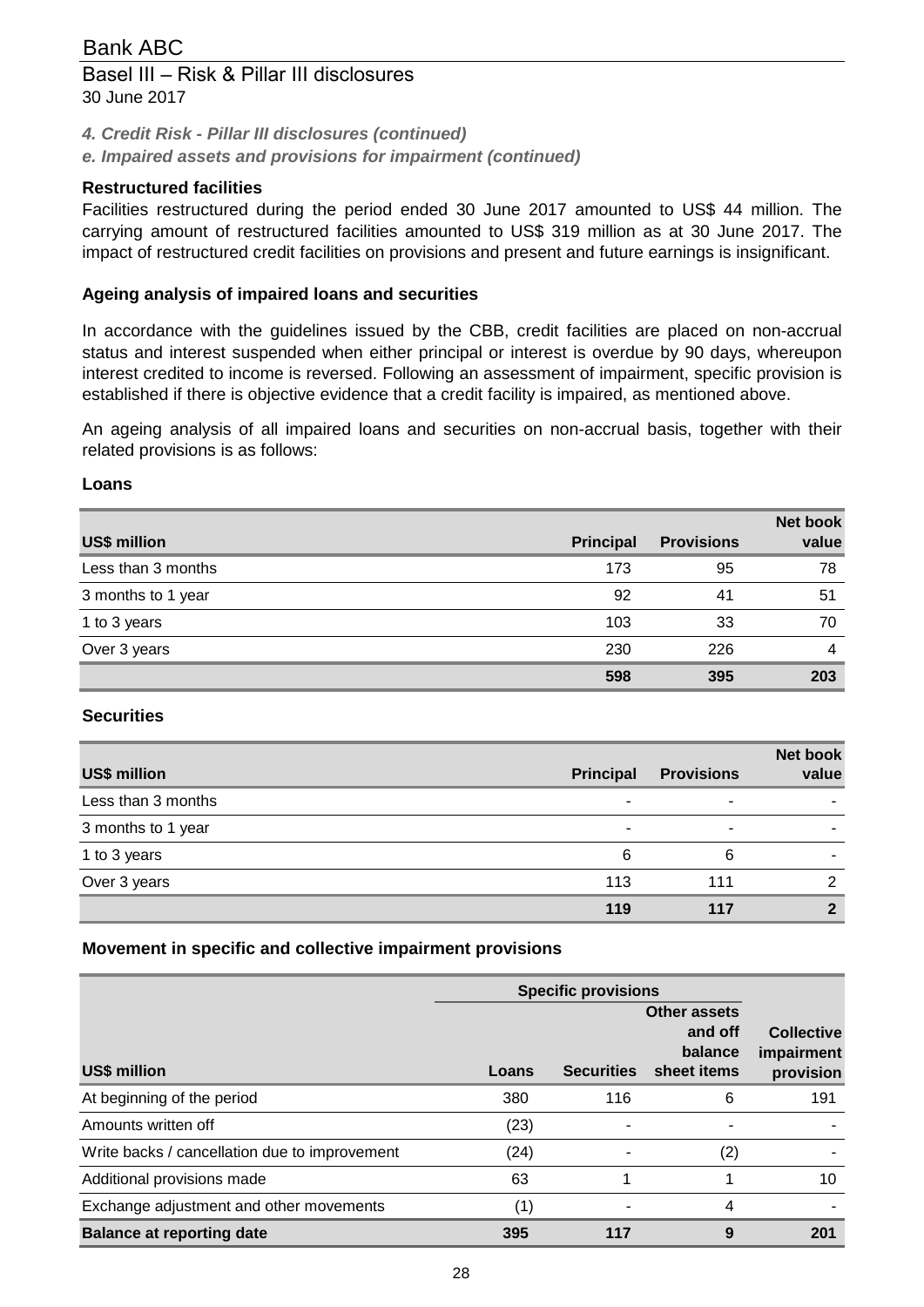# **5. Off balance sheet exposure and securitisations**

# **a. Credit related contingent items**

As mentioned above, for credit-related contingent items the nominal value is converted to an exposure through the application of a credit conversion factor (CCF). The CCF is set at 20%, 50% or 100% depending on the type of contingent item, and is used to convert off-balance sheet notional amounts into an equivalent on-balance sheet exposure.

Undrawn loans and other commitments represent commitments that have not been drawn down or utilised at the reporting date. The nominal amount is the base upon which a CCF is applied for calculating the exposure. The CCF ranges between 20% and 50% for commitments with original maturities of up to one year and over one year respectively. The CCF is 0% for commitments that can be unconditionally cancelled at any time.

The table below summarises the notional principal amounts and the relative exposure before the application of credit risk mitigation:

| <b>US\$ million</b>                                                        | <b>Notional</b><br>principal | <b>Credit</b><br>exposure* |
|----------------------------------------------------------------------------|------------------------------|----------------------------|
| Short-term self-liquidating trade and transaction-related contingent items | 2,986                        | 1,289                      |
| Direct credit substitutes, guarantees and acceptances                      | 3,593                        | 1,799                      |
| Undrawn loans and other commitments                                        | 1.974                        | 864                        |
|                                                                            | 8,553                        | 3,952                      |
| <b>RWA</b>                                                                 |                              | 2,967                      |

*\* Credit exposure is after applying CCF.*

At 30 June 2017, the Group held eligible guarantees as collateral in relation to credit-related contingent items amounting to US\$ 346 million.

### **b. Derivatives**

Most of the Group's derivative trading activities relate to sales, positioning and arbitrage. Sales activities involve offering products to customers. Positioning involves managing market risk positions with the expectation of profiting from favourable movements in prices, rates or indices. Arbitrage involves identifying and profiting from price differentials between markets or products. Also included under this heading are those derivatives which do not meet IAS 39 hedging requirements. Appropriate limits are approved by the Board, and monitored and reported along with the Group Risk Appetite Statement.

The Group uses forward foreign exchange contracts, currency options and currency swaps to hedge against specifically identified currency risks. Additionally, the Group uses interest rate swaps and interest rate futures to hedge against the interest rate risk arising from specifically identified loans and securities bearing fixed interest rates. The Group participates in both exchange-traded and over-the counter derivatives market.

Credit risk in respect of derivative financial instruments arises from the potential for a counterparty to default on its contractual obligations, and is limited to the positive fair value of instruments that are favourable to the Group. The majority of the Group's derivative contracts are entered into with other financial institutions, and there was no significant concentration of credit risk in respect of contracts with positive fair value with any individual counterparty as at 30 June 2017.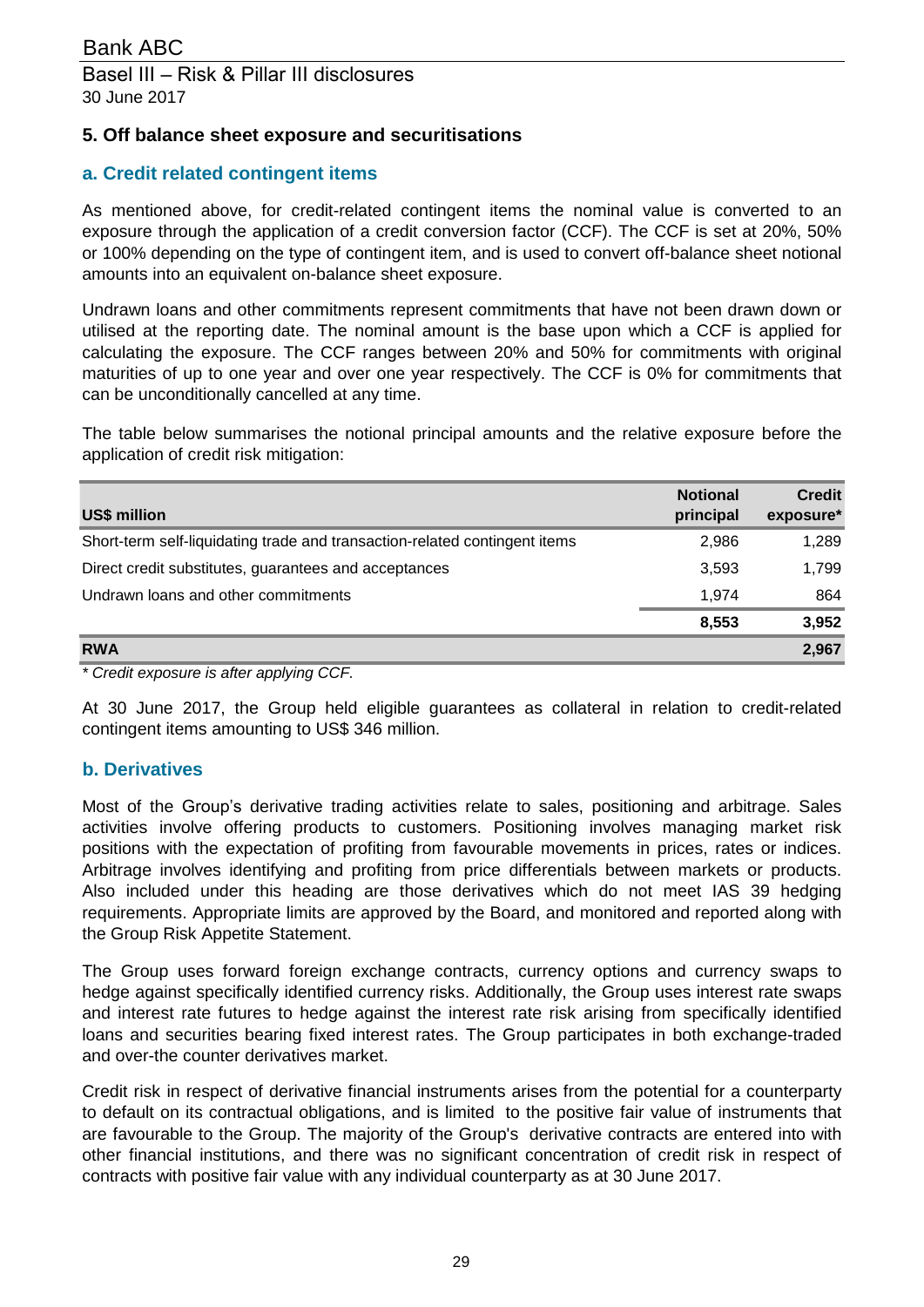*5. Off balance sheet exposure and securitisations (continued)*

*b. Derivatives (continued)*

The aggregate notional amounts for interest rate and foreign exchange contracts as at 30 June 2017 were as follows:

|                                                              |                            | <b>Derivatives</b>    |              |
|--------------------------------------------------------------|----------------------------|-----------------------|--------------|
|                                                              |                            | Foreign               |              |
| <b>US\$ million</b>                                          | Interest rate<br>contracts | exchange<br>contracts | <b>Total</b> |
| Notional - Trading book                                      | 8,306                      | 11,262                | 19,568       |
| Notional – Banking book                                      | 2,029                      | 730                   | 2,759        |
|                                                              | 10,335                     | 11,992                | 22,327       |
| Credit RWA (replacement cost plus potential future exposure) | 111                        | 377                   | 488          |
| Market RWA                                                   | 309                        | 1.054                 | 1,363        |

### **c. Counterparty credit risk**

Counterparty credit risk (CCR) is the risk that a counterparty to a contract in the interest rate, foreign exchange, equity or credit markets defaults prior to the maturity of the contract.

The counterparty credit risk for derivative and foreign exchange instruments is subject to credit limits on the same basis as other credit exposures. Counterparty credit risk arises in both the trading book and the banking book.

In accordance with the credit risk framework in the CBB's Basel III Capital Adequacy Framework, the Group uses the current exposure method to calculate counterparty credit risk exposure of derivatives. Counterparty credit exposure is defined as the sum of replacement cost and potential future exposure. The potential future exposure is an estimate that reflects possible changes in the market value of the individual contract, and is measured as the notional principal amount multiplied by an add-on factor.

In addition to the default risk capital charge for CCR, the Group also holds capital to cover the risk of mark-to-market losses on the expected counterparty risk arising out of over-the-counter derivative transactions, namely a Credit Valuation Adjustment (CVA). The Standardised CVA Risk Capital Charge, as prescribed under CBB's Basel III guidelines, is employed for the purpose. As of 30 June 2017, the CVA capital charge for the portfolio was US\$ 34 million.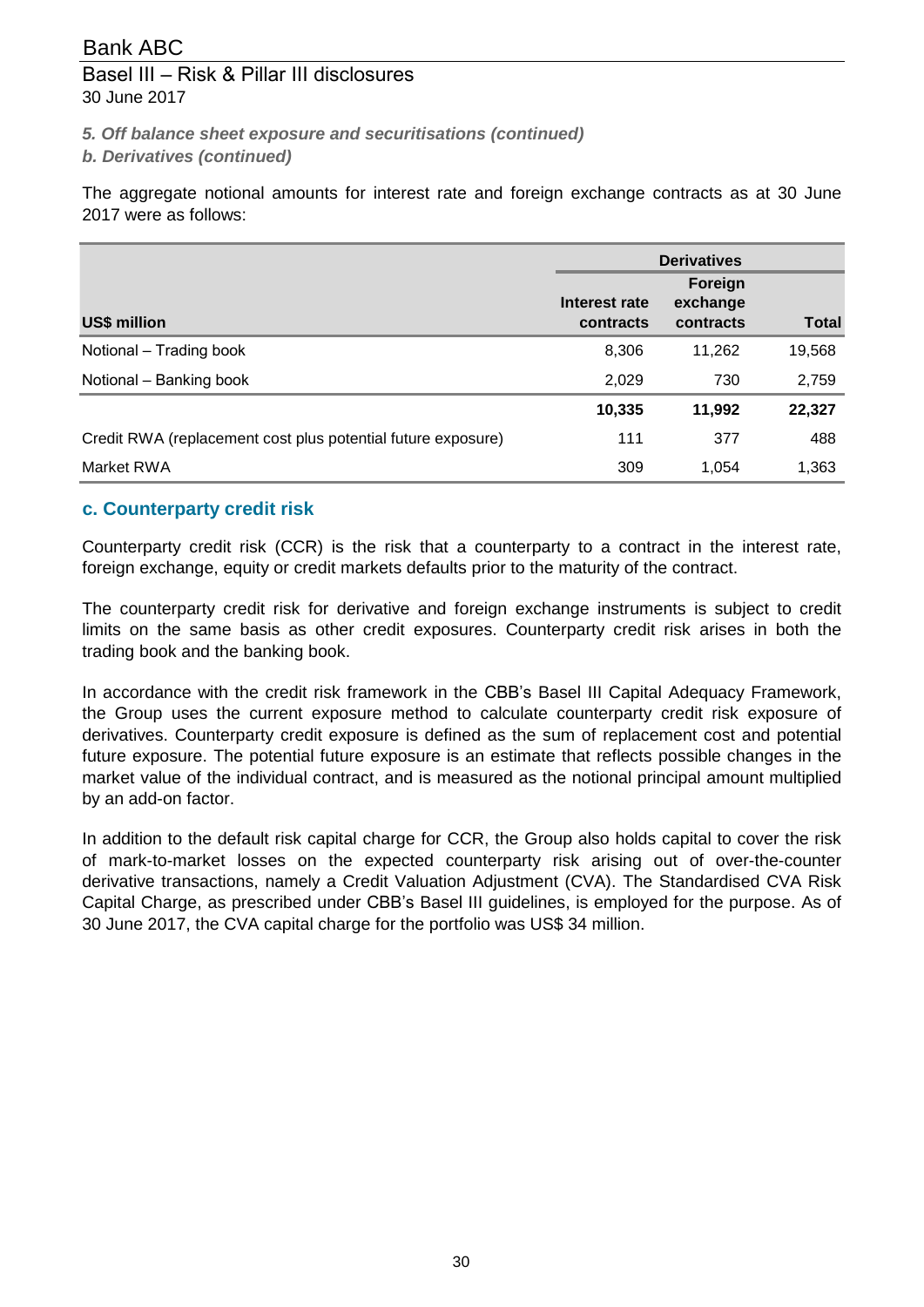# **6. Internal Capital Adequacy Assessment Process (ICAAP)**

The Group aims to maintain an optimum level of capital to enable it to pursue strategies that build long-term shareholder value, while always meeting minimum regulatory ratio requirements. The Group's primary driver for capital allocation is the regulatory requirement. A suitably conservative buffer over minimum regulatory requirements is added to this and defined under the solvency "Strategic Risk Objective" in the Group Risk Appetite Statement, which is approved and monitored by the Board. In addition, a separate ICAAP process has been initiated to provide a more informed assessment of the capital buffer requirements. The diagram below illustrates the concept:



The Pillar II measurement framework for the key risk categories is summarised below:

**I. Credit risk:** Assessed on the basis of both the Standardised Approach and internal rating distribution. In addition, the Group uses stress-testing to review its risk exposure against budgeted levels.

**II. Market risk:** Assessed using the Value at Risk (VaR) metric. VaR measures the worst expected loss over a given timeframe, under normal market conditions and at a given confidence interval. It provides an aggregate view of the portfolio's risk that accounts for leverage, correlations and current positions. The Group uses the 'Historical Simulation Approach' to measure VaR. The key model assumptions for the trading portfolio are:

- 2-year historical simulation
- 1-day VaR
- 99% (one tail) confidence interval

The historical simulation method provides a full historical valuation going back in time, such as over the last 500 days, by applying current weights to a time series of historical returns. The Group uses the stress-testing to review its exposures against historical and Group-specific extreme scenarios.

**III. Operational risk:** Applied on the standardised approach basis.

**IV. Other risks** such as liquidity, IRRBB, strategic and reputational risks are currently captured through capital/liquidity buffers.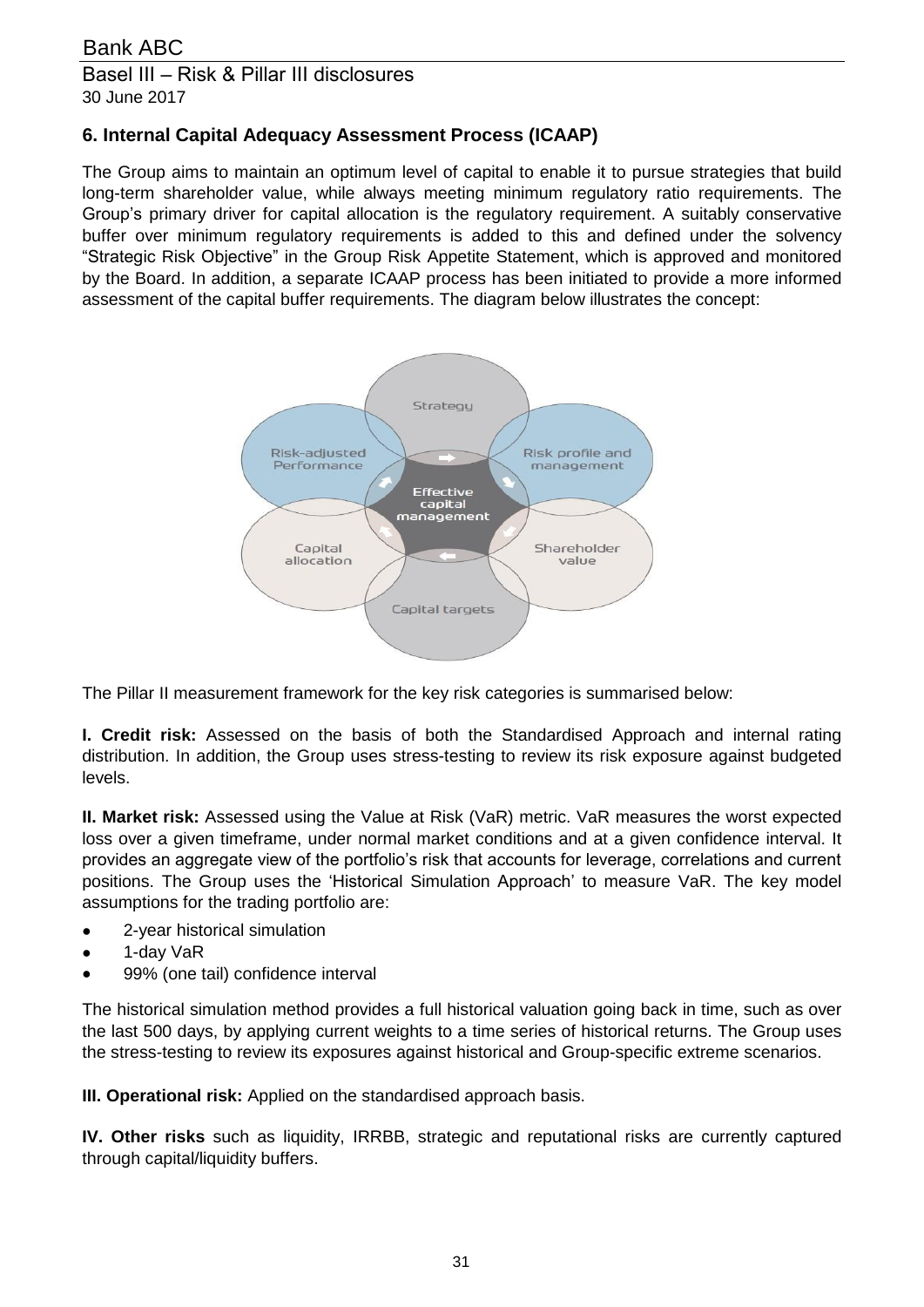# Basel III – Risk & Pillar III disclosures 30 June 2017

### **7. Related party transactions**

Related parties represent associated companies, major shareholders, directors and key management personnel of the Group and entities controlled, jointly controlled or significantly influenced by such parties. Pricing policies and terms of these transactions are approved by the Group's senior management, and are based on arm's length rationale.

### **a. Exposures to related parties**

|                                         | US\$ million |
|-----------------------------------------|--------------|
| Claims on shareholders *                | 142          |
| Claims on directors & senior management |              |
| Claims on staff                         | 25           |

*\* Unfunded exposures after applying ccf.*

### **b. Liabilities to related parties**

|                    | <b>US\$ million</b> |
|--------------------|---------------------|
| Connected deposits | 1341 ז              |

The interest expense in respect of connected deposits is US\$ 37 million.

### **8. Repurchase and resale agreements**

Proceeds from assets sold under repurchase agreements as at 30 June 2017 amounted to US\$ 149 million. The carrying value of securities sold under repurchase agreements at the period end amounted to US\$ 149 million.

Amounts paid for assets purchased under resale agreements at the period end amounted to US\$ 1,729 million and relate to customer product and treasury activities. The market value of the securities purchased under resale agreements at the period end amounted to US\$ 1,756 million.

### **9. Material transactions**

Transactions requiring approval by the Board include large credit transactions, related party transactions and any other significant strategic, investment or major funding decisions in accordance with Board approved policies and procedures.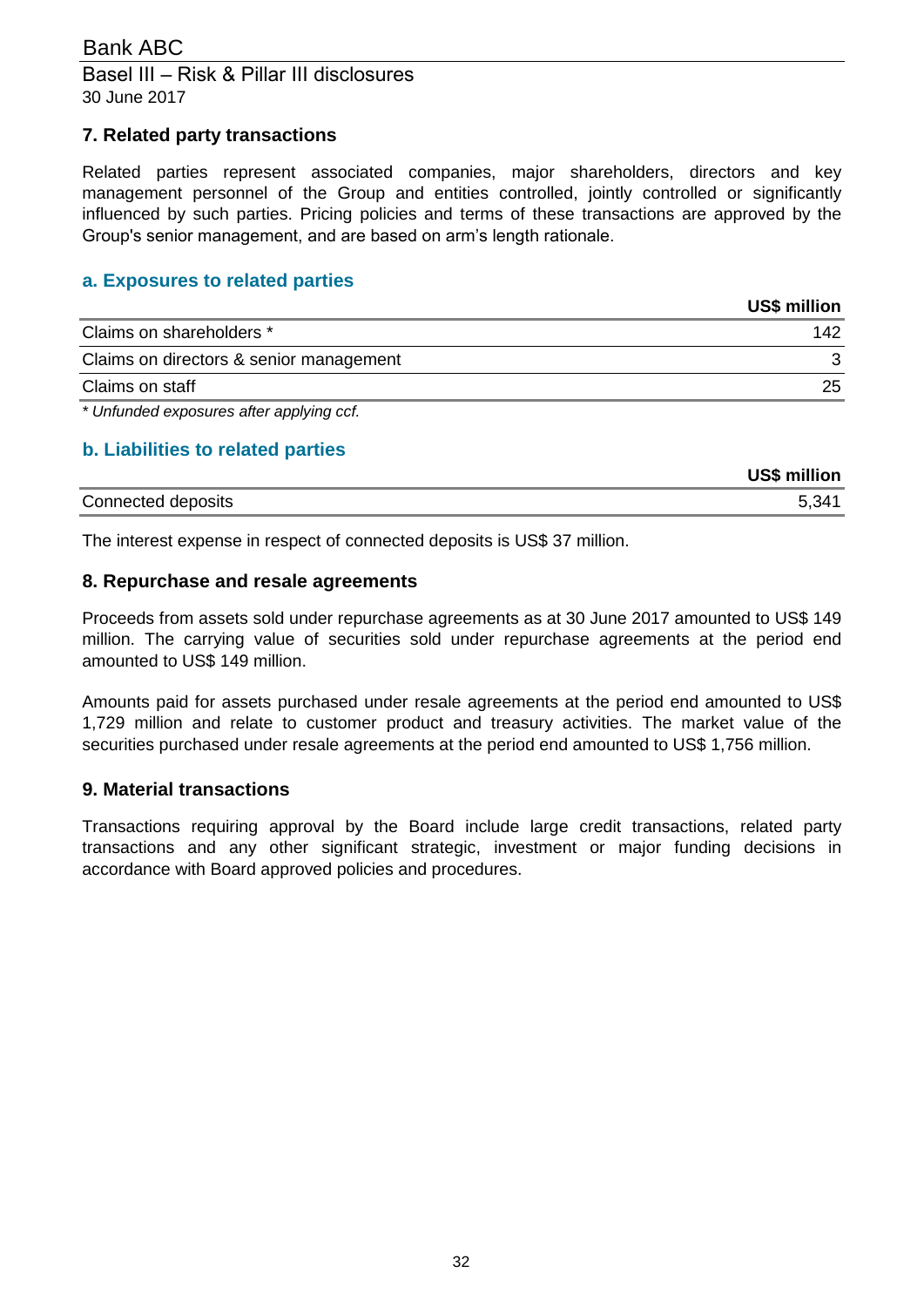# Basel III – Risk & Pillar III disclosures 30 June 2017

# **Appendix I - Regulatory capital disclosures**

# **PD 2 : Reconciliation of regulatory capital**

# **i) Step 1: Disclosure of Balance Sheet under Regulatory scope of Consolidation**

|                                                                 |                                                                    | <b>US\$ million</b>                    |
|-----------------------------------------------------------------|--------------------------------------------------------------------|----------------------------------------|
|                                                                 | <b>Balance sheet</b><br>as in published<br>financial<br>statements | <b>Consolidated</b><br><b>PIR data</b> |
| Liquid funds                                                    | 1,215                                                              |                                        |
| Cash and balances at central banks                              |                                                                    | 1,670                                  |
| Placements with banks and similar financial institutions        | 4,004                                                              | 5,278                                  |
| Reverse repurchase agreements and other similar secured lending | 1,729                                                              |                                        |
| Financial assets at fair value through P&L                      | 878                                                                | 878                                    |
| Non-trading securities                                          | 5,759                                                              | 5,759                                  |
| Loans and advances                                              | 13,961                                                             | 14,162                                 |
| Investment properties                                           |                                                                    |                                        |
| Interest receivable                                             | 438                                                                | 438                                    |
| Other assets                                                    | 1,124                                                              | 1,099                                  |
| Investments in associates and joint ventures                    |                                                                    | 21                                     |
| Goodwill and intangible assets                                  |                                                                    | 4                                      |
| Property, plant and equipment                                   | 115                                                                | 115                                    |
| <b>TOTAL ASSETS</b>                                             | 29,223                                                             | 29,424                                 |
| Deposits from banks                                             | 4,648                                                              | 8,843                                  |
| Deposits from customers                                         | 16,577                                                             | 12,382                                 |
| Certificate of deposits issued                                  | 38                                                                 | 38                                     |
| Repurchase agreements and other similar secured borrowing       | 149                                                                | 149                                    |
| Interest payable                                                | 402                                                                | 402                                    |
| Taxation                                                        | 78                                                                 |                                        |
| Other liabilities                                               | 847                                                                | 925                                    |
| Term notes, bonds and other term financing                      | 2,179                                                              | 2,032                                  |
| Subordinated liabilities                                        |                                                                    | 147                                    |
| <b>TOTAL LIABILITIES</b>                                        | 24,918                                                             | 24,918                                 |
| Paid-in share capital                                           | 3,110                                                              | 3,110                                  |
| Reserves                                                        | 738                                                                | 738                                    |
| Non - controlling interest                                      | 457                                                                | 457                                    |
| Collective impairment provision                                 |                                                                    | 201                                    |
| TOTAL SHAREHOLDERS' EQUITY                                      | 4,305                                                              | 4,506                                  |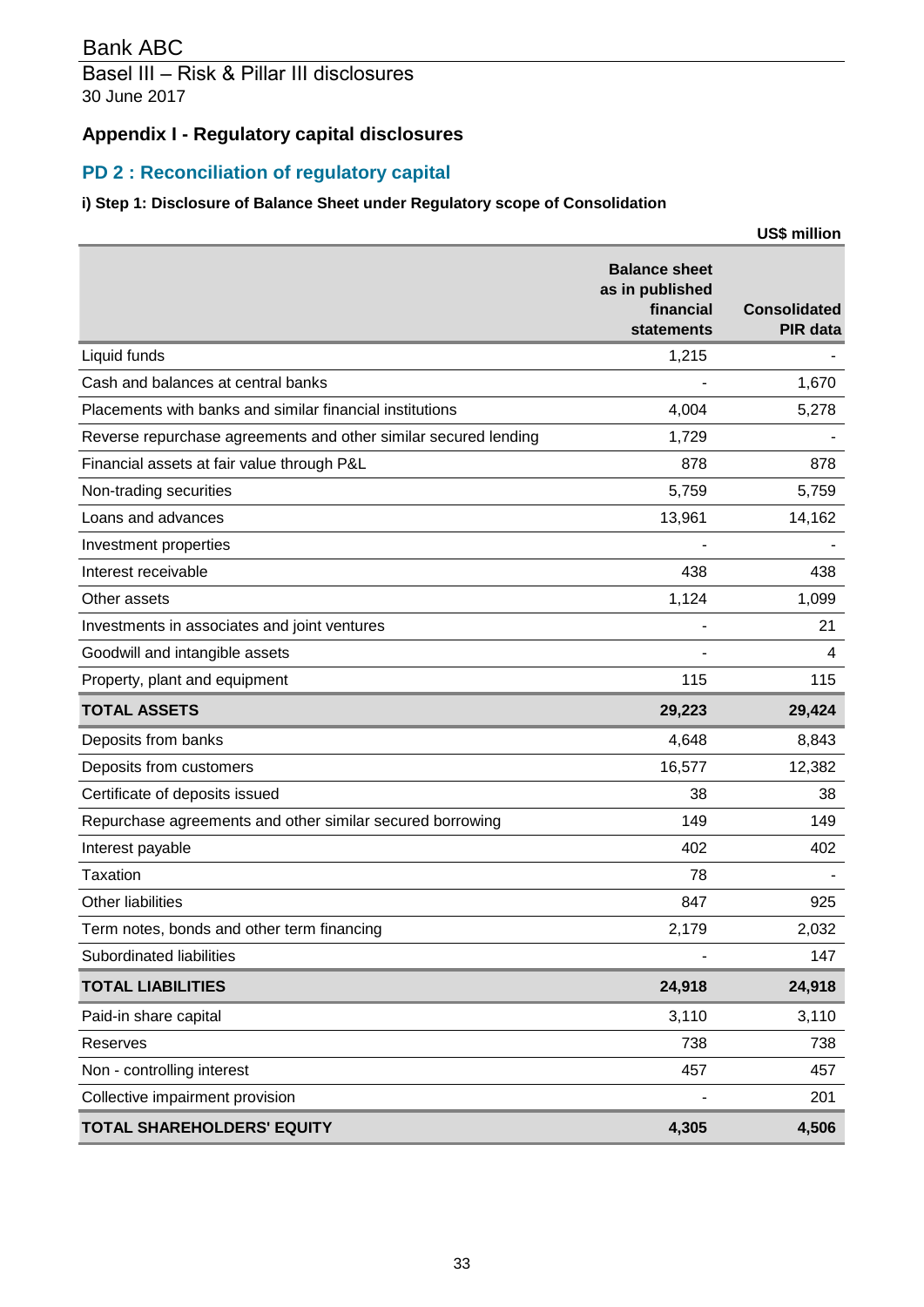# Basel III – Risk & Pillar III disclosures 30 June 2017

*Appendix I - Regulatory capital disclosures (continued) PD 2 : Reconciliation of regulatory capital (continued)*

### **ii) Step 2: Expansion of the Balance Sheet under Regulatory scope of Consolidation**

|                                                                                                                   |                                                                              |                                 | <b>US\$ million</b> |
|-------------------------------------------------------------------------------------------------------------------|------------------------------------------------------------------------------|---------------------------------|---------------------|
| <b>ASSETS</b>                                                                                                     | <b>Balance sheet</b><br>as in<br>published<br>financial<br><b>statements</b> | <b>Consolidated</b><br>PIR data | <b>Reference</b>    |
| Liquid funds                                                                                                      | 1,215                                                                        |                                 |                     |
| Cash and balances at central banks                                                                                |                                                                              | 1,670                           |                     |
| Placements with banks and similar financial institutions                                                          | 4,004                                                                        | 5,278                           |                     |
| Reverse repurchase agreements and other similar secured<br>lending                                                | 1,729                                                                        |                                 |                     |
| Financial assets at fair value through P&L                                                                        | 878                                                                          | 878                             |                     |
| Loans and advances                                                                                                | 13,961                                                                       | 14,162                          |                     |
| Non-trading securities                                                                                            | 5,759                                                                        | 5,759                           |                     |
| Of which investment NOT exceeding regulatory threshold                                                            | 5,759                                                                        | 5,759                           |                     |
| Interest receivable                                                                                               | 438                                                                          | 438                             |                     |
| Other assets                                                                                                      | 1,124                                                                        | 1,099                           |                     |
| Of which deferred tax assets arising from carryforwards of<br>unused tax losses, unused tax credits and all other |                                                                              | 5                               | f                   |
| Of which deferred tax assets arising from temporary<br>differences                                                |                                                                              | 111                             |                     |
| Investments in associates and joint ventures                                                                      |                                                                              | 21                              |                     |
| Of which Significant investment exceeding regulatory threshold                                                    |                                                                              |                                 |                     |
| Of which Significant investment NOT exceeding regulatory<br>threshold                                             |                                                                              | 21                              |                     |
| Goodwill and intangible assets                                                                                    |                                                                              | 4                               |                     |
| Of which goodwill                                                                                                 |                                                                              |                                 |                     |
| Of which other intangibles (excluding MSRs) phased in at 60%                                                      |                                                                              | $\overline{c}$                  | e                   |
| Of which MSRs                                                                                                     |                                                                              |                                 |                     |
| Property, plant and equipment                                                                                     | 115                                                                          | 115                             |                     |
| <b>TOTAL ASSETS</b>                                                                                               | 29,223                                                                       | 29,424                          |                     |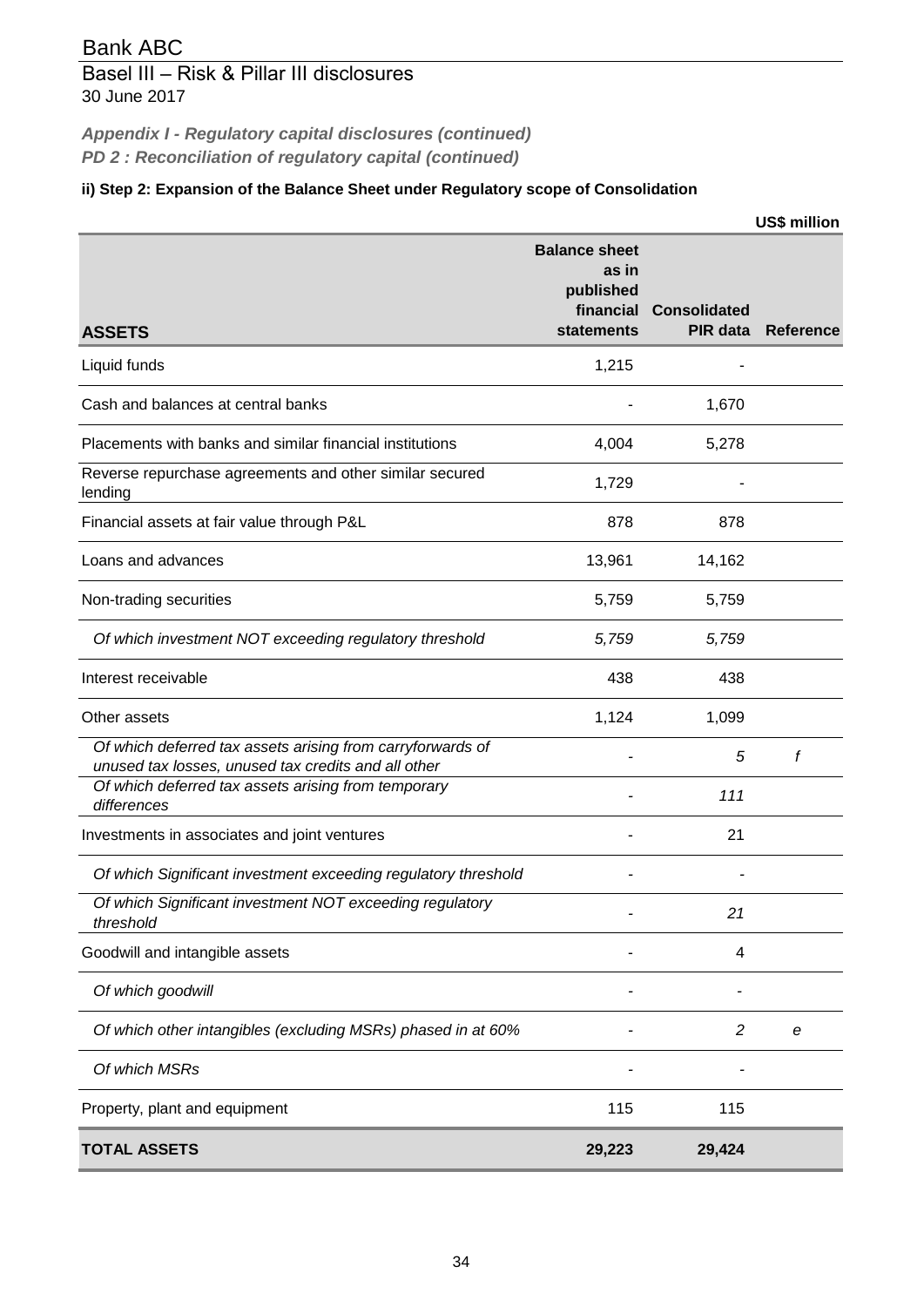# Basel III – Risk & Pillar III disclosures 30 June 2017

*PD 2 : Reconciliation of regulatory capital (continued) Appendix I - Regulatory capital disclosures (continued)*

# **ii) Step 2: Expansion of the Balance Sheet under Regulatory scope of Consolidation (continued)**

|                                                           |                                                                       |                                 | <b>US\$ million</b> |
|-----------------------------------------------------------|-----------------------------------------------------------------------|---------------------------------|---------------------|
| <b>LIABILITIES &amp; SHAREHOLDERS' EQUITY</b>             | <b>Balance sheet</b><br>as in<br>published<br>financial<br>statements | <b>Consolidated</b><br>PIR data | <b>Reference</b>    |
| Deposits from banks                                       | 4,648                                                                 | 8,843                           |                     |
| Deposits from customers                                   | 16,577                                                                | 12,382                          |                     |
| Certificate of deposits issued                            | 38                                                                    | 38                              |                     |
| Repurchase agreements and other similar secured borrowing | 149                                                                   | 149                             |                     |
| Interest payable                                          | 402                                                                   | 402                             |                     |
| <b>Taxation</b>                                           | 78                                                                    |                                 |                     |
| Other liabilities                                         | 847                                                                   | 925                             |                     |
| Term notes, bonds and other term financing                | 2,179                                                                 | 2,032                           |                     |
| Subordinated liabilities                                  |                                                                       | 147                             |                     |
| Of which amount eligible for TII                          |                                                                       | 89                              | h                   |
| Of which amount Ineligible                                |                                                                       | 58                              |                     |
| <b>TOTAL LIABILITIES</b>                                  | 24,918                                                                | 24,918                          |                     |
| Paid-in share capital                                     | 3,110                                                                 | 3,110                           |                     |
| Of which form part of CET1                                |                                                                       |                                 |                     |
| <b>Ordinary Share Capital</b>                             | 3,110                                                                 | 3,110                           | a                   |
| Reserves                                                  | 738                                                                   | 738                             |                     |
| Of which form part of CET1                                |                                                                       |                                 |                     |
| Retained earnings/(losses) brought forward                | 765                                                                   | 765                             | b                   |
| Net profit for the current period                         | 102                                                                   | 102                             | c <sub>1</sub>      |
| Legal reserve                                             | 462                                                                   | 462                             | c2                  |
| General (disclosed) reserves                              | 100                                                                   | 100                             | c <sub>3</sub>      |
| Fx translation adjustment                                 | (630)                                                                 | (630)                           | c4                  |
| Cumulative changes in fair value                          | (25)                                                                  | (25)                            | c5                  |
| Pension fund reserve                                      | (36)                                                                  | (36)                            | c6                  |
| Non - controlling interest                                | 457                                                                   | 457                             |                     |
| Of which amount eligible for CETI                         |                                                                       | 258                             | d                   |
| Of which amount eligible for ATI                          |                                                                       | 51                              | g                   |
| Of which amount eligible for TII                          |                                                                       |                                 |                     |
| Of which amount ineligible                                |                                                                       | 148                             |                     |
| Collective impairment provision                           |                                                                       | 201                             |                     |
| Of which amount eligible for TII (Maximum 1.25% of RWA)   |                                                                       | 201                             | i                   |
| Of which amount Ineligible                                |                                                                       |                                 |                     |
| TOTAL SHAREHOLDERS' EQUITY                                | 4,305                                                                 | 4,506                           |                     |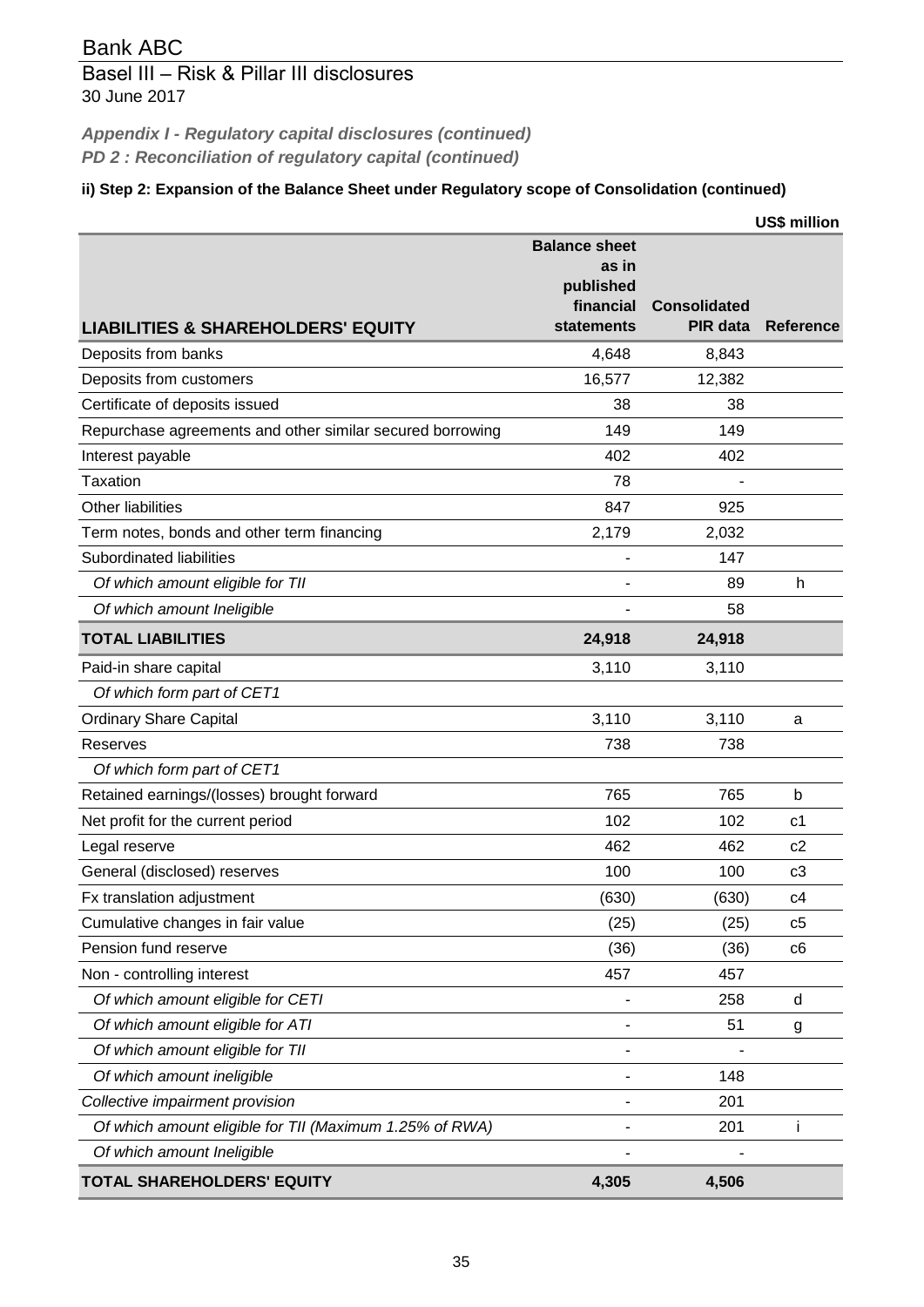Basel III – Risk & Pillar III disclosures 30 June 2017

*Appendix I - Regulatory capital disclosures (continued)*

# **PD 3 : Main features of regulatory capital instruments**

### **Disclosure template for main features of regulatory capital instruments**

| 1              | <b>Issuer</b>                                                                         | <b>Arab Banking Corporation</b>  | <b>Banco ABC Brasil</b>            |
|----------------|---------------------------------------------------------------------------------------|----------------------------------|------------------------------------|
|                |                                                                                       |                                  | EI2084396 - USP0763MBW03;          |
| $\overline{2}$ | Unique identifier                                                                     | <b>ABC</b>                       | <b>Brazilian Central Bank CMN</b>  |
|                |                                                                                       |                                  | Resolution 3444                    |
|                |                                                                                       |                                  | Laws of the Federative republic of |
| 3              | Governing law(s) of the instrument                                                    | Laws of Bahrain                  | <b>Brazil</b>                      |
|                | <b>Regulatory treatment</b>                                                           |                                  |                                    |
| 4              | <b>Transitional CBB rules</b>                                                         | Common Equity Tier 1             | <b>NA</b>                          |
| 5              | Post-transitional CBB rules                                                           | Common Equity Tier 1             | Tier <sub>2</sub>                  |
| 6              | Eligible at solo/group/group & solo                                                   | Group & Solo                     | Group                              |
| 7              | Instrument type (types to be specified by each jurisdiction)                          | Common equity shares             | Subordinated debt                  |
|                | Amount recognised in regulatory capital (Currency in mil, as of most recent reporting |                                  |                                    |
| 8              | date)                                                                                 | US\$ 3,110                       | US\$ 89                            |
| 9              | Par value of instrument                                                               |                                  | 1000                               |
| 10             | Accounting classification                                                             | Shareholders equity              | Liability- Amortised cost          |
| 11             | Original date of issuance                                                             | Various                          | $4 - Aug-10$                       |
| 12             | Perpetual or dated                                                                    | Perpetual                        | Dated                              |
| 13             | Original maturity date                                                                | No maturity                      | 4-Aug-20                           |
| 14             | Issuer call subject to prior supervisory approval                                     | Yes                              | <b>No</b>                          |
| 15             | Optional call date, contingent call dates and redemption amount                       | <b>NA</b>                        | No                                 |
| 16             | Subsequent call dates, if applicable                                                  | <b>NA</b>                        | <b>NA</b>                          |
|                | Coupons / dividends                                                                   |                                  |                                    |
|                |                                                                                       | Floating (Dividend as decided by | Fixed                              |
| 17             | Fixed or floating dividend/coupon                                                     | the shareholders)                |                                    |
| 18             | Coupon rate and any related index                                                     | <b>NA</b>                        | 7.875                              |
| 19             | Existence of a dividend stopper                                                       | <b>NA</b>                        | <b>No</b>                          |
| 20             | Fully discretionary, partially discretionary or mandatory                             | Fully discretionary              | Mandatory                          |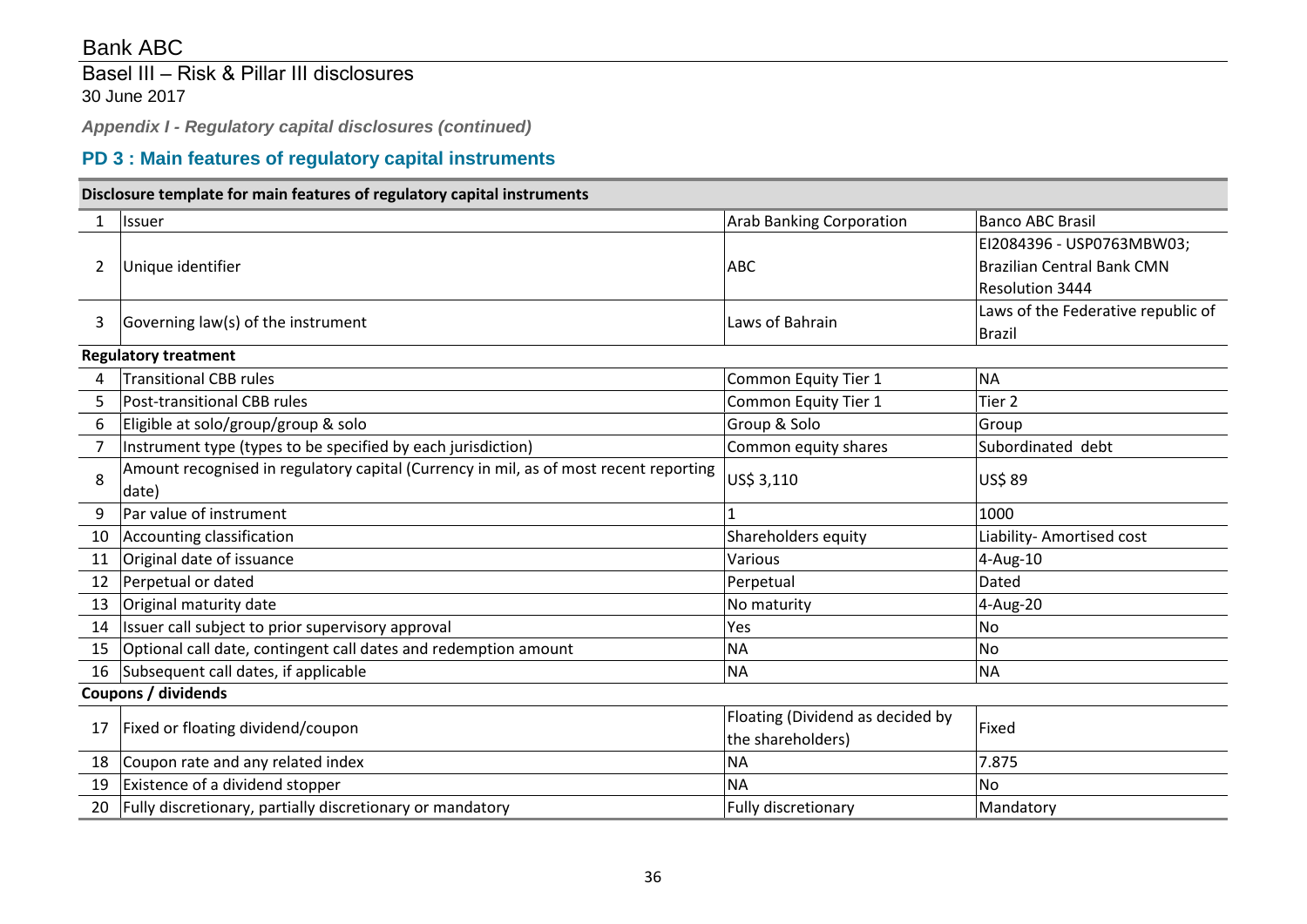# Basel III – Risk & Pillar III disclosures 30 June 2017

*Appendix I - Regulatory capital disclosures (continued) PD 3 : Main features of regulatory capital instruments (continued)*

|    | Disclosure template for main features of regulatory capital instruments                                          |                                                                                              |                                                             |  |  |
|----|------------------------------------------------------------------------------------------------------------------|----------------------------------------------------------------------------------------------|-------------------------------------------------------------|--|--|
| 21 | Existence of step up or other incentive to redeem                                                                | <b>No</b>                                                                                    | <b>No</b>                                                   |  |  |
| 22 | Non-cumulative or cumulative                                                                                     | <b>NA</b>                                                                                    | Non-cumulative                                              |  |  |
| 23 | Convertible or non-convertible                                                                                   | <b>NA</b>                                                                                    | Non-convertible                                             |  |  |
| 24 | If convertible, conversion trigger (s)                                                                           | <b>NA</b>                                                                                    | <b>NA</b>                                                   |  |  |
| 25 | If convertible, fully or partially                                                                               | <b>NA</b>                                                                                    | <b>NA</b>                                                   |  |  |
| 26 | If convertible, conversion rate                                                                                  | <b>NA</b>                                                                                    | <b>NA</b>                                                   |  |  |
| 27 | If convertible, mandatory or optional conversion                                                                 | <b>NA</b>                                                                                    | <b>NA</b>                                                   |  |  |
| 28 | If convertible, specify instrument type convertible into                                                         | <b>NA</b>                                                                                    | <b>NA</b>                                                   |  |  |
| 29 | If convertible, specify issuer of instrument it converts into                                                    | <b>NA</b>                                                                                    | <b>NA</b>                                                   |  |  |
| 30 | Write-down feature                                                                                               | <b>No</b>                                                                                    | <b>No</b>                                                   |  |  |
| 31 | If write-down, write-down trigger(s)                                                                             | <b>NA</b>                                                                                    | <b>NA</b>                                                   |  |  |
| 32 | If write-down, full or partial                                                                                   | <b>NA</b>                                                                                    | <b>NA</b>                                                   |  |  |
| 33 | If write-down, permanent or temporary                                                                            | <b>NA</b>                                                                                    | <b>NA</b>                                                   |  |  |
| 34 | If temporary write-down, description of write-up mechanism                                                       | <b>NA</b>                                                                                    | <b>NA</b>                                                   |  |  |
| 35 | Position in subordination hierarchy in liquidation (specify instrument type<br>immediately senior to instrument) | Subordinated to all depositors and<br>creditors (including subordinated<br>debt) of the Bank | Subordinated to all depositors and<br>creditors of the bank |  |  |
| 36 | Non-compliant transitioned features                                                                              | <b>No</b>                                                                                    | Yes                                                         |  |  |
| 37 | If yes, specify non-compliant features                                                                           | <b>NA</b>                                                                                    | Non Viability Loss Absorption                               |  |  |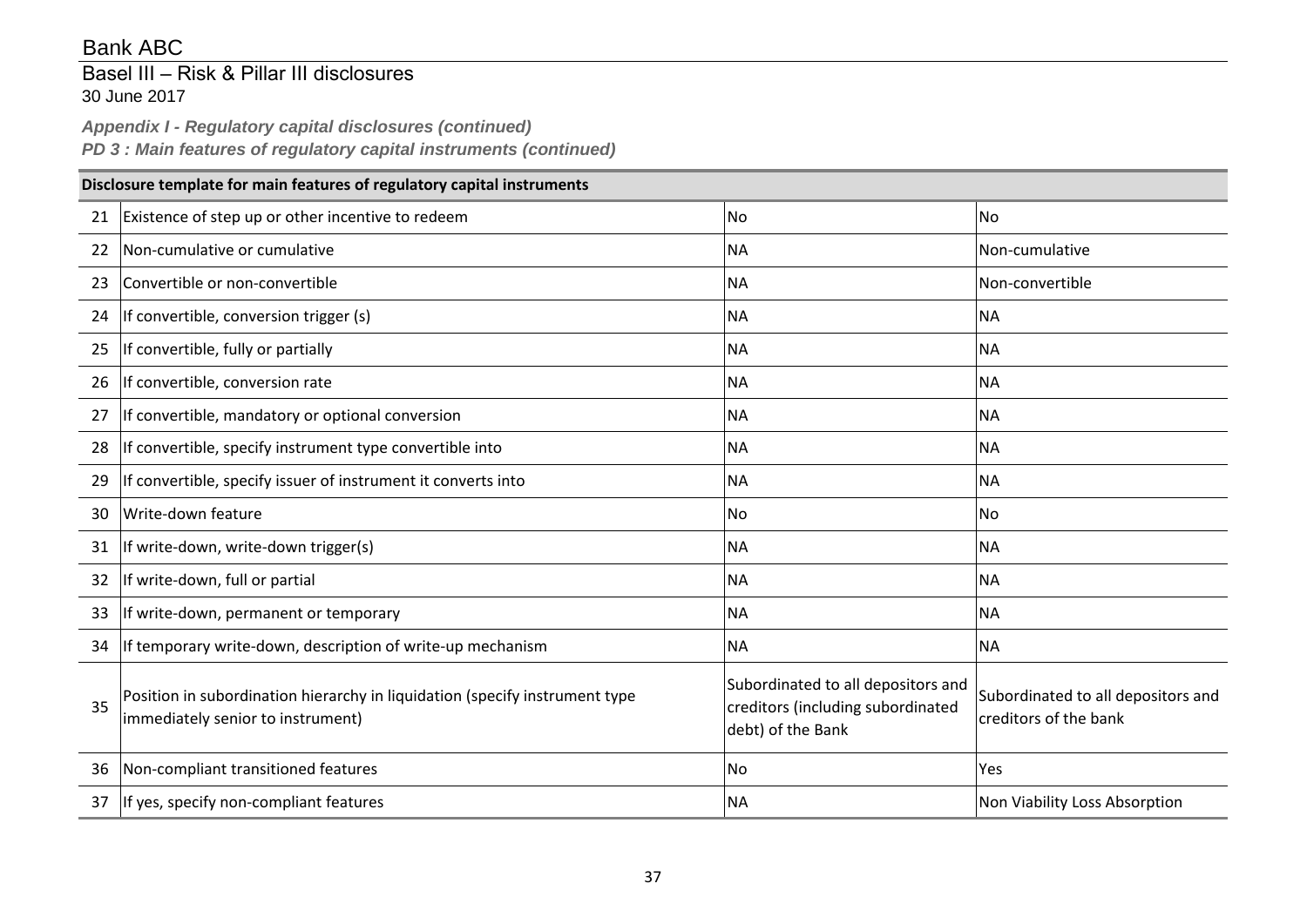*Appendix I - Regulatory capital disclosures (continued)*

# **PD 4: Capital composition disclosure template**

|                 |                                                                                                                                                                                                                                                                                 |                              |                                                                            | US\$ million             |
|-----------------|---------------------------------------------------------------------------------------------------------------------------------------------------------------------------------------------------------------------------------------------------------------------------------|------------------------------|----------------------------------------------------------------------------|--------------------------|
|                 | Basel III Common disclosure template (For transition period<br>from 1 January 2015 to 31 December 2018)                                                                                                                                                                         | PIR as on<br>30 June<br>2017 | <b>Amounts</b><br><b>Subject To</b><br><b>Pre-2015</b><br><b>Treatment</b> | <b>Reference</b>         |
|                 | <b>Common Equity Tier 1 capital: instruments and reserves</b>                                                                                                                                                                                                                   |                              |                                                                            |                          |
| 1               | Directly issued qualifying common share capital (and equivalent<br>for non-joint stock companies) plus related stock surplus                                                                                                                                                    | 3,110                        |                                                                            | a                        |
| 2               | Retained earnings                                                                                                                                                                                                                                                               | 765                          | $\overline{\phantom{a}}$                                                   | b                        |
| 3               | Reserves                                                                                                                                                                                                                                                                        | 8                            |                                                                            | $c1+c2+c3+c$<br>$4 + c5$ |
| 4               | Not applicable                                                                                                                                                                                                                                                                  |                              | ۰                                                                          |                          |
| 5               | Common share capital issued by subsidiaries and held by third<br>parties (amount allowed in group CET1)                                                                                                                                                                         | 258                          | 89                                                                         | d                        |
| 6               | Common Equity Tier 1 capital before regulatory adjustments                                                                                                                                                                                                                      | 4,141                        |                                                                            |                          |
|                 | <b>Common Equity Tier 1 capital: regulatory adjustments</b>                                                                                                                                                                                                                     |                              |                                                                            |                          |
| $\overline{7}$  | Prudential valuation adjustments                                                                                                                                                                                                                                                | $\blacksquare$               | $\overline{\phantom{0}}$                                                   |                          |
| 8               | Goodwill (net of related tax liability)                                                                                                                                                                                                                                         | $\blacksquare$               | $\overline{\phantom{0}}$                                                   |                          |
| 9               | Other intangibles other than mortgage-servicing rights (net of<br>related tax liability)                                                                                                                                                                                        | $\overline{c}$               | $\overline{2}$                                                             | е                        |
| 10              | Deferred tax assets that rely on future profitability excluding<br>those arising from temporary differences (net of related tax<br>liability)                                                                                                                                   | 5                            |                                                                            | f                        |
| 11              | Cash-flow hedge reserve                                                                                                                                                                                                                                                         | $\blacksquare$               | -                                                                          |                          |
| 12 <sup>2</sup> | Shortfall of provisions to expected losses                                                                                                                                                                                                                                      |                              |                                                                            |                          |
| 13              | Securitisation gain on sale (as set out in paragraph 562 of<br>Basel II framework)                                                                                                                                                                                              |                              |                                                                            |                          |
| 14              | Not applicable                                                                                                                                                                                                                                                                  |                              |                                                                            |                          |
| 15              | Defined-benefit pension fund net assets                                                                                                                                                                                                                                         | 36                           | -                                                                          | c6                       |
| 16              | Investments in own shares (if not already netted off paid-in<br>capital on reported balance sheet)                                                                                                                                                                              |                              |                                                                            |                          |
| 17              | Reciprocal cross-holdings in common equity                                                                                                                                                                                                                                      |                              |                                                                            |                          |
| 18              | Investments in the capital of banking, financial and insurance<br>entities that are outside the scope of regulatory consolidation,<br>net of eligible short positions, where the bank does not own<br>more than 10% of the issued share capital (amount above 10%<br>threshold) |                              |                                                                            |                          |
| 19              | Significant investments in the common stock of banking,<br>financial and insurance entities that are outside the scope of<br>regulatory consolidation, net of eligible short positions (amount<br>above 10% threshold)                                                          |                              |                                                                            |                          |
| 20              | Mortgage servicing rights (amount above 10% threshold)                                                                                                                                                                                                                          |                              |                                                                            |                          |
| 21              | Deferred tax assets arising from temporary differences (amount<br>above 10% threshold, net of related tax liability)                                                                                                                                                            |                              |                                                                            |                          |
| 22              | Amount exceeding the 15% threshold                                                                                                                                                                                                                                              |                              |                                                                            |                          |
| 23              | of which: significant investments in the common stock of<br>financials                                                                                                                                                                                                          |                              |                                                                            |                          |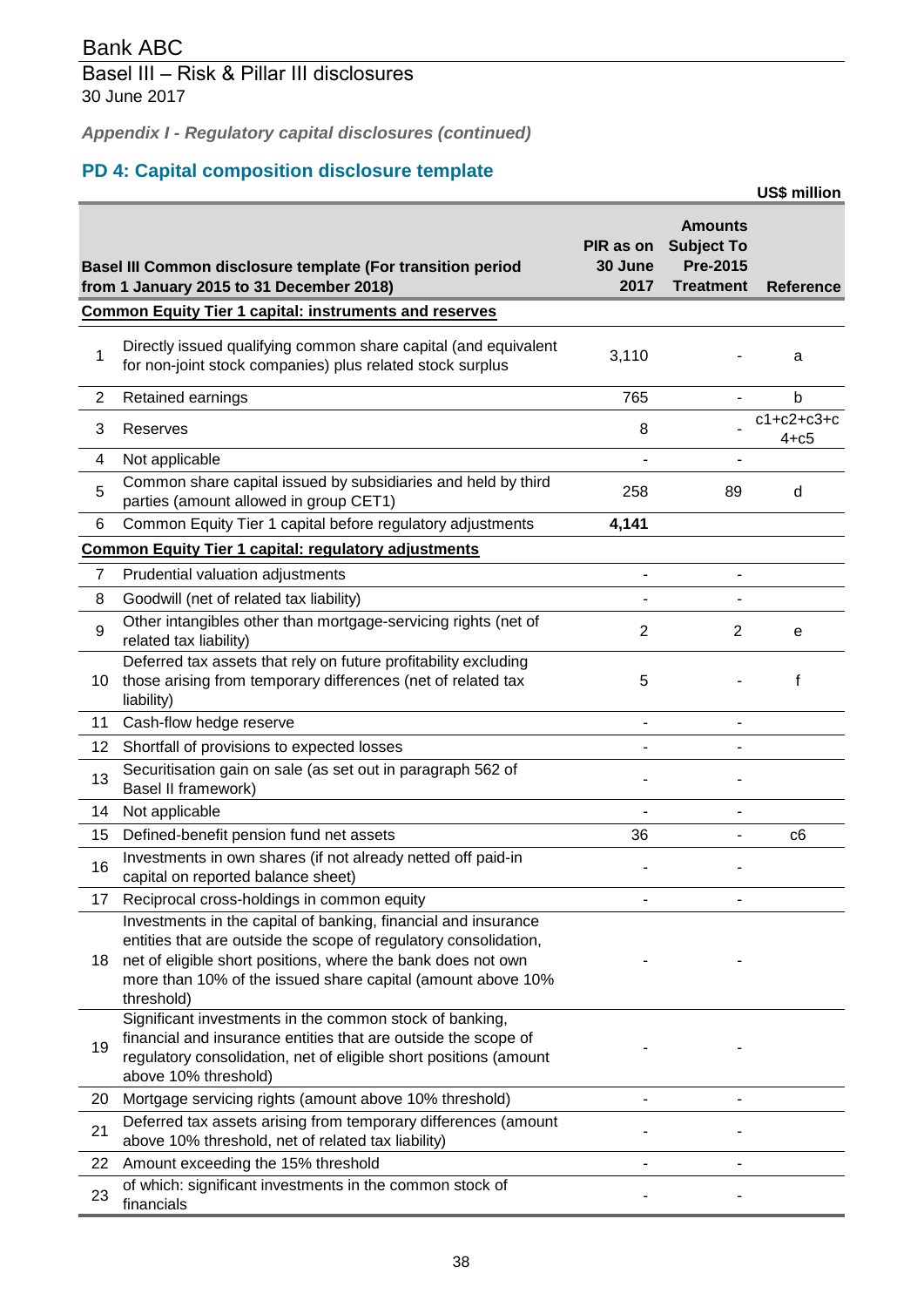# Basel III – Risk & Pillar III disclosures 30 June 2017

*Appendix I - Regulatory capital disclosures (continued) PD 4: Capital composition disclosure template (continued)*

|    |                                                                                                                                                                 |                              |                                                                            | US\$ million     |
|----|-----------------------------------------------------------------------------------------------------------------------------------------------------------------|------------------------------|----------------------------------------------------------------------------|------------------|
|    | Basel III Common disclosure template (For transition period<br>from 1 January 2015 to 31 December 2018)                                                         | PIR as on<br>30 June<br>2017 | <b>Amounts</b><br><b>Subject To</b><br><b>Pre-2015</b><br><b>Treatment</b> | <b>Reference</b> |
|    | <b>Common Equity Tier 1 capital: regulatory adjustments (continued)</b>                                                                                         |                              |                                                                            |                  |
| 24 | of which: mortgage servicing rights                                                                                                                             |                              |                                                                            |                  |
| 25 | of which: deferred tax assets arising from temporary differences                                                                                                |                              |                                                                            |                  |
| 26 | National specific regulatory adjustments                                                                                                                        |                              |                                                                            |                  |
|    | REGULATORY ADJUSTMENTS APPLIED TO COMMON<br>EQUITY TIER 1 IN RESPECT OF AMOUNTS SUBJECT TO<br>PRE-2015 TREATMENT                                                |                              |                                                                            |                  |
|    | OF WHICH:                                                                                                                                                       |                              |                                                                            |                  |
| 27 | Regulatory adjustments applied to Common Equity Tier 1 due<br>to insufficient Additional Tier 1 and Tier 2 to cover deductions                                  |                              |                                                                            |                  |
| 28 | Total regulatory adjustments to Common equity Tier 1                                                                                                            | 43                           |                                                                            |                  |
| 29 | <b>Common Equity Tier 1 capital (CET1)</b>                                                                                                                      | 4,098                        |                                                                            |                  |
|    | <b>Additional Tier 1 capital: instruments</b>                                                                                                                   |                              |                                                                            |                  |
| 30 | Directly issued qualifying Additional Tier 1 instruments plus<br>related stock surplus                                                                          |                              |                                                                            |                  |
| 31 | of which: classified as equity under applicable accounting<br>standards                                                                                         |                              |                                                                            |                  |
| 32 | of which: classified as liabilities under applicable accounting<br>standards                                                                                    |                              |                                                                            |                  |
| 33 | Directly issued capital instruments subject to phase out from<br><b>Additional Tier 1</b>                                                                       |                              |                                                                            |                  |
| 34 | Additional Tier 1 instruments (and CET1 instruments not<br>included in row 5) issued by subsidiaries and held by third<br>parties (amount allowed in group AT1) | 51                           | 9                                                                          | g                |
| 35 | of which: instruments issued by subsidiaries subject to phase<br>out                                                                                            | 9                            | 9                                                                          |                  |
| 36 | Additional Tier 1 capital before regulatory adjustments                                                                                                         | 51                           |                                                                            |                  |
|    | <b>Additional Tier 1 capital: regulatory adjustments</b>                                                                                                        |                              |                                                                            |                  |
| 37 | Investments in own Additional Tier 1 instruments                                                                                                                |                              |                                                                            |                  |
| 38 | Reciprocal cross-holdings in Additional Tier 1 instruments                                                                                                      |                              |                                                                            |                  |
| 39 | Investments in the capital of banking, financial and insurance<br>entities that are outside the scope of regulatory consolidation,                              |                              |                                                                            |                  |
|    | net of eligible short positions, where the bank does not own<br>more than 10% of the issued common share capital of the entity<br>(amount above 10% threshold)  |                              |                                                                            |                  |
|    | Significant investments in the capital of banking, financial and                                                                                                |                              |                                                                            |                  |
| 40 | insurance entities that are outside the scope of regulatory                                                                                                     |                              |                                                                            |                  |
|    | consolidation (net of eligible short positions)                                                                                                                 |                              |                                                                            |                  |
| 41 | National specific regulatory adjustments                                                                                                                        |                              |                                                                            |                  |
|    | REGULATORY ADJUSTMENTS APPLIED TO ADDITIONAL<br>TIER 1 IN RESPECT OF AMOUNTS SUBJECT TO PRE-2015<br><b>TREATMENT</b>                                            |                              |                                                                            |                  |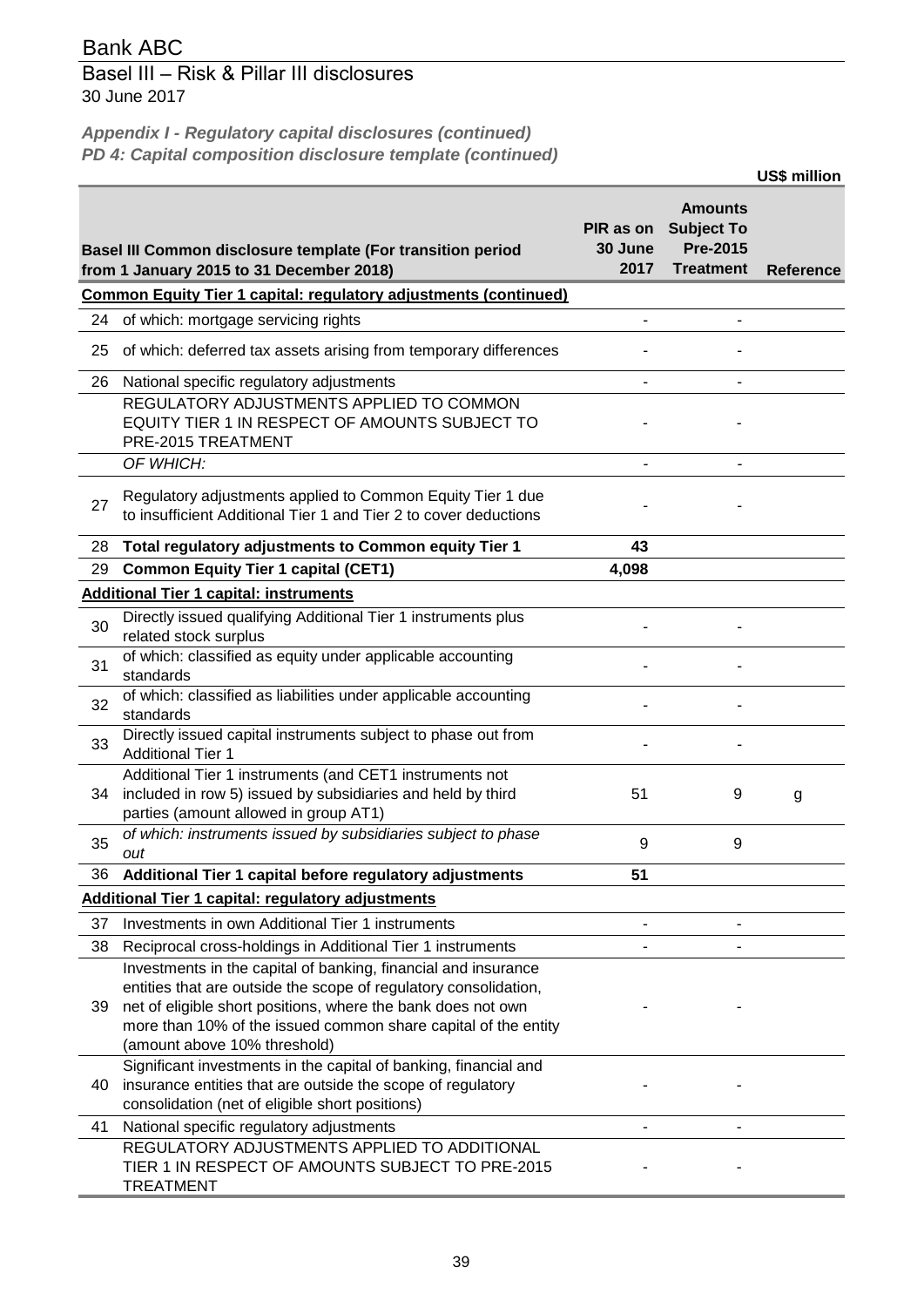# Basel III – Risk & Pillar III disclosures 30 June 2017

*Appendix I - Regulatory capital disclosures (continued) PD 4: Capital composition disclosure template (continued)*

|          |                                                                                                                                                                                                                                                                                                          |                              |                                                                            | <b>US\$ million</b> |
|----------|----------------------------------------------------------------------------------------------------------------------------------------------------------------------------------------------------------------------------------------------------------------------------------------------------------|------------------------------|----------------------------------------------------------------------------|---------------------|
|          | Basel III Common disclosure template (For transition period<br>from 1 January 2015 to 31 December 2018)                                                                                                                                                                                                  | PIR as on<br>30 June<br>2017 | <b>Amounts</b><br><b>Subject To</b><br><b>Pre-2015</b><br><b>Treatment</b> | <b>Reference</b>    |
|          | <b>Additional Tier 1 capital: regulatory adjustments (continued)</b>                                                                                                                                                                                                                                     |                              |                                                                            |                     |
|          | Of Which:                                                                                                                                                                                                                                                                                                |                              |                                                                            |                     |
| 42       | Regulatory adjustments applied to Additional Tier 1 due to<br>insufficient Tier 2 to cover deductions                                                                                                                                                                                                    |                              |                                                                            |                     |
| 43       | Total regulatory adjustments to Additional Tier 1 capital                                                                                                                                                                                                                                                |                              |                                                                            |                     |
| 44       | <b>Additional Tier 1 capital (AT1)</b>                                                                                                                                                                                                                                                                   | 51                           |                                                                            |                     |
| 45       | Tier 1 capital (T1 = CET1 + AT1)                                                                                                                                                                                                                                                                         | 4,149                        |                                                                            |                     |
|          | <b>Tier 2 capital: instruments and provisions</b>                                                                                                                                                                                                                                                        |                              |                                                                            |                     |
| 46       | Directly issued qualifying Tier 2 instruments plus related stock<br>surplus                                                                                                                                                                                                                              |                              |                                                                            |                     |
| 47       | Directly issued capital instruments subject to phase out from<br>Tier <sub>2</sub>                                                                                                                                                                                                                       |                              |                                                                            |                     |
| 48       | Tier 2 instruments (and CET1 and AT1 instruments not<br>included in rows 5 or 34) issued by subsidiaries and held by<br>third parties (amount allowed in Group Tier 2)                                                                                                                                   | 89                           |                                                                            | h                   |
| 49       | of which: instruments issued by subsidiaries subject to phase<br>out                                                                                                                                                                                                                                     |                              |                                                                            |                     |
| 50       | <b>Provisions &amp; Reserves</b>                                                                                                                                                                                                                                                                         | 201                          |                                                                            |                     |
| 51       | Tier 2 capital before regulatory adjustments                                                                                                                                                                                                                                                             | 290                          |                                                                            |                     |
|          | Tier 2 capital: regulatory adjustments                                                                                                                                                                                                                                                                   |                              |                                                                            |                     |
| 52       | Investments in own Tier 2 instruments                                                                                                                                                                                                                                                                    |                              |                                                                            |                     |
| 53       | Reciprocal cross-holdings in Tier 2 instruments                                                                                                                                                                                                                                                          |                              |                                                                            |                     |
| 54       | Investments in the capital of banking, financial and insurance<br>entities that are outside the scope of regulatory consolidation,<br>net of eligible short positions, where the bank does not own<br>more than 10% of the issued common share capital of the entity<br>(amount above the 10% threshold) |                              |                                                                            |                     |
| 55       | Significant investments in the capital banking, financial and<br>insurance entities that are outside the scope of regulatory<br>consolidation (net of eligible short positions)                                                                                                                          |                              |                                                                            |                     |
| 56       | National specific regulatory adjustments<br>REGULATORY ADJUSTMENTS APPLIED TO TIER 2 IN                                                                                                                                                                                                                  |                              | $\blacksquare$                                                             |                     |
|          | RESPECT OF AMOUNTS SUBJECT TO PRE-2015<br><b>TREATMENT</b>                                                                                                                                                                                                                                               |                              |                                                                            |                     |
|          | Of which                                                                                                                                                                                                                                                                                                 |                              |                                                                            |                     |
| 57<br>58 | Total regulatory adjustments to Tier 2 capital<br>Tier 2 capital (T2)                                                                                                                                                                                                                                    | 290                          |                                                                            |                     |
| 59       | Total capital (TC = $T1 + T2$ )                                                                                                                                                                                                                                                                          | 4,439                        |                                                                            |                     |
|          | RISK WEIGHTED ASSETS IN RESPECT OF AMOUNTS<br>SUBJECT TO PRE-2015 TREATMENT                                                                                                                                                                                                                              |                              |                                                                            |                     |
|          | Of Which: Intangible assets (RW @ 100%)                                                                                                                                                                                                                                                                  | $\overline{2}$               |                                                                            |                     |
|          | Of Which: Non Significant Investments (RW @ 100%)                                                                                                                                                                                                                                                        |                              |                                                                            |                     |
|          | Of Which: Non Significant Investments (RW @ 150%)<br>Of Which: Significant Investments (RW @ 250%)                                                                                                                                                                                                       |                              |                                                                            |                     |
| 60       | <b>Total risk weighted assets</b>                                                                                                                                                                                                                                                                        | 23,125                       |                                                                            |                     |